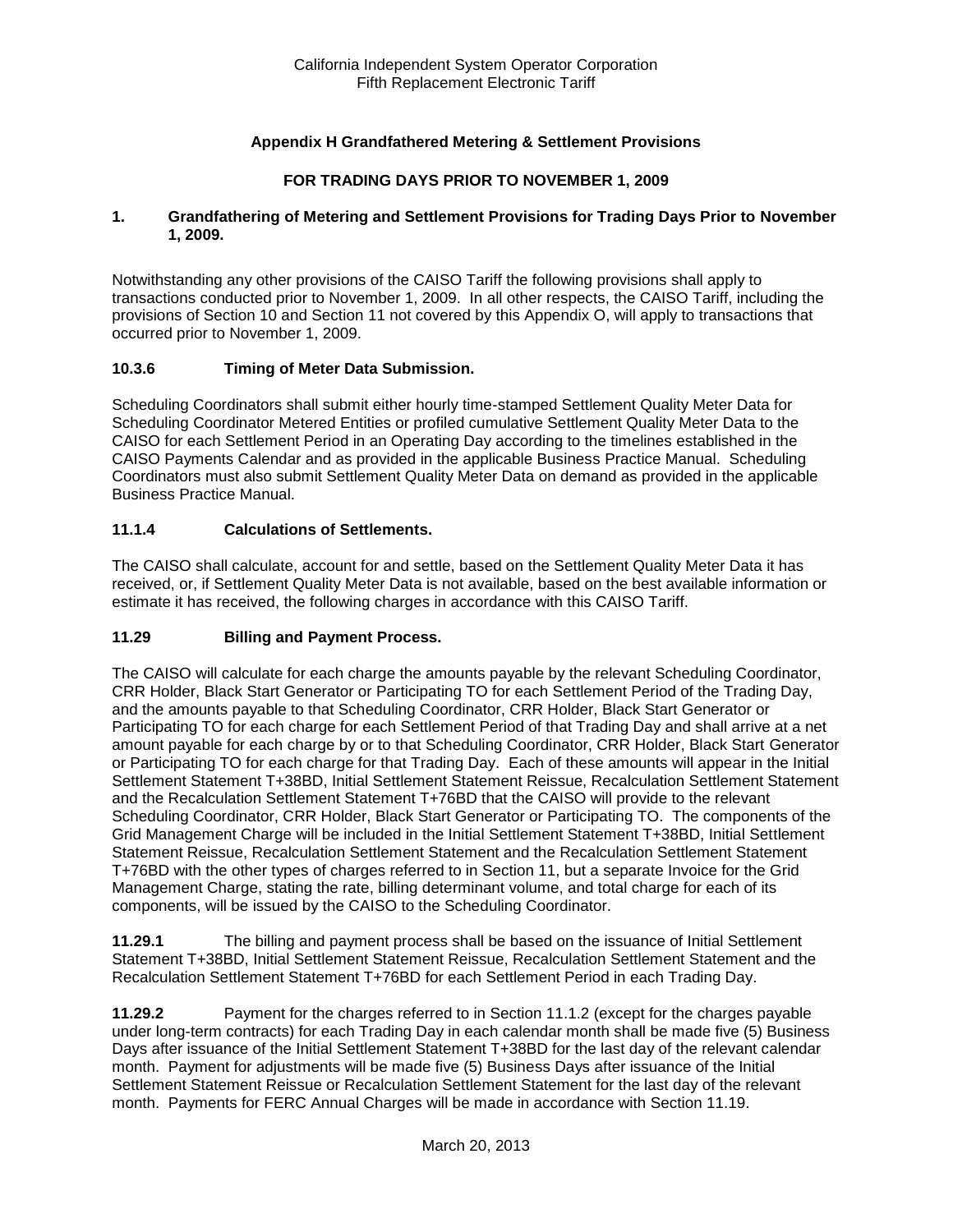## **11.29.5 General Principles for Production of Settlement Statements.**

### **11.29.5.1 Basis of Settlement.**

The basis of each Settlement Statement shall be the debiting or crediting of an account in the name of the relevant Scheduling Coordinator, CRR Holder, Black Start Generator or Participating TO in the general ledger set up by the CAISO to reflect all transactions, charges or payments settled by the CAISO.

#### **11.29.5.2 Right to Dispute.**

All Scheduling Coordinators, CRR Holders, Black Start Generators or Participating TOs shall have the right to dispute any item or calculation set forth in any Initial Settlement Statement in accordance with this CAISO Tariff.

#### **11.29.7 Settlements Cycle.**

### **11.29.7.1 Timing of the Settlements Process.**

#### **11.29.7.1.1 Initial Settlement Statement T+38BD.**

The CAISO shall provide to each Scheduling Coordinator, CRR Holder, Black Start Generator or Participating TO for validation an Initial Settlement Statement for each Trading Day within thirty-eight (38) Business Days of the relevant Trading Day, covering all Settlement Periods in that Trading Day. Each Initial Settlement Statement will include a statement of:

(a) the amount payable or receivable by the Scheduling Coordinator, CRR Holder, Black Start Generator or Participating TO for each charge referred to in Section 11 for each Settlement Period in the relevant Trading Day;

(b) the total amount payable or receivable by that Scheduling Coordinator, CRR Holder, Black Start Generator or Participating TO for each charge for all Settlement Periods in that Trading Day after the amounts payable and the amounts receivable under (a) have been netted off pursuant to Section 11.29; and

(c) the components of each charge in each Settlement Period except for information contained in the Imbalance Energy report referred to in this Section 11.29.7.1.1.

Each Initial Settlement Statement shall also be accompanied by a breakdown of the components of the Imbalance Energy Charge (the Imbalance Energy report).

**11.29.7.1.2** Each Scheduling Coordinator, CRR Holder, Black Start Generator or Participating TO shall have a period of eight (8) Business Days from the issuance of an Initial Settlement Statement during which it may review the Initial Settlement Statement T+38BD and notify the CAISO of any errors. No later than fifty-one (51) Business Days after the Trading Day to which it relates, the CAISO shall issue an Initial Settlement Statement Reissue or a Recalculation Settlement Statement to each Scheduling Coordinator or CRR Holder for that Trading Day.

#### **11.29.7.1.3 Initial Settlement Statement Reissues and Recalculation Settlement Statements.**

The CAISO shall provide to each Scheduling Coordinator, CRR Holder, Black Start Generator or Participating TO an Initial Settlement Statement Reissue or a Recalculation Settlement Statement in accordance with the CAISO Tariff and the CAISO Payments Calendar. The Initial Settlement Statement Reissue or Recalculation Settlement Statement shall be in a format similar to that of the Initial Settlement Statement and shall include the same granularity of information provided in the Initial Settlement Statement as amended following the validation procedure.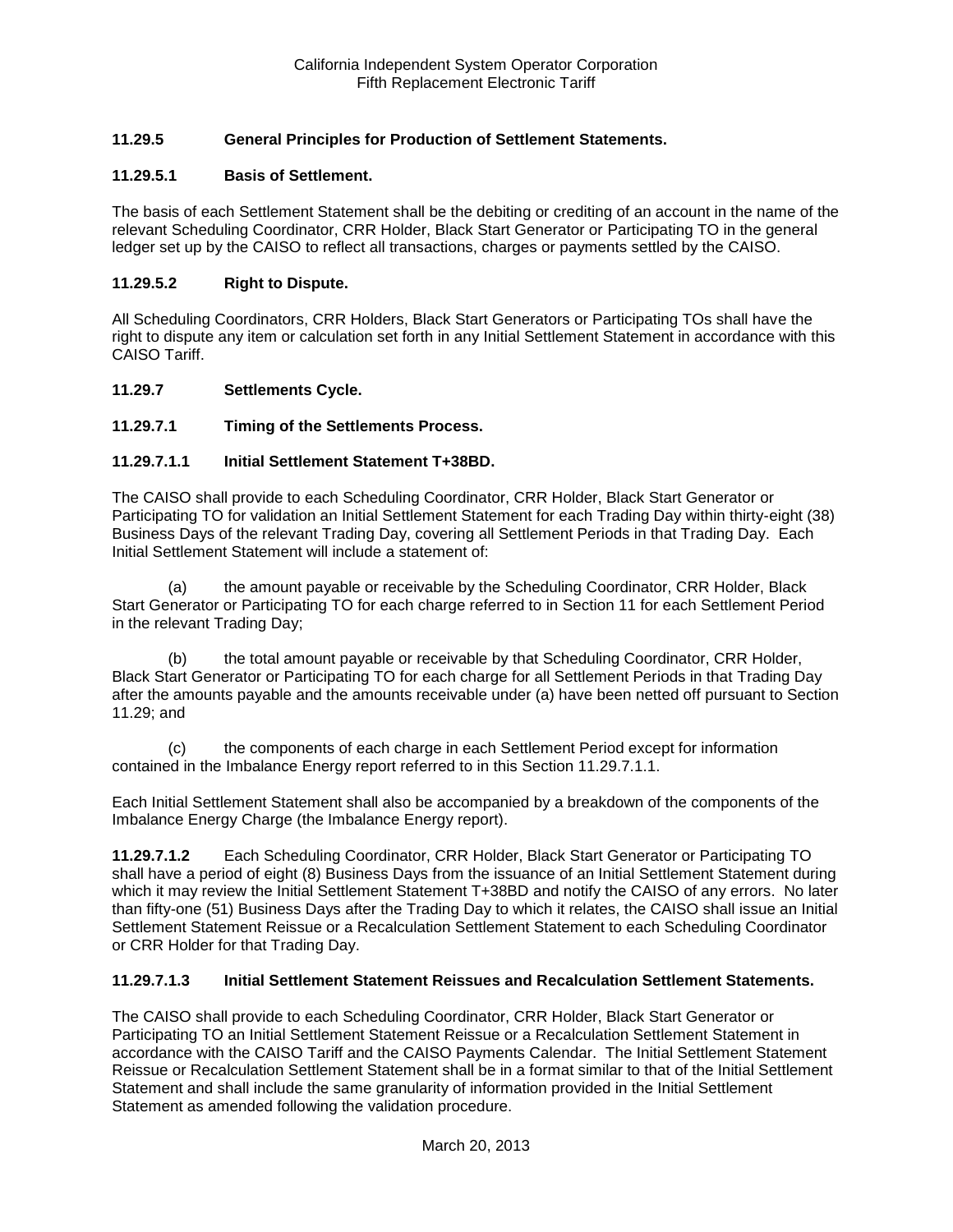**11.29.7.1.4** Each Scheduling Coordinator, CRR Holder, Black Start Generator or Participating TO shall have a period of ten (10) Business Days from the issuance of the Initial Settlement Statement Reissue or Recalculation Settlement Statement during which it may review the Incremental Changes on the Initial Settlement Statement Reissue or Recalculation Settlement Statement and notify the CAISO of any errors. No later than twenty-five (25) Business Days from the date of issuance of the Initial Settlement Statement Reissue or Recalculation Settlement Statement, the CAISO shall issue the 76th Day Recalculation Settlement Statement and shall incorporate any required corrections in a subsequent Initial Settlement Statement.

### **11.29.7.2 Basis for Billing and Payment.**

The Initial Settlement Statement T+38BD, Initial Settlement Statement Reissue, Recalculation Settlement Statement and the Recalculation Settlement Statement T+76BD shall constitute the basis for billing and associated automatic funds transfers in accordance with this CAISO Tariff. The Initial Settlement Statement T+38BD shall constitute the basis for billing and associated automatic funds transfers for all charges in the first instance. The Initial Settlement Statement Reissue and Recalculation Settlement Statement shall constitute the basis for billing and associated automatic funds transfers for adjustments to charges set forth in the Initial Settlement Statement T+38BD. Each Scheduling Coordinator, CRR Holder, Black Start Generator, and Participating TO shall pay any net debit and shall be entitled to receive any net credit shown in an Invoice or Payment Advice on the Payment Date, whether or not there is any dispute regarding the amount of the debit or credit.

## **11.29.7.2.1 Elimination of Invoices under \$10.00.**

Preliminary and final Invoices and Payment Advices due to or from any Market Participant for amounts less than \$10.00 will be adjusted to \$0.00 and no amount will be due to or from that Market Participant for that Invoice or Payment Advice.

### **11.29.7.3 Settlement Statement Re-runs and Post Final Adjustments.**

The CAISO is authorized to perform Settlement Statement Re-runs following approval of the CAISO Governing Board. A request to perform a Settlement Statement Re-run may be made at any time by a Scheduling Coordinator, CRR Holder, Black Start Generator, or Participating TO by notice in writing to the CAISO Governing Board. The CAISO Governing Board shall, in considering whether to approve a request for a Settlement Statement Re-run, determine in its reasonable discretion whether there is good cause to justify the performance of a Settlement Statement Re-run.

**11.29.7.3.1** If a Settlement Statement Re-run is ordered by the CAISO Governing Board, the CAISO shall arrange to have the Settlement Statement Re-run carried out as soon as is reasonably practicable following the CAISO Governing Board's order, subject to the availability of staff and computer time, compatible software, appropriate data and other resources.

**11.29.7.3.2** The cost of a Settlement Statement Re-run shall be borne by the Scheduling Coordinator, CRR Holder, Black Start Generator, or Participating TO requesting it, unless the Settlement Statement Re-run was needed due to a clerical oversight or error on the part of the CAISO staff.

**11.29.7.3.3** Where a Settlement Statement Re-run indicates that the accounts of Scheduling Coordinators, CRR Holders, Black Start Generators, or Participating TOs should be debited or credited to reflect alterations to Settlements previously made under this CAISO Tariff, for those Scheduling Coordinators, CRR Holders, Black Start Generators, or Participating TOs affected by the statement rerun, the CAISO shall reflect the amounts to be debited or credited in the next subsequent Recalculation Settlement Statement that it issues following the Settlement Statement Re-run to which the provisions of this Section 11 apply.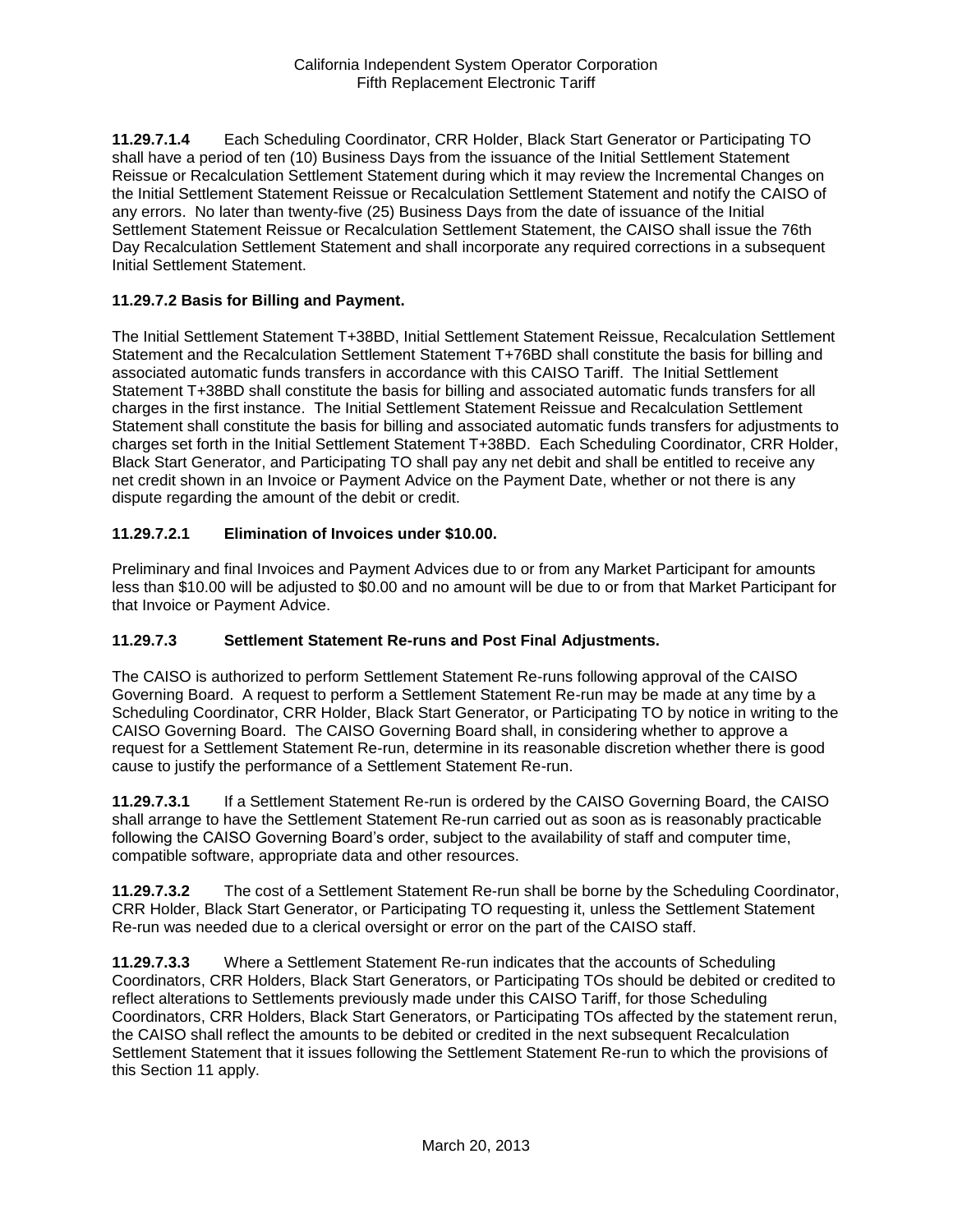**11.29.7.3.4** Reruns, post closing adjustments and the financial outcomes of CAISO ADR Procedures and any other dispute resolution may be invoiced separately from monthly market activities. The CAISO shall provide a Market Notice at least thirty (30) days prior to such invoicing identifying the components of such Invoice or Payment Advice.

### **11.29.8 Confirmation and Validation.**

### **11.29.8.1 Confirmation.**

It is the responsibility of each Scheduling Coordinator, CRR Holder, Black Start Generator, or Participating TO to notify the CAISO if it fails to receive a Settlement Statement on the date specified for the publication of such Settlement Statement in the CAISO Payments Calendar. Each Scheduling Coordinator, CRR Holder, Black Start Generator, or Participating TO shall be deemed to have received its Settlement Statement on the dates specified, unless it notifies the CAISO to the contrary.

## **11.29.8.2 Validation.**

Each Scheduling Coordinator, CRR Holder, Black Start Generator, or Participating TO shall have the opportunity to review the terms of the Initial Settlement Statement T+38BD that it receives. The Scheduling Coordinator, CRR Holder, Black Start Generator, or Participating TO shall be deemed to have validated each Initial Settlement Statement unless it has raised a dispute or reported an exception within eight (8) Business Days from the date of issuance. Once validated, an Initial Settlement Statement shall be binding on the Scheduling Coordinator, CRR Holder, Black Start Generator or Participating TO to which it relates, unless the CAISO performs a Settlement Statement Re-run pursuant to Section 11.29.7.3.

The notice of dispute, if any, shall state clearly the Trading Day, the issue date of the Initial Settlement Statement, the item disputed, the reasons for the dispute, the amount claimed (if appropriate) and shall be accompanied with all available evidence reasonably required to support the claim.

### **11.29.8.3 Validation of Initial Settlement Statement Reissue and Recalculation Settlement Statements.**

Each Scheduling Coordinator, CRR Holder, Black Start Generator or Participating TO shall have the opportunity to review the Incremental Changes that appear on the Initial Settlement Statement Reissue and Recalculation Settlement Statement that it receives. The Scheduling Coordinator, CRR Holder, Black Start Generator or Participating TO shall be deemed to have validated the Incremental Changes on each Initial Settlement Statement Reissue and Recalculation Settlement Statement unless it has raised a dispute or reported an exception regarding those Incremental Changes within ten (10) Business Days from the date of issuance. Once validated, the Incremental Changes on the Initial Settlement Statement Reissue and Recalculation Settlement Statement shall be binding on the Scheduling Coordinator, CRR Holder, Black Start Generator or Participating TO to which it relates, unless the CAISO performs a Settlement Statement Re-run pursuant to Section 11.29.7.3. The notice of dispute shall state clearly the Trading Day, the issue date of the Initial Settlement Statement Reissue and Recalculation Settlement Statement, the item disputed, the reasons for the dispute, the amount claimed (if appropriate) and shall be accompanied with all available evidence reasonably required to support the claim. The only Recalculation Settlement Statement that cannot be disputed is the one issued on T+60BD.

### **11.29.8.4 Recurring Disputes or Exceptions.**

A Scheduling Coordinator, CRR Holder, Black Start Generator or Participating TO may request the CAISO to treat as recurring a dispute or exception raised in accordance with Sections 11.29.8.1 and 11.29.8.2 above, if a dispute or exception would apply to subsequent Initial and the Initial Settlement Statement Reissue and Recalculation Settlement Statements. A request for recurring treatment may be made for any valid reason provided that subsequent Initial Settlement Statements T+38BD, Initial Settlement Statement Reissue and Recalculation Settlement Statements would be affected, including but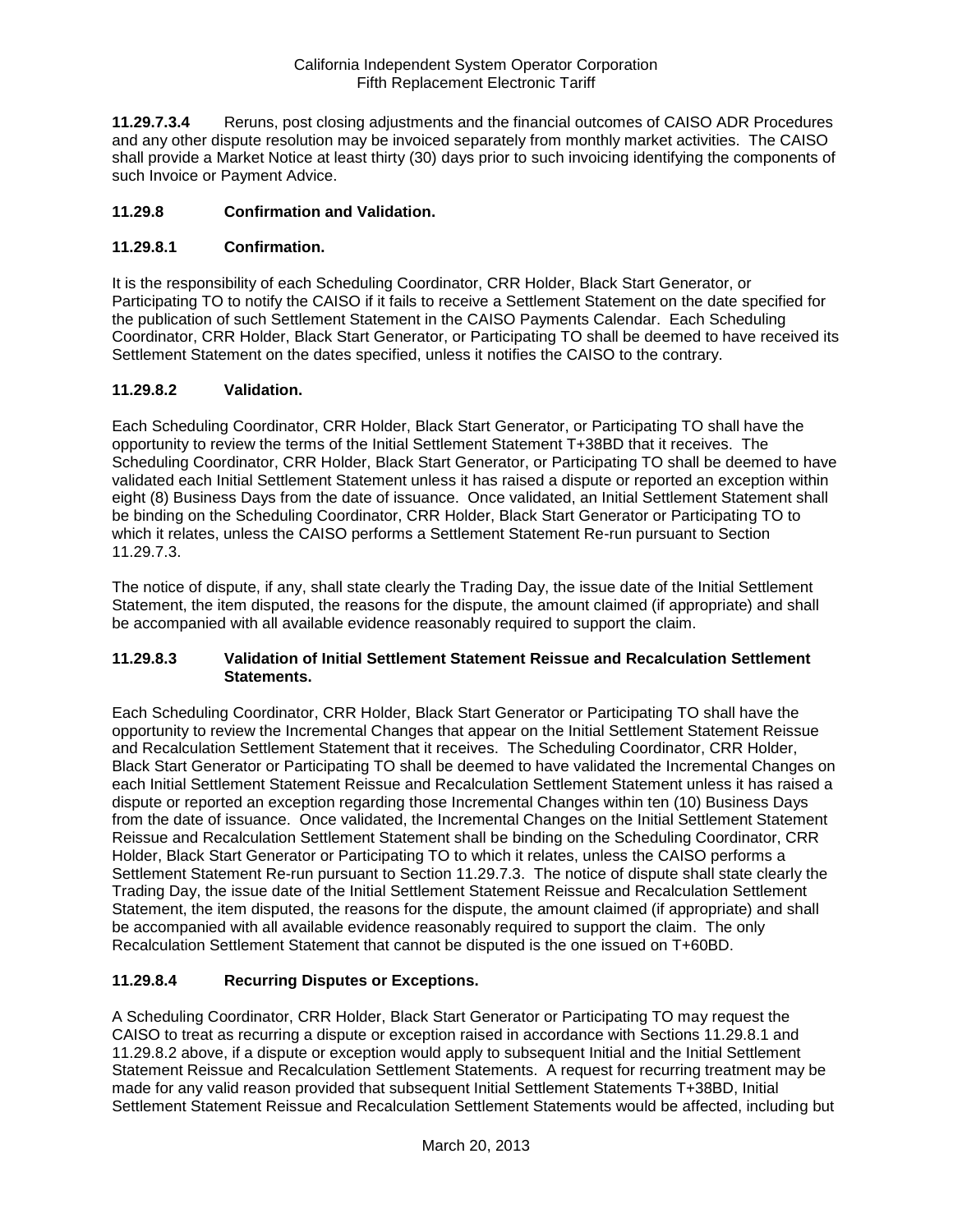not limited to, that the disputed calculation will recur, or that a disagreement as to policy will affect calculations in subsequent Initial Settlement Statement T+38BD, the Initial Settlement Statement Reissue and Recalculation Settlement Statements. If a Scheduling Coordinator, CRR Holder, Black Start Generator or Participating TO wishes to request that the CAISO treat a dispute as recurring, it shall, in the notice, clearly indicate that it requests such treatment and set forth in detail the reasons that support such treatment. To the extent possible, the Scheduling Coordinator, CRR Holder, Black Start Generator or Participating TO shall state the types of charges and dates to which the dispute will apply, and provide estimates of the amounts that will likely be claimed on each date. The CAISO shall make a determination on such a request within five (5) Business Days of receipt. To preserve its right to dispute an item, a Scheduling Coordinator, CRR Holder, Black Start Generator or Participating TO must continue to raise a dispute or report an exception until it is notified by the CAISO that the CAISO agrees to treat the dispute or exception as recurring. If the CAISO grants a request to treat a dispute or exception as recurring, the dispute raised or exception reported by the Scheduling Coordinator, CRR Holder, Black Start Generator or Participating TO shall be deemed to apply to every subsequent Initial Settlement Statement T+38BD, the Initial Settlement Statement Reissue and Recalculation Settlement Statement provided to the Scheduling Coordinator, CRR Holder, Black Start Generator or Participating TO from the date that the CAISO grants the request for recurrent treatment until: a) ninety (90) days have elapsed, unless the CAISO indicates a different expiration date on its response to the request, in which case the expiration date shall be as stated by the CAISO in its response or b) the dispute or exception is resolved, whichever is shorter. The CAISO may deny a request that the CAISO treat a dispute as recurring for any valid reason, including because the request is not adequately specific as to the basis for recurring treatment or the subsequent calculations that will be affected.

## **11.29.8.5 Amendment.**

Regarding a dispute related to an Initial Settlement Statement, if the CAISO agrees with the amount claimed, it shall incorporate the relevant data into the Initial Settlement Statement Reissue or Recalculation Settlement Statement. Regarding a dispute related to an Incremental Change in an Initial Settlement Statement Reissue or Recalculation Settlement Statement, the CAISO shall make a determination on the dispute no later than twenty-five (25) Business Days from the issuance of the Initial Settlement Statement Reissue or Recalculation Settlement Statement, and, if the CAISO agrees with the amount claimed, shall incorporate the relevant data into the next Recalculation Settlement Statement issued on T+76BD.

## **11.29.8.6 CAISO Contact.**

If the CAISO does not agree with the amount claimed or if it requires additional information, it shall make reasonable efforts (taking into account the time it received the notice of dispute and the complexity of the issue involved) to contact the relevant Scheduling Coordinator, CRR Holder, Black Start Generator or Participating TO to resolve the issue before issuing the Initial Settlement Statement Reissue or Recalculation Settlement Statement. If it is not possible to contact the relevant party, the CAISO shall issue the Initial Settlement Statement Reissue or Recalculation Settlement Statement without taking into account the dispute notice.

## **11.29.10 Billing and Payment.**

The CAISO shall prepare and send to each Scheduling Coordinator, CRR Holder, Black Start Generator or Participating TO two Invoices or Payment Advices for each calendar month. The first Invoice or Payment Advice will be based on the Initial Settlement Statement T+38BD and the second Invoice or Payment Advice will be based on the Initial Settlement Statement Reissue or Recalculation Settlement Statement(s). Each Invoice or Payment Advice will show amounts which are to be paid by or to each Scheduling Coordinator, CRR Holder, Black Start Generator or Participating TO, the Payment Date, being the date on which such amounts are to be paid or received and details of the CAISO Clearing Account to which any amounts owed by Scheduling Coordinators, CRR Holder, Black Start Generator or Participating TO are to be paid.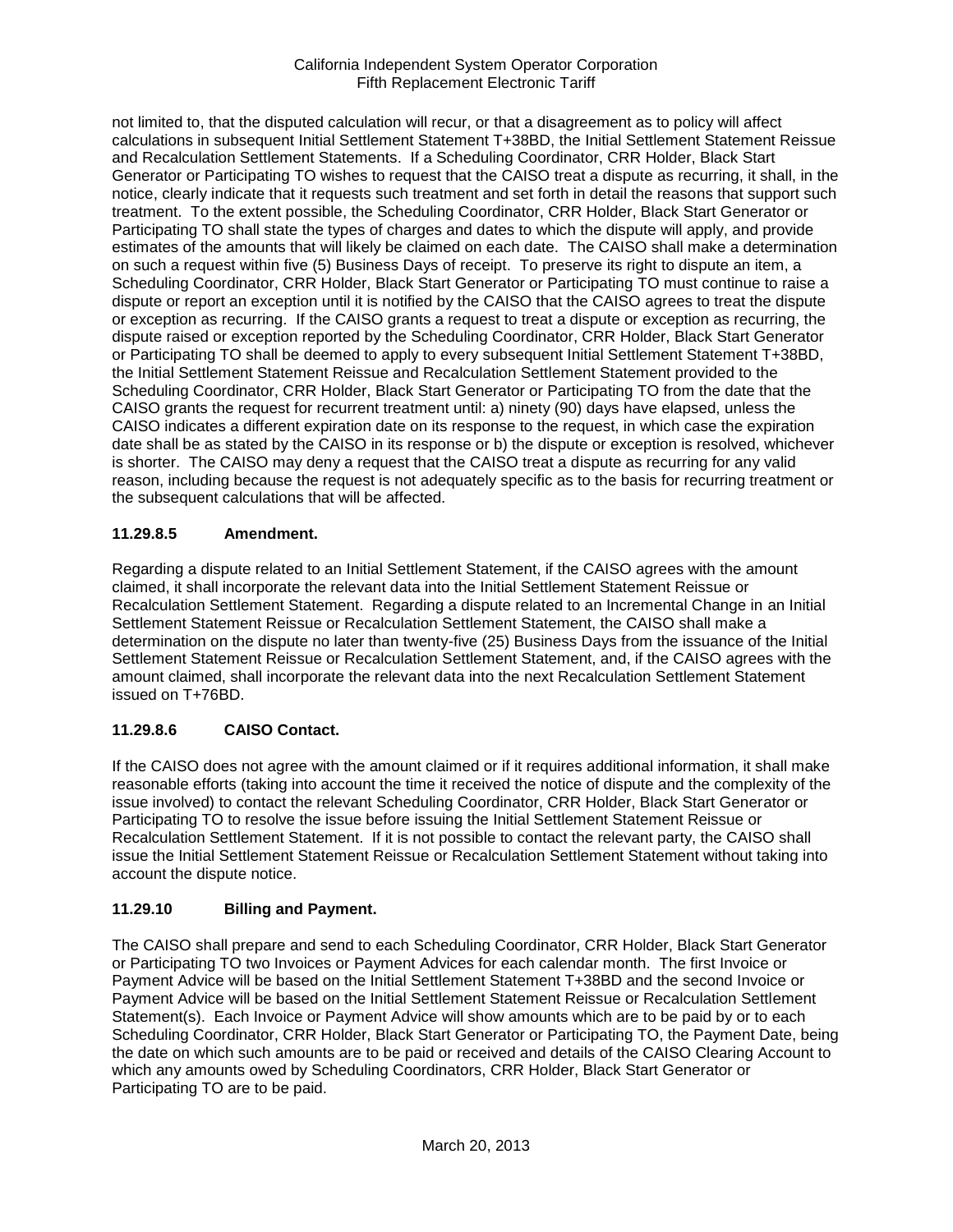The Invoices or Payment Advices will also include the total charges for each component of the Grid Management Charge, the total charges associated with any Interest for each relevant Trading Month, the FERC Annual Charges due monthly, as well as any disbursements associated with a shortfall receipt distribution.

A separate Invoice for the FERC Annual Charges due annually will be issued by the CAISO to the Scheduling Coordinator in accordance with Section 11.19.1.2. The CAISO will issue separate Invoices for NERC/WECC Charges as described in Section 11.20.

A separate Invoice for a shortfall allocation will be issued by the CAISO to Scheduling Coordinators in the event of a payment default in accordance with Section 11.29.17.1.

Settlement Statement Reruns, post closing adjustments and the financial outcomes of CAISO ADR Procedures and any other dispute resolution may be invoiced separately from monthly market activities. The CAISO shall provide a Market Notice at least thirty (30) days prior to such invoicing identifying the components of such Invoice or Payment Advice.

## **11.29.10.1 Emergency Procedures.**

## **11.29.10.2 Use of Estimated Data.**

In the event of an emergency or a failure of any of the CAISO software or business systems, the CAISO may use estimated Settlement Statements and Invoices and Payment Advices and may implement any temporary variation of the timing requirements relating to the Settlement and billing process contained in the CAISO Tariff. Details of the variation and the method chosen to produce estimated data, Settlement Statements and Invoices and Payment Advices will be published on the CAISO Website.

### **11.29.10.3 Payment of Estimated Statements and Invoices.**

When estimated Settlement Statements and Invoices or Payment Advices are issued by the CAISO, payments between the CAISO and Market Participants shall be made on an estimated basis and the necessary corrections shall be made by the CAISO as soon as practicable. The corrections will be reflected as soon as practicable in later Settlement Statements and Invoices and Payment Advices issued by the CAISO. Failure to make such estimated payments shall result in the same consequences as a failure to make actual payments.

### **11.29.10.4 Validation and Correction of Estimated Statements and Invoices.**

The CAISO shall use its best efforts to verify the estimated data and to make the necessary corrections as soon as practicable. The corrections will be reflected as soon as practicable in later Settlement Statements and Invoices and Payment Advices issued by the CAISO.

## **11.29.10.5 Estimated Statements to be Final.**

In the event that the CAISO is of the opinion that, despite its best efforts, it is not possible for it to verify the estimated data because actual data is not reasonably expected to become available to the CAISO in the foreseeable future, the CAISO shall consult with the Market Participants in order to develop the most appropriate substitute data including using data provided by Market Participants. Following such determination of substitute data, the CAISO shall send to the relevant Market Participants revised Settlement Statements and Invoices and Payment Advices. The provisions of Section 11.29.8.6 shall apply to payment of revised Invoices issued in accordance with these emergency procedures. Failure to make payments of such revised Invoices shall result in the same consequences as a failure to make actual payments.

## **11.29.21.2 Evidence of Unpaid Amount.**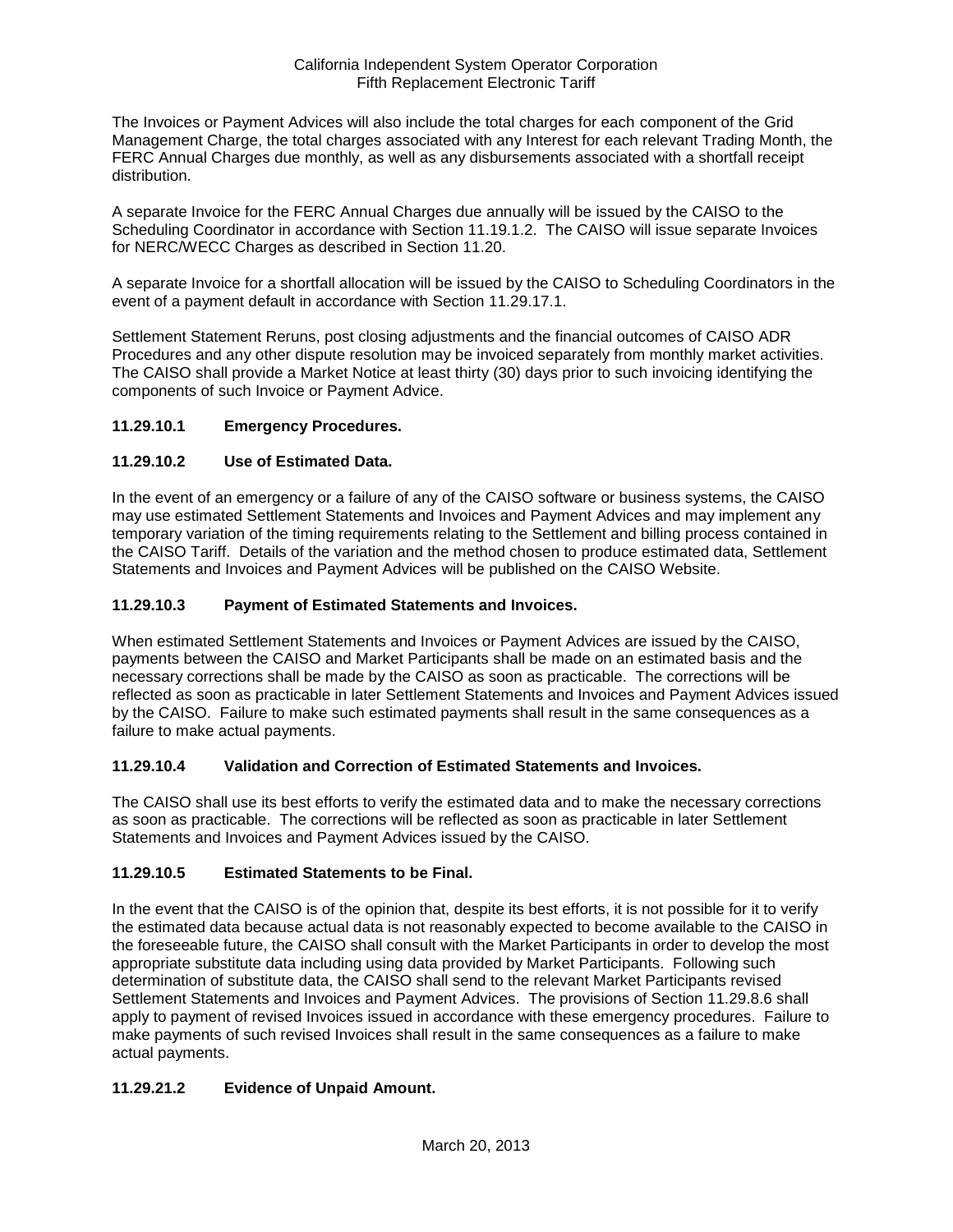The CAISO shall, on request, certify in writing the amounts owed by a CAISO Debtor that remain unpaid and the CAISO Creditors to whom such amounts are owed and shall provide certified copies of the relevant Initial Settlement Statement T+38BD and the Initial Settlement Statement Reissue and Recalculation Settlement Statements, Invoices, Payment Advices, and other documentation on which the CAISO's certificate was based to the CAISO Debtor and the relevant CAISO Creditors. A CAISO certificate given under this Section 11.29.21.2 may be used as prima facie evidence of the amount due by a CAISO Debtor to CAISO Creditors in any legal proceedings.

### **11.29.23 Communications.**

The Initial Settlement Statement T+38BD, any Initial Settlement Statement Reissue, the Recalculation Settlement Statements and Invoices, and Payment Advices will be considered issued to CAISO Creditors or CAISO Debtors when released by the CAISO's secure communication system. Communications on a Payment Date relating to payment shall be made by the fastest practical means including by telephone. If there is a failure of a communication system and it is not possible to communicate by electronic means, then the CAISO or CAISO Creditor or CAISO Debtor, as the case may be, shall communicate by facsimile but only if the recipient is first advised by telephone to expect the facsimile. Methods of communication between the CAISO and Market Participants may be varied by the CAISO giving not less than ten (10) days notice to Market Participants on the CAISO's secure communication system.

## **11.29.24 CAISO Payments Calendar.**

### **11.29.24.1 Preparation.**

In September of each year, the CAISO will prepare a draft CAISO Payments Calendar for the following calendar year showing for each Trading Day:

(a) The date by which Scheduling Coordinators are required to provide Settlement Quality Meter Data for all their Scheduling Coordinator Metered Entities for each Settlement Period in the Trading Day;

(b) The date on which the CAISO will issue Initial Settlement Statements and Invoices and Payment Advices to Scheduling Coordinators or CRR Holders, Black Start Generators and Participating TOs for that Trading Day;

(c) The date by which Scheduling Coordinators, CRR Holders, Black Start Generators and Participating TOs are required to notify the CAISO of any disputes in relation to their Initial Settlement Statements pursuant to Section 11.29.8.2;

(d) The date on which the CAISO will issue the Initial Settlement Statement Reissue and Recalculation Settlement Statements for T+51BD, T+60BD and T+76BD, and Invoices and Payment Advices to Scheduling Coordinators, CRR Holders, Black Start Generators and Participating TOs for that Trading Day;

(e) The date and time by which CAISO Debtors are required to have made payments into the CAISO Clearing Account in payment of Invoices for that Trading Day;

(f) The dates and times on which CAISO Creditors will receive payments from the CAISO Clearing Account of amounts owing to them for that Trading Day; and

(g) In relation to Reliability Must-Run Charges and RMR Payments, the details set out in paragraph 3 of Appendix N, Part J.

The CAISO will make a draft of the CAISO Payments Calendar available on the CAISO Website to Scheduling Coordinators, CRR Holders, Black Start Generators, Participating TOs and RMR Owners any of which may submit comments and objections to the CAISO within two weeks of the date of posting of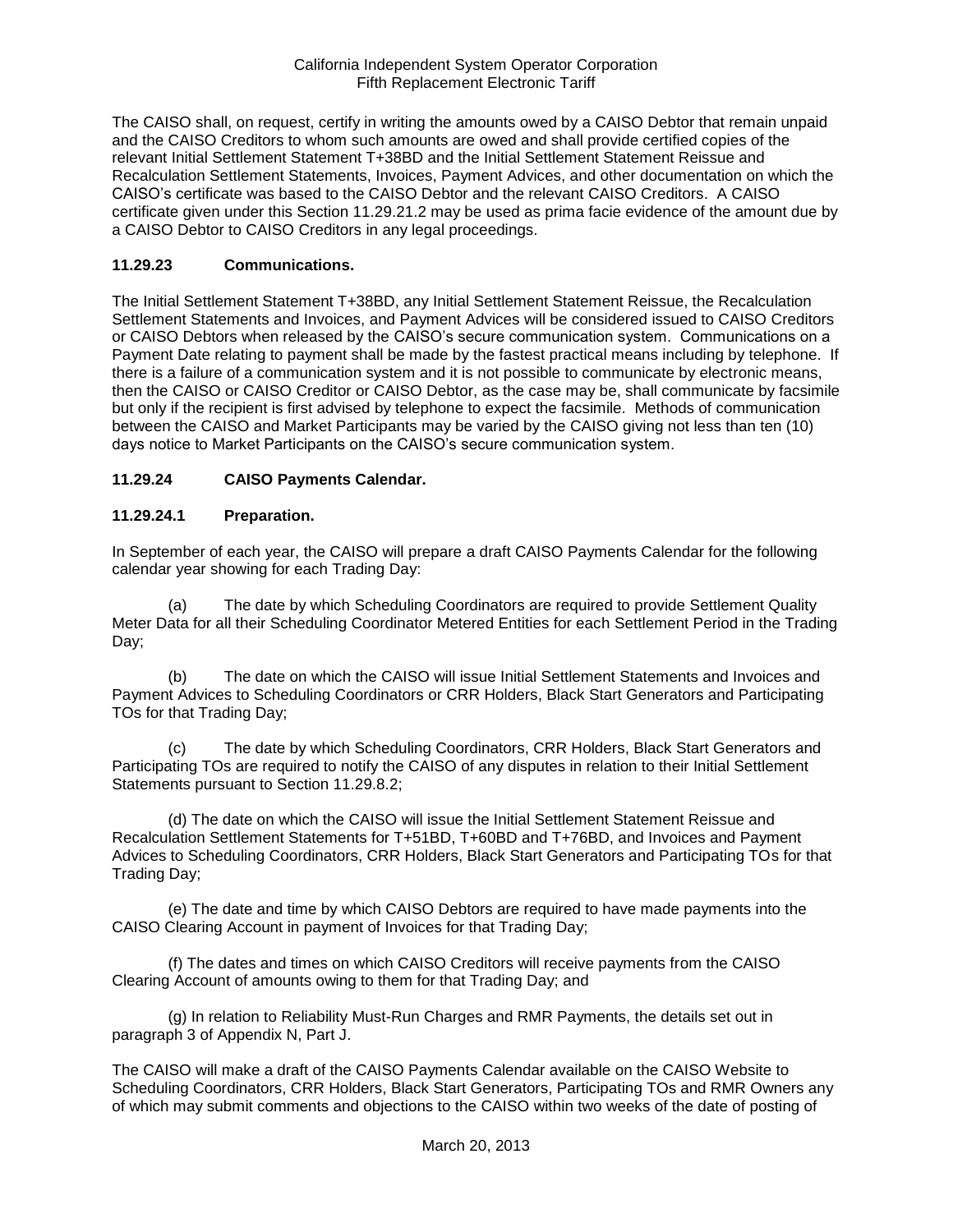the draft on the CAISO Website. No later than October 31st in each year, the CAISO will publish the final CAISO Payments Calendar for the following calendar year, after considering the comments and objections received from Scheduling Coordinators, CRR Holders, Black Start Generators, Participating TOs and RMR Owners. The final CAISO Payments Calendar will be posted on the CAISO Website, and will show for the period from 1 January to 31 December in the next succeeding year (both dates inclusive), the dates on which Settlement Statements shall be published by the CAISO and the Payment Dates on which the CAISO will pay the Participating TOs the Wheeling revenues allocated to them pursuant to Section 26.1.4.3.

#### **2. Definitions**

As used in this Appendix O, the capitalized terms defined below shall have the definitions specified in this Section 2. All other capitalized terms shall have the meaning specified in the Master Definition Supplement in Attachment A.

**Incremental Change:** The change in dollar value of a specific Charge Code from the Initial Settlement Statement T+33BD to the Initial Settlement Statement Reissue or Recalculation Settlement Statement including any new Charge Codes or Trading Day charges appearing for the first time on the Initial Settlement Statement, Reissue or Recalculation Settlement Statement.

**Initial Settlement Statement T+38BD**: A Settlement Statement generated by the CAISO for the calculation of Settlements for a given Trading Day, which is published on the thirty eight Business Day from the relevant Trading Day (T+38BD) and is prior to the Invoice or Payment Advice published for the relevant bill period.

**Settlement Statement Re-run:** The recalculation of a Settlement Statement in accordance with the provisions of the CAISO Tariff.

**Recalculation Settlement Statement:** The reissue of an Initial Settlement Statement T+38BD by the CAISO on the fifty-first (51st) Business Day from the relevant Trading Day (T+51BD) if T+51BD falls on a calendar day that is after the day the invoice or Payment Advice for the bill period containing the relevant Trading Day is scheduled to publish.

**Recalculation Settlement Statement T+76BD:** The reissue of an Initial Settlement Statement Reissue or the Recalculation Settlement Statement by the CAISO on the seventy-sixth (76th) Business Day from the relevant Trading Day (T+76BD).

**Settlement Statement:** Any one of the following: Initial Settlement Statement T+38BD, Initial Settlement Statement Reissue, Recalculation Settlement Statement and Recalculation Settlement Statement T+76BD.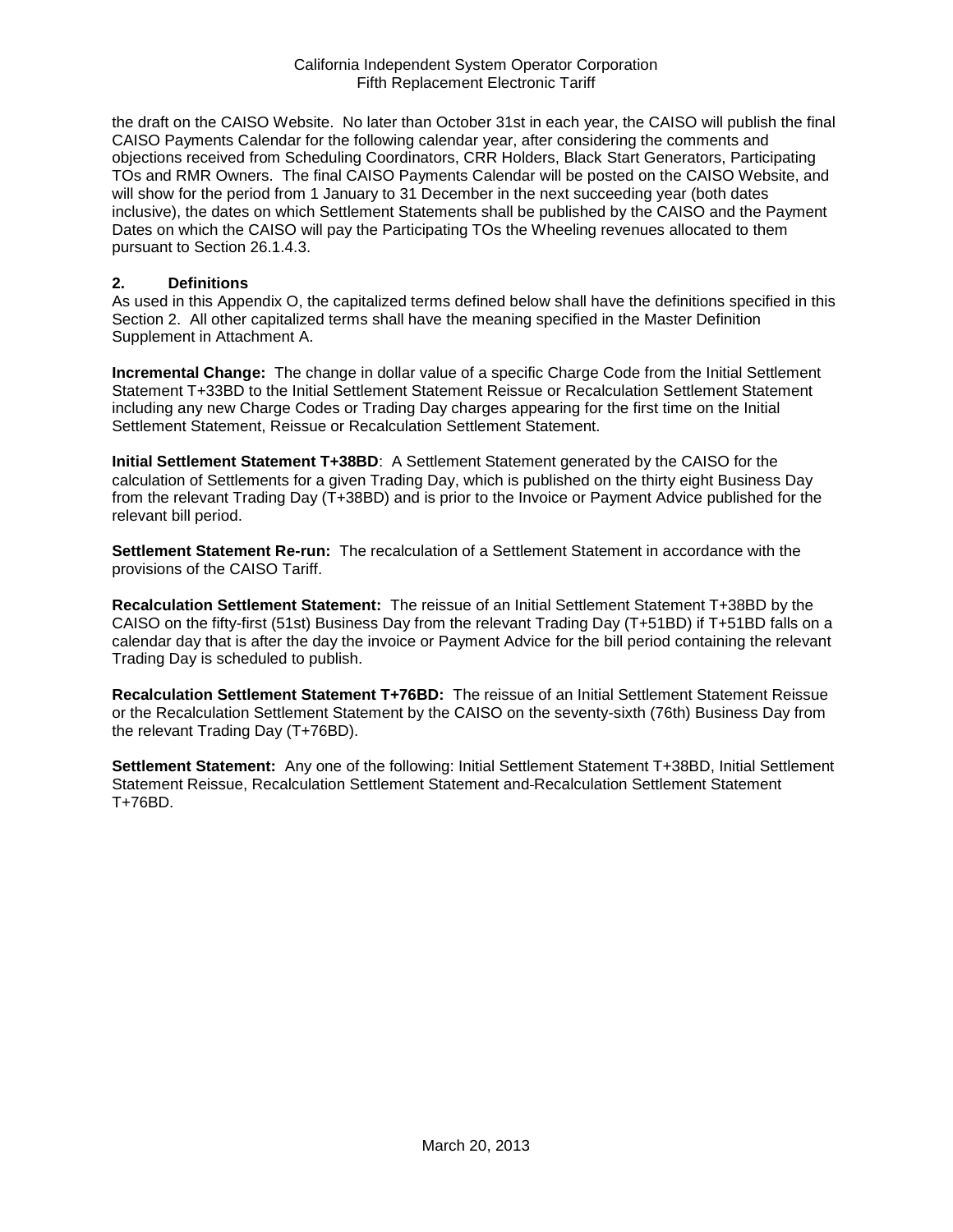## **Appendix I Station Power Protocol**

### **1 General Conditions**

#### **1.1 Procurement**

Station Power may be voluntarily self-supplied through On-Site Self-Supply or Remote Self-Supply. Third Party Supply may serve Station Power only to the extent permissible under the rules and regulations of the applicable Local Regulatory Authority.

### **1.2 Eligibility**

**1.2.1** Only Station Power Loads associated with Generating Units in the CAISO Balancing Authority Area that are part of an approved Station Power Portfolio may be self-supplied in accordance with this SPP. Each Generating Unit must be subject to a PGA, Net Scheduled PGA, or MSS Agreement. Any generating facility outside the CAISO Balancing Authority Area owned by the same entity is eligible to provide Remote Self-Supply to Station Power Loads, subject to the terms of this SPP. Generating Units wishing to self-supply Station Power, by means other than netting permitted under Section 10.1.3 of the CAISO Tariff, shall complete the application process specified in Section 2 of this SPP.

**1.2.2** Station Power may be self-supplied by a single corporate entity, government agency, or joint powers agency or other legal entity organized under the laws of the State of California. A Station Power Portfolio may not include any facilities that are owned by the owner's corporate Affiliates. In the case of a joint powers agency, a Station Power Portfolio may not include facilities independently owned by one or more members or other legally distinct entities. If an entity owns a portion of a jointly owned Generating Unit, such ownership share may be included in a Station Power Portfolio up to the amount of the associated entitlement to Energy from the jointly-owned Generating Unit provided that: (i) the entity has the right to call upon that Energy for its own use; and (ii) the Energy entitlement is not characterized as a sale from the jointly owned Generating Unit to any of its joint owners.

**1.2.3** Net Output from generating facilities outside the CAISO Balancing Authority Area may be included in a Station Power Portfolio and used as a source of Remote Self-Supply to serve Station Power of Generating Units in the CAISO Balancing Authority Area and part of the Station Power Portfolio, so long as the following conditions are fulfilled:

- (a) Imports of Net Output must be submitted in Self-Schedules using a Resource ID specified by the CAISO;
- (b) HASP Intertie Schedules using such Resource ID do not exceed the available Net Output of such generating facilities in any hour;
- (c) Firm transmission service to a Scheduling Point that assures delivery into the CAISO Balancing Authority Area is secured; and
- (d) Meter Data for generating facilities located outside the CAISO Balancing Authority Area shall be subject to CAISO audit to verify performance in accordance with these requirements.

### **1.3 Limitations**

**1.3.1** Station Power supplied by contemporaneous on-site Generation is treated as permitted netting under Section 10.1.3 of this CAISO Tariff. This SPP neither expands opportunities for nor imposes additional conditions on permitted netting. In accordance with this CAISO Tariff, such contemporaneous self-supplied Station Power need not be submitted in Self-Schedules with the CAISO.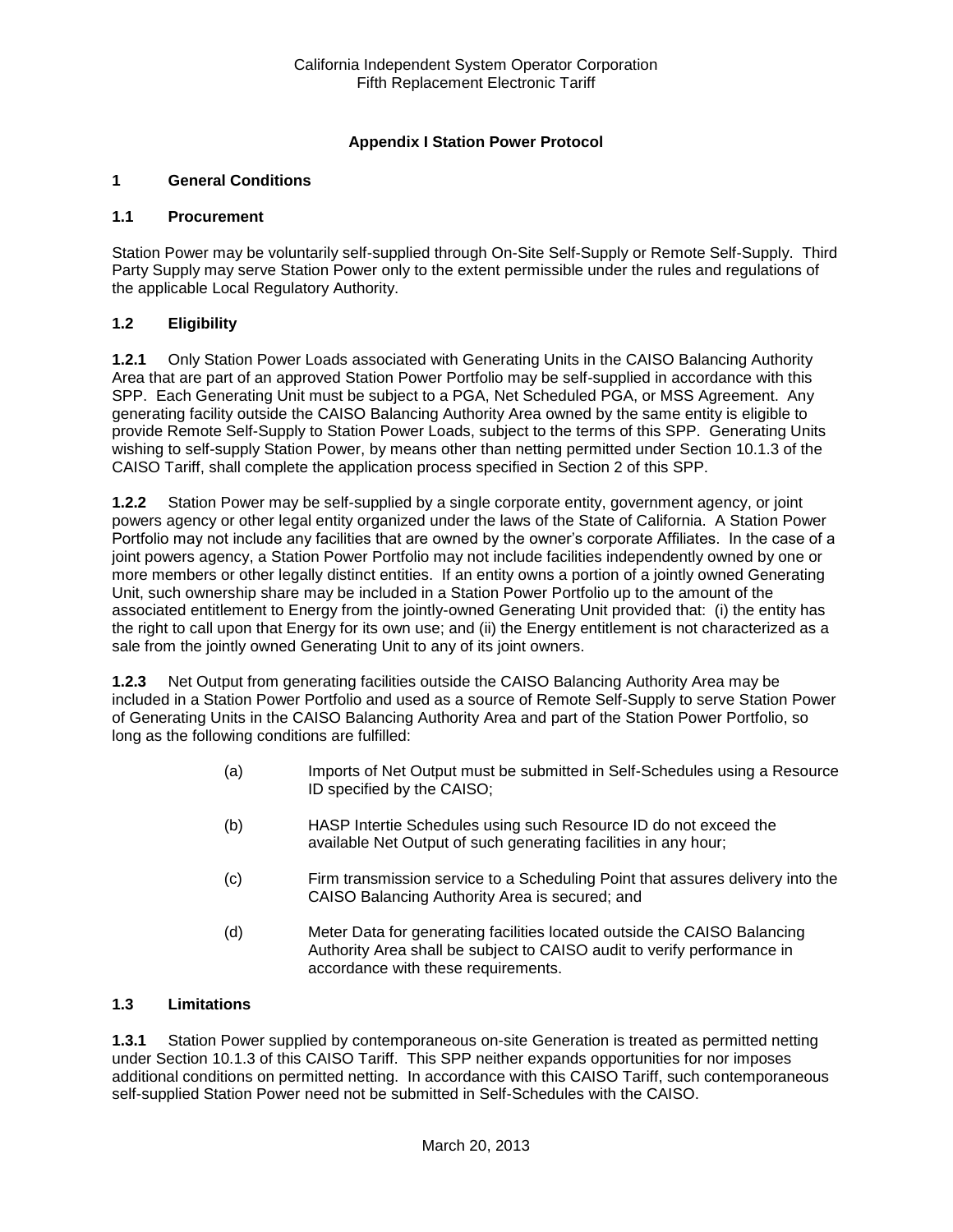**1.3.2** Self-supply of Station Power shall be strictly voluntary. Nothing in this SPP is intended to: 1) preclude a Generating Unit from purchasing Station Power pursuant to an applicable retail rate or tariff; or 2) supersede otherwise applicable jurisdiction of a Local Regulatory Authority, except in the event of a conflict between federal and state tariff provisions, in which case the federal tariff provisions will control.

### **2 Station Power Requirements and Review**

#### **2.1 Applications to Self-Supply Station Power**

**2.1.1** An application to establish a Station Power Portfolio or to modify the configuration of Station Power meters or the generating facilities included in a Station Power Portfolio must be submitted according to the process specified by the CAISO and posted on the CAISO Website, and shall include the following information:

- (a) One-line diagrams clearly showing the location and ownership of all Generating Units and Station Power meters, their connection to the CAISO Controlled Grid or distribution system, and the status of breakers and switchgear for normal system operation.
- (b) Identification of any generating facilities outside the CAISO Balancing Authority Area, to be used to provide Remote Self-Supply of Station Power within the proposed Station Power Portfolio. No loads associated with generating facilities outside the CAISO Balancing Authority Area may be supplied under this SPP.
- (c) Certification that the applicant is the sole owner of all generating facilities proposed to be included in the Station Power Portfolio, and that the applicant has the right to call on Energy for its own use from its ownership share of any jointly owned facilities that are proposed to be used to self-supply Station Power.
- (d) Demonstration that each Station Power meter is certified in accordance with the CAISO Tariff.
- (e) Verification that each Station Power meter is subject to a Meter Service Agreement for CAISO Metered Entities, and that each Generating Unit is bound to the CAISO Tariff by a PGA, Net Scheduled PGA, or MSS Agreement.
- (f) Verification that the applicant has arranged for terms of service with the responsible UDC or MSS Operator for the use of any distribution facilities required to self-supply Station Power.

**2.1.2** On the CAISO's written request, the applicant will provide additional information that the CAISO reasonably determines is necessary to verify the planned operation of the Station Power Portfolio and meet the requirements of Section 2.1.1 of this SPP.

#### **2.2 CAISO Monitoring and Review**

**2.2.1** The CAISO will take the following actions with respect to each application to establish a Station Power Portfolio:

> (a) The CAISO shall post on the CAISO Website a listing of the specific Station Power meters and Generating Units located in the CAISO Balancing Authority Area (which may include a Pseudo-Tie of a Generating Unit to the CAISO Balancing Authority Area, provided that firm transmission service has been reserved across the transmission path from the CAISO Intertie to the Pseudo-Tie Generating Unit and the Station Power service is provided by a UDC or MSS Operator within the CAISO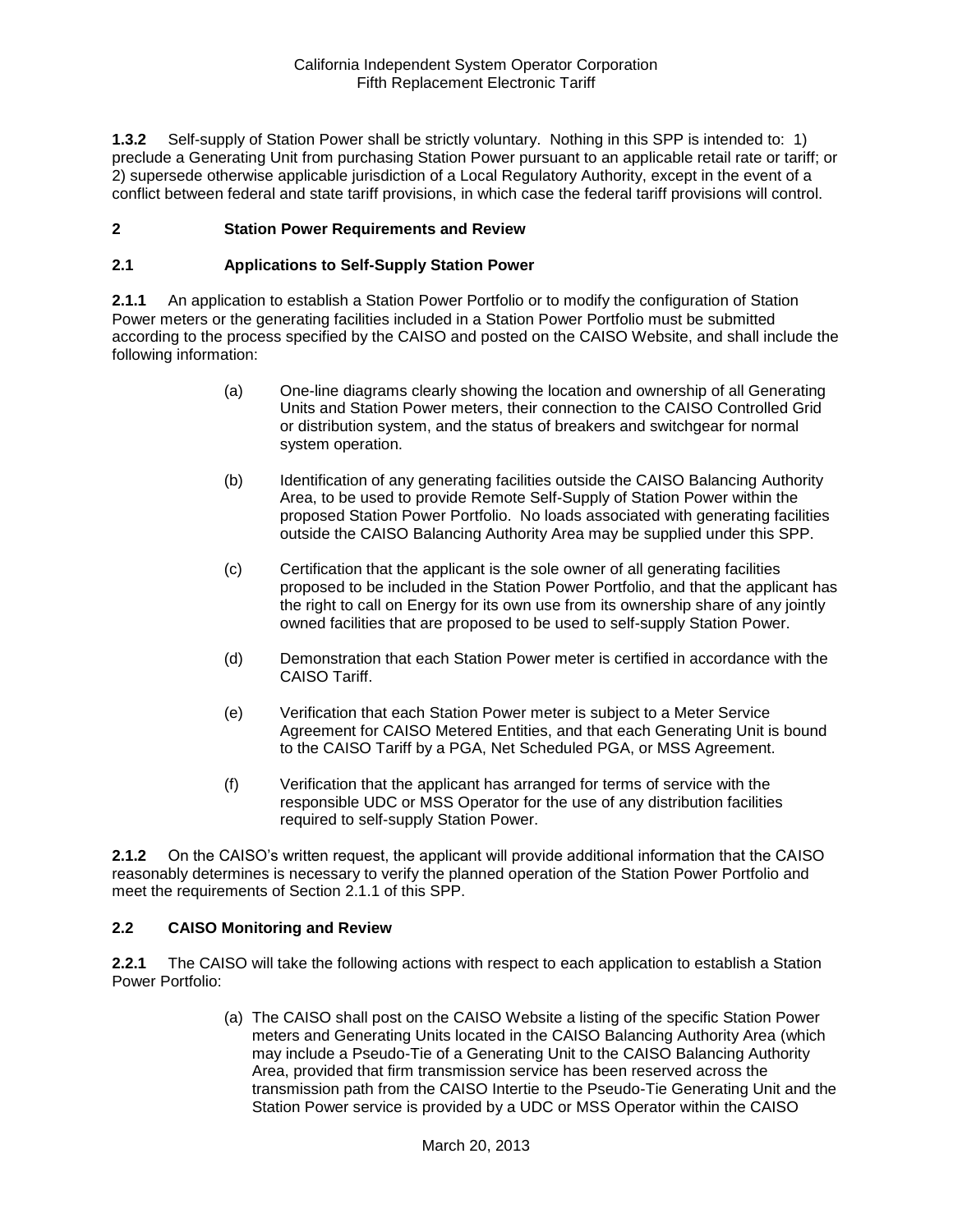Balancing Authority Area), and any generating facilities outside the CAISO Balancing Authority Area, that compose each Station Power Portfolio, and which are eligible to participate in the self-supply of Station Power in accordance with this SPP.

- (b) The CAISO will provide the appropriate UDC or MSS Operator and the Local Regulatory Authority with one-line diagrams and other information regarding each application.
- (c) The CAISO will make a determination in consultation with the UDC or MSS Operator and the Local Regulatory Authority on the factual question of whether distribution facilities are involved in the requested self-supply of Station Power. Any disputes regarding such determinations shall be subject to the dispute resolution procedures of this CAISO Tariff.
- (d) The CAISO will verify metering schemes and assign unique Load identifiers consistent with the CAISO data templates and validation rules that the Scheduling Coordinator responsible for each meter will be required to use for scheduling and Settlement.

**2.2.2** The CAISO shall promptly review each application to establish or modify a Station Power Portfolio. Within ten (10) Business Days after the submittal of the application, the CAISO shall notify the applicant in writing that the application is complete, or shall list any specific deficiencies or additional information that the CAISO reasonably requires to complete the application. The CAISO shall use all reasonable efforts to make the changes necessary for the new or modified configurations to take effect and the Station Power Portfolio to begin self-supplying Station Power within twenty (20) Business Days after a complete application is submitted. In no event shall a Station Power Portfolio begin self-supplying Station Power until any and all required changes to the configuration of metering or other equipment are completed as required under Section 6 of this SPP. The CAISO will have an ongoing right to request additional information reasonably necessary to verify that conditions on the self-supply of Station Power as specified in this SPP are met.

## **3 Self-Supply Verification and CAISO Charges**

### **3.1 Self-Supply Verification**

At the end of each Netting Period, the CAISO will calculate the Net Output for each Generating Unit in the Station Power Portfolio. If the Net Output is positive, then all Station Power associated with that Generating Unit will have been served by On-Site Self-Supply. Any positive Net Output from facilities in the Station Power Portfolio will be available to provide Remote Self-Supply to any Generating Unit with negative Net Output. If the available Remote Self-Supply is less than the aggregate negative Net Output in the Station Power Portfolio, then such shortfall will be deemed to have been served by Third Party Supply. The CAISO will incorporate these determinations in its accounting and billing for the Netting Period by reassigning Station Power to unique Load identifiers for Remote Self-Supply and Third Party Supply, as required.

### **3.2 Charges on Metered Demand**

Station Power that is not eligible for permitted netting in accordance with Section 10.1.3 of this CAISO Tariff must be submitted in Self-Schedules in accordance with the CAISO Tariff, and will be assessed all charges applicable to metered Demand under the CAISO Tariff, except as provided in Section 4.1 of this SPP.

### **3.3 Administrative Charge**

Scheduling Coordinators of Generating Units that have Station Power meters shall be assessed an administrative charge in accordance with Schedule 5 of Appendix F.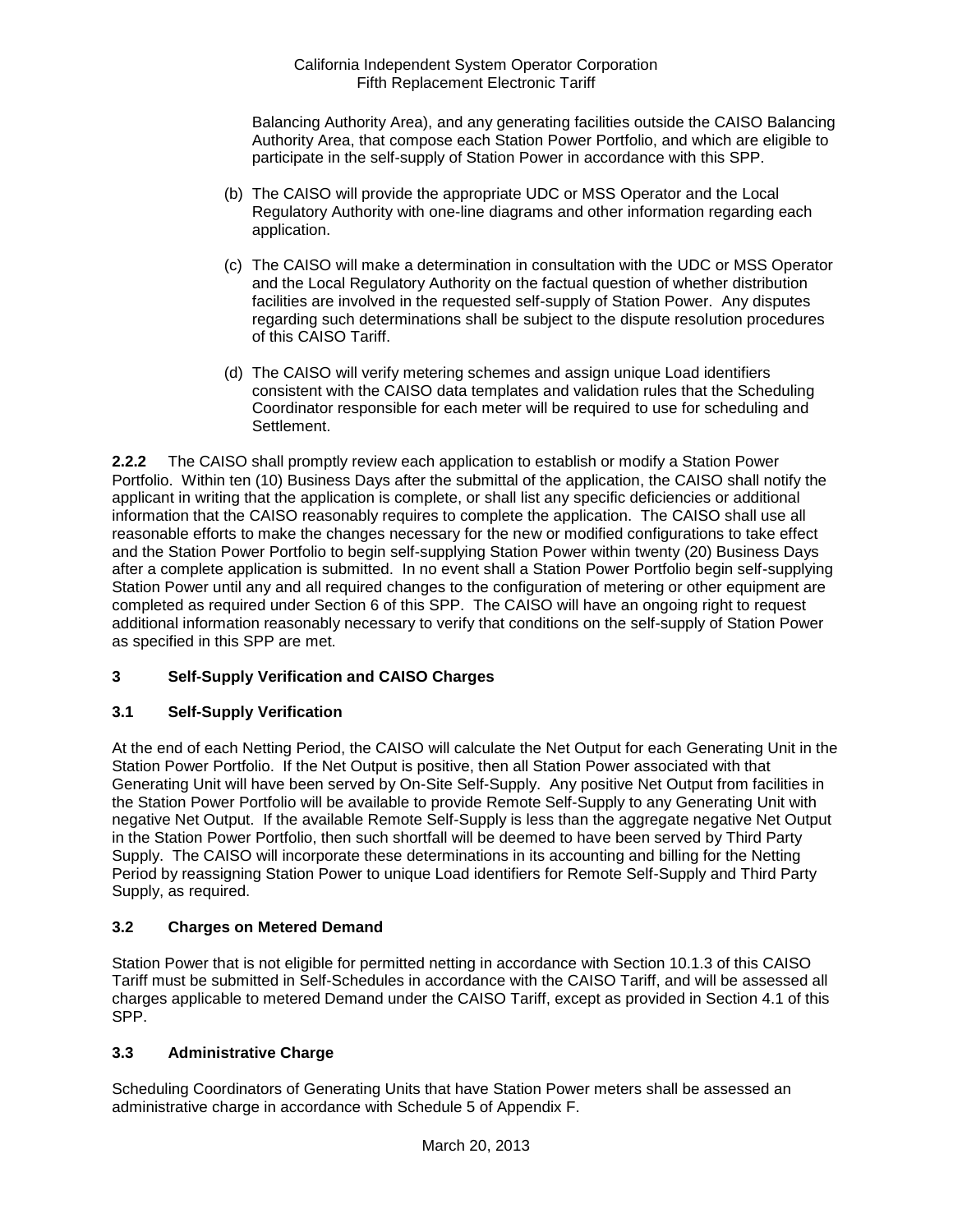## **4 Transmission Service**

**4.1** Station Power Load that is directly connected to the transmission facilities or directly connected to the Distribution System of a UDC or MSS Operator located in a PTO Service Territory and that is determined to have been served by On-Site Self-Supply shall be deemed not to have used the CAISO Controlled Grid and shall not be included in the Gross Load of the applicable UDC or MSS Operator. Station Power that is served by Wheeling service and that is determined to have been served by On-Site Self-Supply shall be deemed not to have used the CAISO Controlled Grid and shall not be included in the hourly Self-Schedules (in kWh) of the applicable Scheduling Coordinator that are subject to the Wheeling Access Charge.

**4.2** Station Power Load that is directly connected to the transmission facilities or directly connected to the Distribution System of a UDC or MSS Operator located in a PTO Service Territory and that is determined to have been served by Remote Self-Supply or Third Party Supply shall be included in the Gross Load of the applicable UDC or MSS Operator. Station Power that is served by Wheeling service and that is determined to have been served by Remote Self-Supply or Third Party Supply shall be included in the hourly Self-Schedules (in kWh) of the applicable Scheduling Coordinator that are subject to the Wheeling Access Charge.

**4.3** If the Generating Unit requires the use of distribution facilities or other facilities that are not part of the CAISO Controlled Grid, then the Generating Unit will be subject to the appropriate charges of the applicable UDC, MSS Operator or owner of such non-CAISO Controlled Grid facilities.

## **5 Energy Pricing**

All deviations between metered Generation or Station Power and that submitted in Self-Schedules will be settled at the resource-specific LMP at the applicable Custom LAP for the Station Power Load. The determination of Net Output and attribution of On-Site Self-Supply, Remote Self-Supply and Third Party Supply to serving Station Power under this SPP shall apply only to determine whether Station Power was self-supplied during the Netting Period and will have no effect on the price of Energy sold or consumed by any facility in the Station Power Portfolio.

### **6 Metering**

**6.1** In order to self-supply Station Power under this SPP by means other than netting permitted under Section 10.1.3 of this CAISO Tariff, a Generating Unit must be subject to a Meter Service Agreement for CAISO Metered Entities pursuant to CAISO Tariff Section 10.3.1. A meter certified in accordance with the CAISO Tariff is required for Station Power Load taken under the SPP. Separate metering is required for any on-site Load that does not meet the definition of Station Power. Under no circumstances may ineligible Loads be included in the Meter Data collected by the CAISO from a Station Power meter.

**6.2** Any costs associated with owning or operating metering or related facilities necessary to selfsupply Station Power according to the terms of this SPP are the responsibility of the owner-applicant.

**6.3** A single Scheduling Coordinator must represent the unique Load identifiers assigned by the CAISO for On-Site Self-Supply and Remote Self-Supply associated with each Station Power meter.

### **7 Provision Of Data To UDC Or MSS Operator**

The CAISO will provide the applicable UDC or MSS Operator with the amount of On-Site Self-Supply, Remote Self-Supply, and Third Party Supply serving Station Power at the granularity required to allow the UDC or MSS Operator to assess charges, if any, under the applicable retail tariff(s).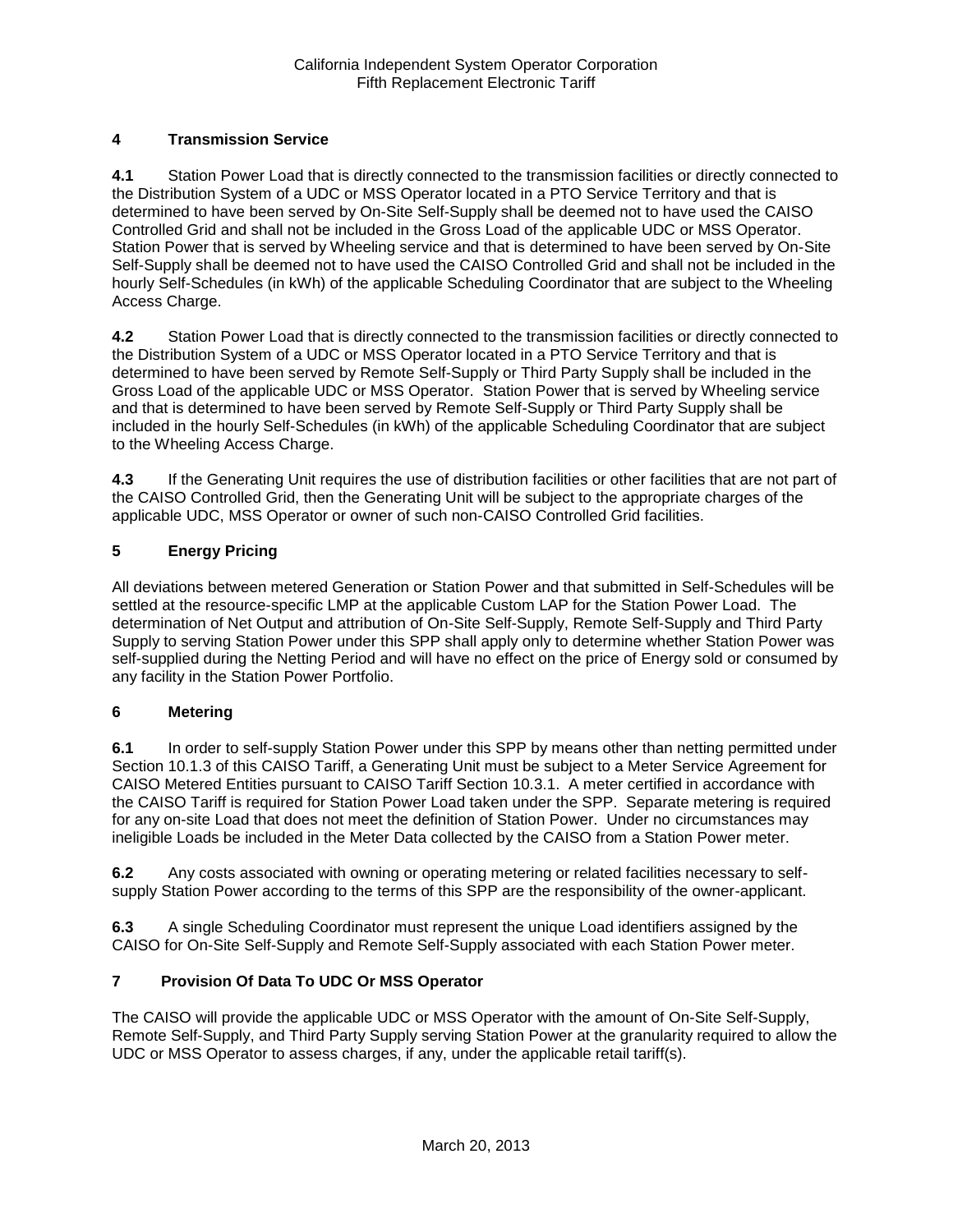## **APPENDIX J**

### **GRANDFATHERED METERING AND SETTLEMENT PROVISIONS FOR TRADING DAYS PRIOR TO**

### **OCTOBER 1, 2011**

#### **1. Grandfathering of Metering and Settlement Provisions for Trading Days Prior to October 1, 2011.**

Notwithstanding any other provisions of the CAISO Tariff the following provisions shall apply to transactions conducted prior to October 1, 2011. In all other respects, the CAISO Tariff, including the provisions of Sections 10, 11, and 37 not covered by this Appendix J, will apply to transactions that occurred prior to October 1, 2011.

### **10.2.1.3 Provision of and Access to Settlement Quality Meter Data**

Scheduling Coordinators may obtain Settlement Quality Meter Data relating to the CAISO Metered Entities they represent by directly accessing the Settlement Quality Meter Data Systems as specified in the applicable Business Practice Manual.

- For CAISO Metered Entities, Revenue Quality Meter Data obtained by successfully polled meters will be validated, estimated and edited by the CAISO to produce Settlement Quality Meter Data (actual), which will be made available to Scheduling Coordinators within five (5) Business Days from the Trading Day (T+5B) and will be used in the Initial Settlement Statement T+7B calculation.
- In the event that Revenue Quality Meter Data remains unavailable at noon on the fifth Business Day after the Trading Day (T+5B) due to unsuccessfully polled meters or facility and/or systems failures, the CAISO will estimate Settlement Quality Meter Data for CAISO Metered Entities for any outstanding metered Demand and/or Generation for the Initial Settlement Statement T+7B calculation as provided in Section 11.1.5.
- $\bullet$  If the CAISO is notified in accordance with Section 10.2.13.2 that the revenue quality meter for a CAISO Metered Entity requires repair, the CAISO will produce Settlement Quality Meter Data (actual) for that entity using the estimation procedures referred to in Section 10.2.9, which will be made available to the Scheduling Coordinator for the CAISO Metered Entity within forty-three (43) calendar days from the Trading Day (T+43C) and will be used in the Recalculation Settlement Statement T+38B calculation.

## **10.3.6 Settlement Quality Meter Data Submission**

Scheduling Coordinators shall submit to the CAISO Actual Settlement Quality Meter Data or Scheduling Coordinator Estimated Settlement Quality Meter Data, as provided in Section 10.3.6.1(a), for Scheduling Coordinator Metered Entities they represent for each Settlement Period in an Operating Day according to the timelines established in Section 10.3.6.1 and the CAISO Payments Calendar and as provided in the applicable Business Practice Manual. Scheduling Coordinators must also submit Settlement Quality Meter Data (actual and Scheduling Coordinator estimated) on demand as provided in the applicable Business Practice Manual.

#### **10.3.6.1 Timing of Settlement Quality Meter Data Submission for Calculation of Initial Settlement Statement T+7B.**

Scheduling Coordinators must submit Actual Settlement Quality Meter Data or Scheduling Coordinator Estimated Settlement Quality Meter Data for the Scheduling Coordinator Metered Entities they represent to the CAISO no later than noon on the fifth Business Day after the Trading Day (T+5B) for the Initial Settlement Statement T+7B calculation. Scheduling Coordinators cannot submit Estimated Settlement Quality Meter Data for Proxy Demand Resources.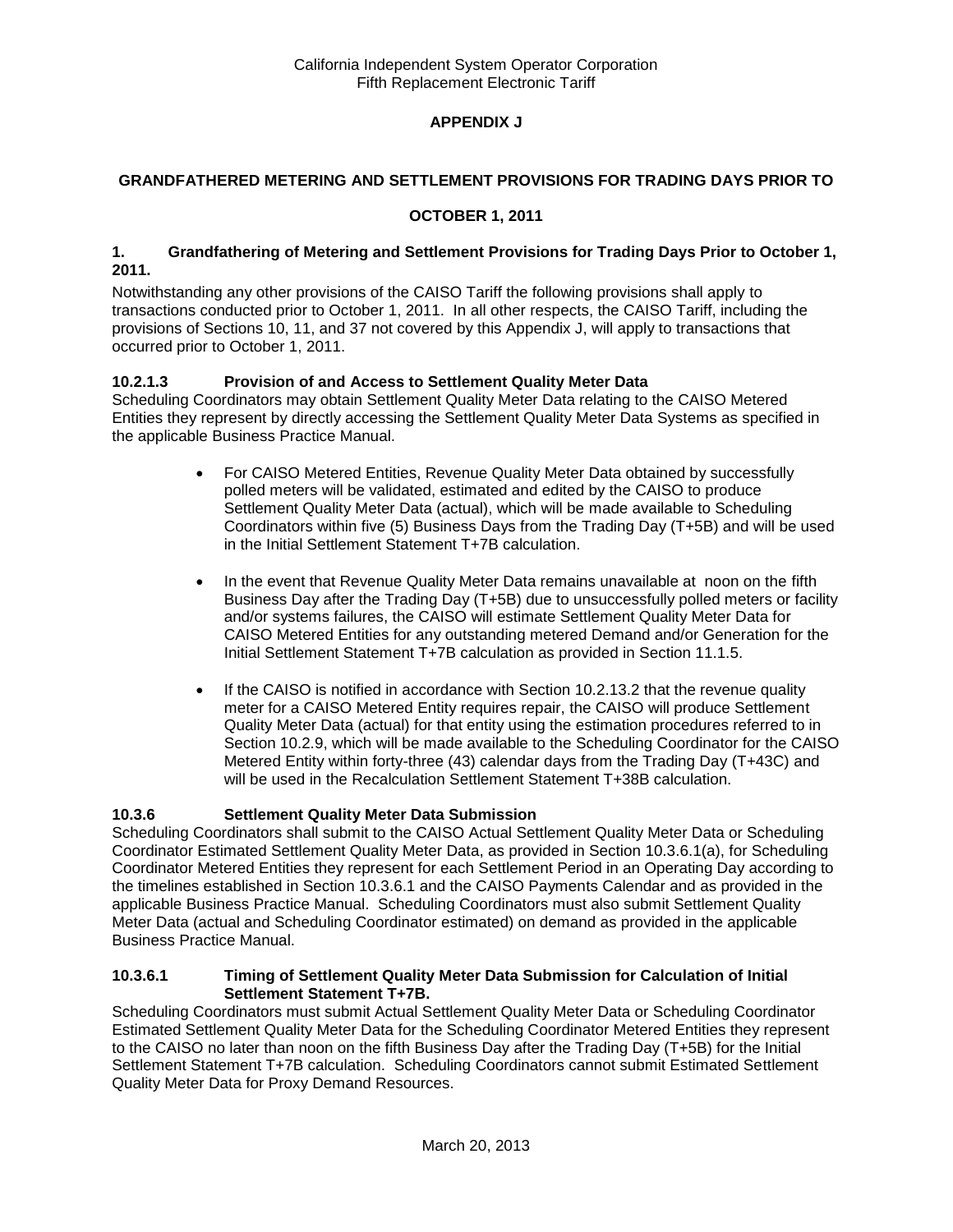- (a) In the absence of Actual Settlement Quality Meter Data, Scheduling Coordinators may submit Scheduling Coordinator Estimated Settlement Quality Meter Data using interval metering when available, sound estimation practices, and other available information including, but not limited to, bids, schedules, forecasts, temperature data, operating logs, recorders, and historical data. Scheduling Coordinator Estimated Settlement Quality Meter Data must be a good faith estimate that reasonably represents Demand and/or Generation quantities for each Settlement Period.
- (a) When Actual Settlement Quality Meter Data or Scheduling Coordinator Estimated Settlement Quality Meter Data is not received by the CAISO for a Scheduling Coordinator Metered Entity within five (5) Business Days from the Trading Day (T+5B), the CAISO will estimate the entity's Settlement Quality Meter Data for any outstanding metered Demand and/or Generation, excluding a Proxy Demand Resource, for use in the Initial Settlement Statement T+7B calculation, as provided in Section 11.1.5.

#### **10.3.6.2 Timing of Settlement Quality Meter Data Submission for Recalculation Settlement Statement T+38B**

Scheduling Coordinators must submit Actual Settlement Quality Meter Data for the Scheduling Coordinator Metered Entities they represent to the CAISO no later than midnight on the forty-third (43) calendar day after the Trading Day (T+43C) for the Recalculation Settlement Statement T+38B. A Scheduling Coordinator that timely submits Actual Settlement Quality Meter Data for the Initial Settlement Statement T+7B pursuant to Section 10.3.6.1 may submit revised Actual Settlement Quality Meter Data for the Recalculation Settlement Statement T+38B no later than the forty-third (43) calendar day after the Trading Day pursuant to this Section.

- (a) When Actual Settlement Quality Meter Data is not received by the CAISO for a Scheduling Coordinator Metered Entity by forty-three (43) calendar days after the Trading Day (T+43C), the Scheduling Coordinator has failed to submit complete and accurate meter data as required by Section 37.5.2.1 and will be subject to monetary penalty pursuant to Section 37.5.2.2.
- (b) Any Scheduling Coordinator Estimated Settlement Quality Meter Data submitted by a Scheduling Coordinator on behalf of the Scheduling Coordinator Metered Entities it represents that is not replaced with Actual Settlement Quality Meter Data by forty-three (43) calendar days after the Trading Day (T+43C) has failed to submit complete and accurate meter data as required by Section 37.5.2.1 and will be subject to monetary penalty pursuant to Section 37.5.2.2. In the absence of Actual Settlement Quality Meter Data, Scheduling Coordinator Estimated Settlement Quality Meter Data will be used in the Recalculation Settlement Statements.
- (c) The CAISO will not estimate a Scheduling Coordinator Metered Entity's Settlement Quality Meter Data for any outstanding metered Demand and/or Generation for use in a Recalculation Settlement Statement calculation. Any previous CAISO Estimated Settlement Quality Meter Data that the Scheduling Coordinator does not replace with Actual Settlement Quality Meter Data by forty-three (43) calendar days after the Trading Day (T+43C) will be set to zero. The CAISO will follow the control process described in the BPM for Metering to monitor and identify the CAISO Estimated Settlement Quality Meter Data that was not timely replaced and will take proactive measures to obtain the Actual Settlement Quality Meter Data. A Scheduling Coordinator that fails to replace CAISO Estimated Settlement Quality Meter Data with Actual Settlement Quality Meter Data by forty-three (43) calendar days after the Trading Day (T+43C) has failed to provide complete and accurate Settlement Quality Meter Data as required by Section 37.5.2.1 and will be subject to monetary penalty pursuant to Section 37.5.2.2.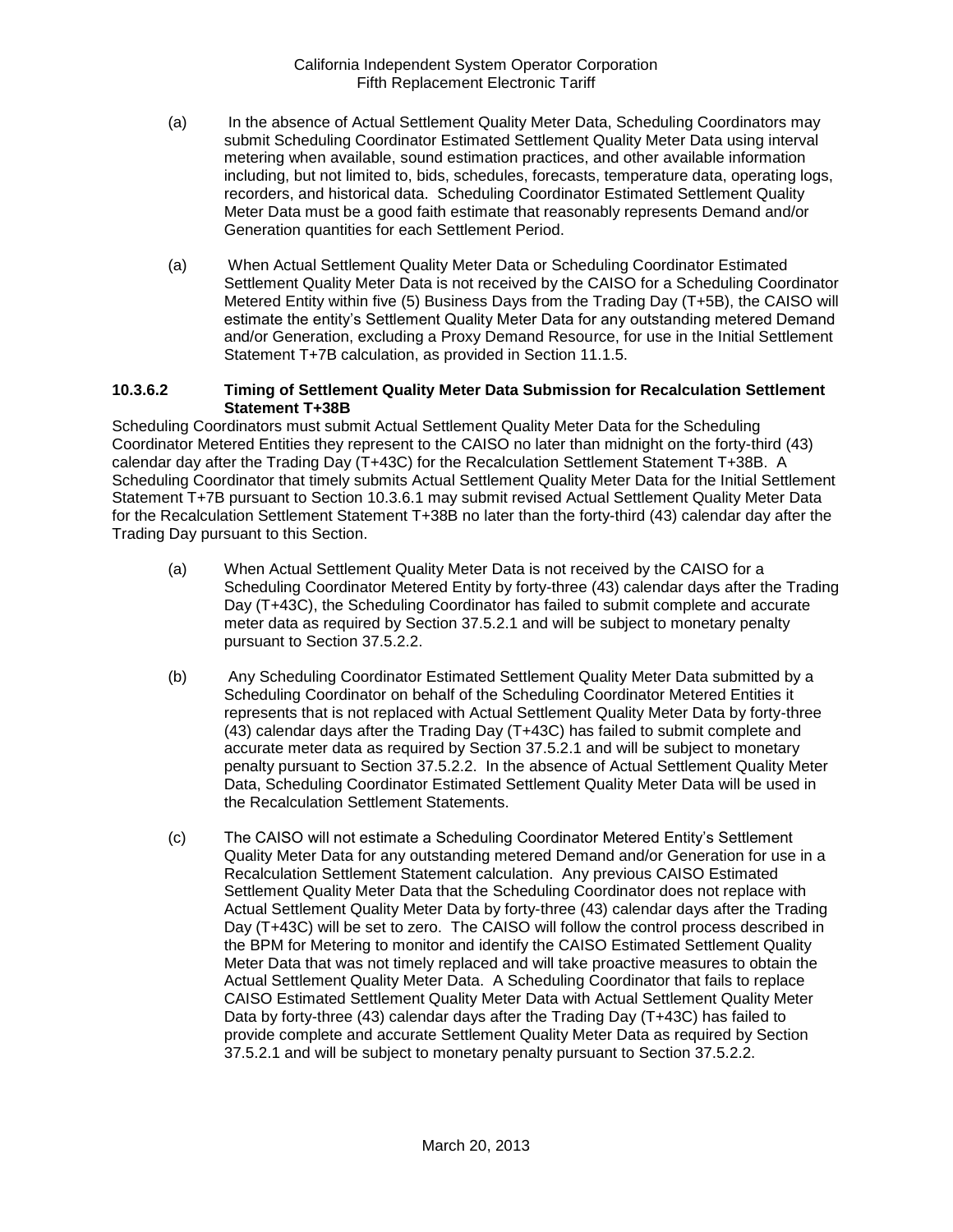#### **10.3.6.3 Timing of Settlement Quality Meter Data Submission for Recalculation Settlement Statements after the Recalculation Settlement Statement T+38B**

Scheduling Coordinators may continue to submit Actual Settlement Quality Meter Data for the Scheduling Coordinator Metered Entities they represent to the CAISO for use in Recalculation Settlement Statements subsequent to the Recalculation Settlement Statement T+38B according to timelines established in the CAISO Payments Calendar. Provided, however, that Scheduling Coordinators submitting Actual Settlement Quality Meter Data more than forty-three (43) calendar days after the Trading Day (T+43C) have failed to provide complete and accurate Settlement Quality Meter Data as required by Section 37.5.2.1 and will be subject to monetary penalty pursuant to Section 37.5.2.2.

## **11.29 Billing And Payment Process**

The CAISO will calculate for each charge the amounts payable by the relevant Scheduling Coordinator, CRR Holder, Black Start Generator or Participating TO for each Settlement Period of the Trading Day, and the amounts payable to that Scheduling Coordinator, CRR Holder, Black Start Generator or Participating TO for each charge for each Settlement Period of that Trading Day and shall arrive at a net amount payable for each charge by or to that Scheduling Coordinator, CRR Holder, Black Start Generator or Participating TO for each charge for that Trading Day. Each of these amounts will appear in the Settlement Statements that the CAISO will provide to the relevant Scheduling Coordinator, CRR Holder, Black Start Generator or Participating TO.

The components of the Grid Management Charge will be included in an Initial Settlement Statement T+7B, and any Recalculation Settlement Statement with the other types of charges referred to in Section 11.

## **11.29.1 Billing And Payment Process Based On Settlement Statements**

The billing and payment process shall be based on the issuance of Initial Settlement Statement T+7B and the Recalculation Settlement Statements.

### **11.29.2 Time-Frame For Payments Or Charges**

Payments or charges for the items referred to in Section 11.1.2 (except for the charges payable under long-term contracts) for each Trading Day in each calendar month shall be made five (5) Business Days after issuance of the Invoices and Payment Advices issued in accordance with Section 11.29.10. Payments for FERC Annual Charges will be made in accordance with Section 11.19.

### **11.29.5 General Principles For Production Of Settlement Statements**

### **11.29.5.1 Basis of Settlement**

The basis of each Settlement Statement shall be the debiting or crediting of an account in the name of the relevant Scheduling Coordinator, CRR Holder, Black Start Generator or Participating TO in the general ledger set up by the CAISO to reflect all transactions, charges or payments settled by the CAISO.

### **11.29.5.2 Right to Dispute**

All Scheduling Coordinators, CRR Holders, Black Start Generators or Participating TOs shall have the right to dispute any item or calculation set forth in any Initial Settlement Statement T+7B, Recalculation Settlement Statement T+38B, or Incremental Changes in Recalculation Settlement Statements T+76B, T+18M, and T+35M in accordance with this CAISO Tariff, but not those set forth in Recalculation Settlement Statement T+36M.

### **11.29.7 Settlements Cycle**

### **11.29.7.1 Timing of the Settlements Process**

The CAISO will publish: (i) Initial Settlement Statements T+7B on the seventh Business Day from the relevant Trading Day (T+7B), (ii) Recalculation Settlement Statements on the thirty-eighth Business Day from the relevant Trading Day (T+38B), (iii) Recalculation Settlement Statements on the seventy-sixth Business Day after the Trading Day (T+76B), (iv) Recalculation Settlement Statements on the Business Day eighteen (18) calendar months from the relevant Trading Day (T+18M) if necessary, (v)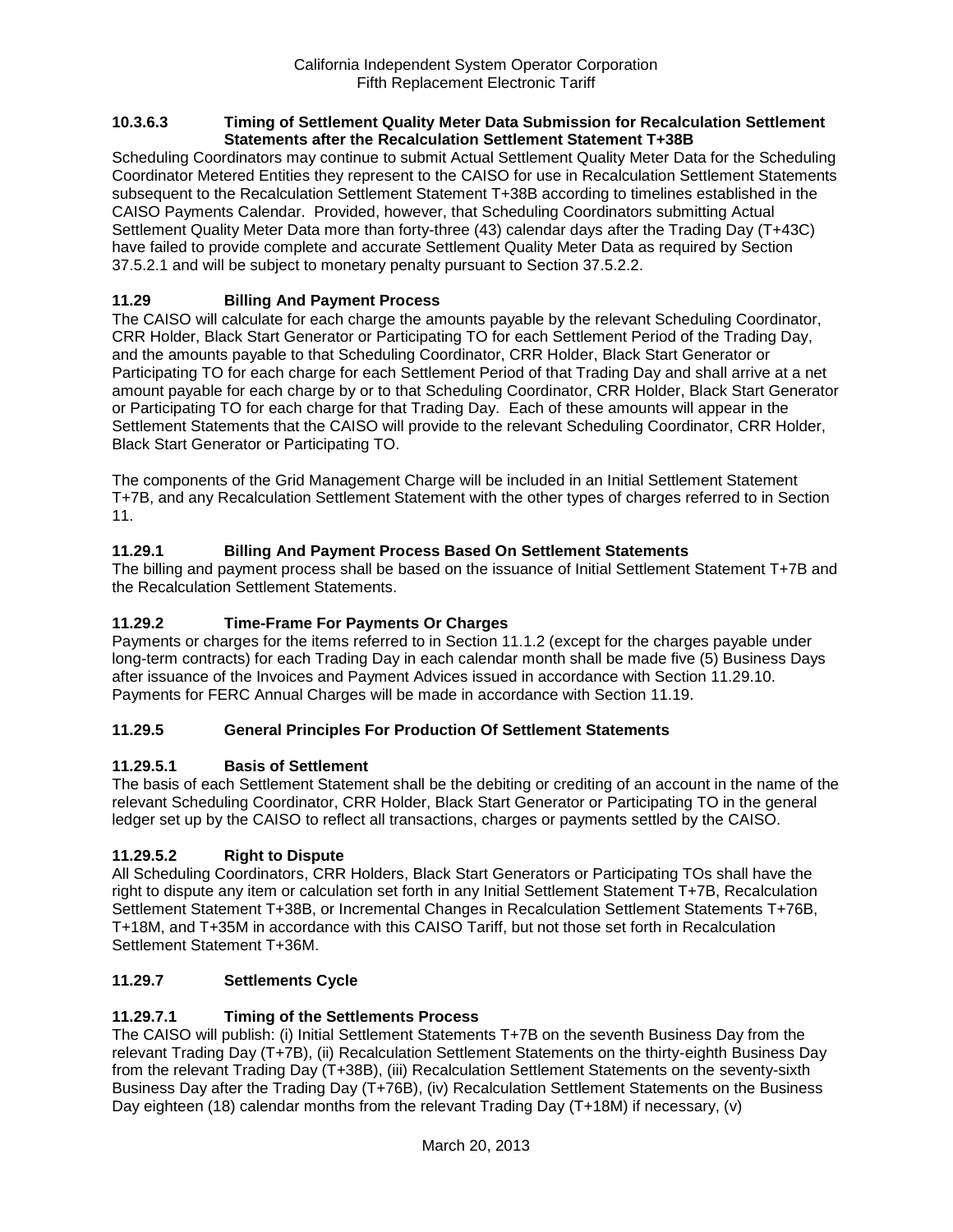Recalculation Settlement Statements on the Business Day thirty-five (35) calendar months from the relevant Trading Day (T+35M) if necessary, (vi) Recalculation Settlement Statements on the Business Day thirty-six (36) calendar months from the relevant Trading Day (T+36M) if necessary, and (v) any other Recalculation Settlement Statement authorized under Section 11.29.7.3. The CAISO will issue a notice to the market if a Recalculation Settlement Statement T+18M, Recalculation Settlement Statement T+35M, Recalculation Settlement Statement T+36M, or any additional Recalculation Settlement Statement is required for a Trading Day. The CAISO will notify affected Market Participants regarding failed or late publication of any Settlement Statements specified above and will rectify such failed or late publications pursuant to its procedure posted on the CAISO Website.

### **11.29.7.1.1 Initial Settlement Statement T+7B**

The CAISO shall provide to each Scheduling Coordinator, CRR Holder, Black Start Generator or Participating TO for validation an Initial Settlement Statement T+7B for each Trading Day within seven (7) Business Days of the relevant Trading Day, covering all Settlement Periods in that Trading Day. Each Initial Settlement Statement T+7B will be produced using available Settlement Quality Meter Data (either actual or estimated) and CAISO Estimated Settlement Quality Meter Data. The Initial Settlement Statement T+7B will include the following:

- (a) the amount payable or receivable by the Scheduling Coordinator, CRR Holder, Black Start Generator or Participating TO for each charge referred to in Section 11 for each Settlement Period in the relevant Trading Day;
- (b) the total amount payable or receivable by that Scheduling Coordinator, CRR Holder, Black Start Generator or Participating TO for each charge for all Settlement Periods in that Trading Day after the amounts payable and the amounts receivable under (a) have been netted off pursuant to Section 11.29; and
- (c) the components of each charge in each Settlement Period except for information contained in the Imbalance Energy report referred to in this Section 11.29.7.1.1; and
- (d) a breakdown of the components of the Imbalance Energy charge (the Imbalance Energy report).

### **11.29.7.1.2 Recalculation Settlement Statements**

The CAISO shall provide to each Scheduling Coordinator, CRR Holder, Black Start Generator or Participating TO Recalculation Settlement Statements in accordance with the CAISO Tariff and the CAISO Payments Calendar. Recalculation Settlement Statements shall be in a format similar to that of the Initial Settlement Statement T+7B and shall include the same granularity of information provided in the Initial Settlement Statement T+7B as amended following the validation procedure.

### **11.29.7.1.3 Recalculation Settlement Statement – Bridge Period**

For Trading Days April 1, 2009 through October 31, 2009, the settlement timeline shall include: (i) issuance of Recalculation Settlement Statement T+18M if necessary, Recalculation Settlement Statement T+35M if necessary, and Recalculation Settlement Statement T+36M, if necessary to adjust any charge set forth in a previously published Settlement Statement for any Trading Day within this period; and (ii) any other Recalculation Settlement Statement authorized under Section 11.29.7.3.

Any Recalculation Settlement Statement issued pursuant to this Section shall be subject to the same provisions in the CAISO Tariff as are applicable to a Recalculation Settlement Statement T+18M, Recalculation Settlement Statement T+35M, Recalculation Settlement Statement T+36M, or any other Recalculation Settlement Statement authorized under Section 11.29.7.3, including, but not limited to, Section 11.29.7.2 (Basis for Billing and Payment), Section 11.29.8 (Confirmation and Validation), and Section 11.29.9 (Payment Procedures), except that Section 11.29.10.2 (Interest) shall not apply.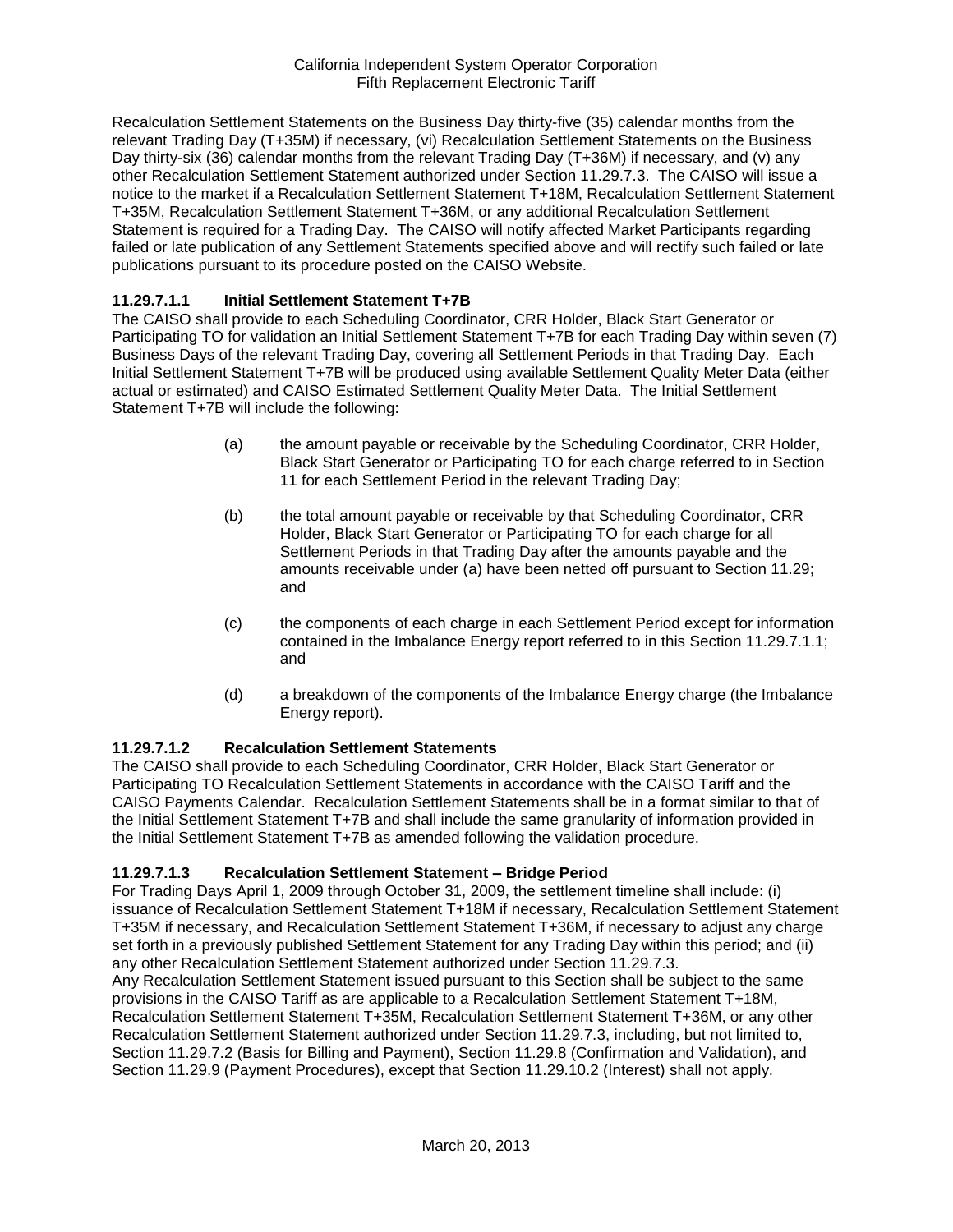The CAISO will include the publication dates and related invoice dates for the Recalculation Settlement Statements for Trading Days within the period April 1, 2009 through October 31, 2009 on the CAISO Payments Calendar prepared in accordance with Section 11.29.24.

The CAISO will issue a notice to the market if a Recalculation Settlement Statement T+18M, Recalculation Settlement Statement T+35M, Recalculation Settlement Statement T+36M, or any additional Recalculation Settlement Statement is required for a Trading Day within the period April 1, 2009 through October 31, 2009.

To the extent that any provision in this Section is in conflict or inconsistent with CAISO Tariff Appendix H (Grandfathered Metering and Settlement Provisions for Trading Days Prior to November 1, 2009), the provision in this Section shall prevail.

## **11.29.7.2 Basis for Billing and Payment**

The Initial Settlement Statement T+7B and any Recalculation Settlement Statement shall constitute the basis for billing in accordance with this CAISO Tariff. The Initial Settlement Statement T+7B shall constitute the basis for billing for all charges in the first instance. The Recalculation Settlement Statement T+38B shall constitute the basis for billing for adjustments to charges set forth in the Initial Settlement Statement T+7B. Each Scheduling Coordinator, CRR Holder, Black Start Generator, and Participating TO shall pay any net debit and shall be entitled to receive any net credit shown in an Invoice or Payment Advice on the Payment Date, whether or not there is any dispute regarding the amount of the debit or credit.

## **11.29.7.2.1 Elimination of Invoices under \$10.00**

Invoices and Payment Advices due to or from any Scheduling Coordinator, CRR Holder, Black Start Generator, or Participating TO for amounts less than \$10.00 will be adjusted to \$0.00 and no amount will be due to or from that Scheduling Coordinator, CRR Holder, Black Start Generator, or Participating TO for that Invoice or Payment Advice.

### **11.29.7.3 Additional Recalculation Settlement Statements**

The CAISO shall issue no Recalculation Settlement Statements other than to Recalculation Settlement Statements T+38B, Recalculation Settlement Statements T+76B, Recalculation Settlement Statements T+18M, Recalculation Settlement Statements T+35M, and Recalculation Settlement Statements T+36M, unless directed by the CAISO Governing Board or pursuant to a FERC order.

**11.29.7.3.1** If an additional Recalculation Settlement Statement is ordered by the CAISO Governing Board, the CAISO shall arrange to have the Recalculation Settlement Statement carried out as soon as is reasonably practicable following the CAISO Governing Board's order, subject to the availability of staff and computer time, compatible software, appropriate data and other resources.

**11.29.7.3.2** The cost of an additional Recalculation Settlement Statement shall be borne by the Scheduling Coordinator, CRR Holder, Black Start Generator, or Participating TO requesting it, unless an additional Recalculation Settlement Statement was needed due to a clerical oversight or error on the part of the CAISO staff.

**11.29.7.3.3** Where an additional Recalculation Settlement Statement indicates that the accounts of Scheduling Coordinators, CRR Holders, Black Start Generators, or Participating TOs should be debited or credited to reflect alterations to Settlements previously made under this CAISO Tariff, for those Scheduling Coordinators, CRR Holders, Black Start Generators, or Participating TOs affected by the additional Recalculation Settlement Statement, the CAISO shall reflect the amounts to be debited or credited in the next scheduled semi-monthly Invoice or Payment Advice for the end of the month.

**11.29.7.3.4** Recalculation Settlement Statements, post closing adjustments and the financial outcomes of CAISO ADR Procedures and any other dispute resolution may be invoiced separtely from monthly market activities in accordance with Section 11.29.10.3.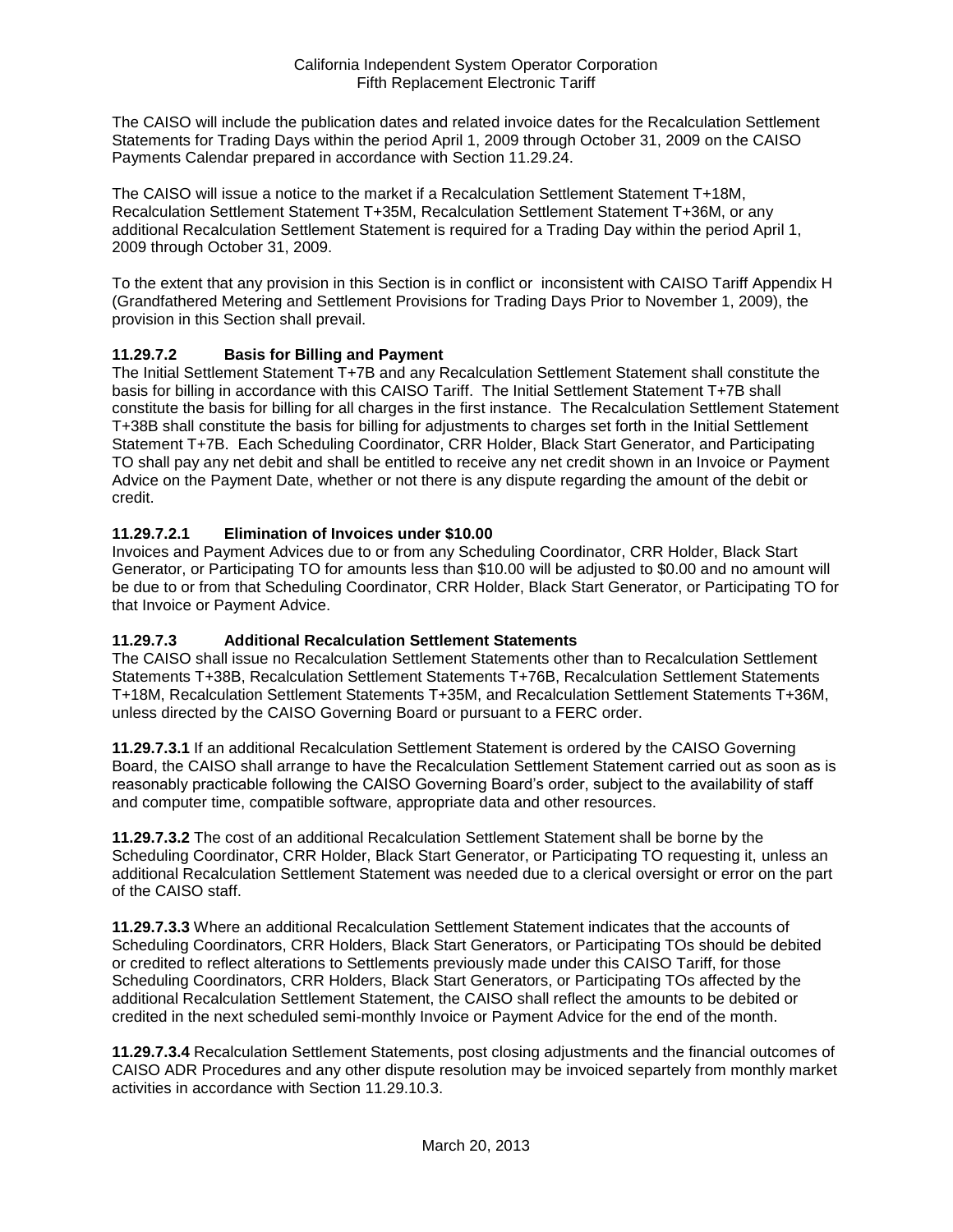### **11.29.8 Confirmation And Validation**

### **11.29.8.1 Confirmation**

It is the responsibility of each Scheduling Coordinator, CRR Holder, Black Start Generator, or Participating TO to notify the CAISO if it fails to receive a Settlement Statement on the date specified for the publication of such Settlement Statement in the CAISO Payments Calendar. Each Scheduling Coordinator, CRR Holder, Black Start Generator, or Participating TO shall be deemed to have received its Settlement Statement on the dates specified, unless it notifies the CAISO to the contrary.

#### **11.29.8.2 Validation of Initial Settlement Statement T+7B and Recalculation Settlement Statement T+38B**

### **11.29.8.3 Validation of Additional Recalculation Settlement Statements**

Each Scheduling Coordinator, CRR Holder, Black Start Generator or Participating TO shall have the opportunity to review the Incremental Changes, including the CAISO's implementation of a prior accepted dispute, that appear on or are omitted from any Recalculation Settlement Statement T+76B, Recalculation Settlement Statement T+18M or Recalculation Settlement Statement T+35M that it receives. The Scheduling Coordinator, CRR Holder, Black Start Generator or Participating TO shall be deemed to have validated the Incremental Changes on each Recalculation Settlement Statement unless it has raised a dispute or reported an exception regarding those Incremental Changes within time periods set forth in Sections 11.29.8.4.1 through 11.29.8.4.6 from the date of issuance. Once validated, the Incremental Changes on a Recalculation Settlement Statement T+76B , Recalculation Settlement Statement T+18M, or Recalculation Settlement Statement T+35M shall be binding on the Scheduling Coordinator, CRR Holder, Black Start Generator or Participating TO to which it relates, except to the extent that the CAISO performs an additional Recalculation Settlement Statement pursuant to Section 11.29.7.3.

The notice of dispute shall state clearly the Trading Day, the issue date of the Recalculation Settlement Statement, the item disputed, the reasons for the dispute, and the amount claimed (if appropriate) and shall be accompanied with all available evidence reasonably required to support the claim. The only Recalculation Settlement Statement that cannot be disputed is Recalculation Settlement Statement T+36M.

### **11.29.8.4 Disputes or Exceptions**

### **11.29.8.5 CAISO Timeline for Determining Settlement Statement Disputes**

The timeline for the CAISO to reach a determination on a settlement statement dispute shall be as follows:

- (a) For a settlement statement dispute based on an Initial Settlement Statement T+7B, Recalculation Settlement Statement T+38B, Recalculation Settlement Statement T+76B, or Recalculation Settlement Statement T+18M, the CAISO shall reach a determination to approve or deny the dispute, and provide electronic notice of the outcome to the Scheduling Coordinator that submitted the dispute, no later than twenty (20) Business Days after the end of the dispute period for that settlement statement; with the exception of complex disputes or unless otherwise agreed to by the disputing Scheduling Coordinator. In the event that the CAISO's determination results in an adjustment to payments and/or charges, the CAISO in its notice to the disputing Scheduling Coordinator shall identify the subsequent recalculation settlement statement expected to include the adjustment.
- (b) For a settlement statement dispute based on Recalculation Settlement Statement T+35M, the CAISO shall reach a determination to approve or deny the dispute, and provide electronic notice of the outcome to the Scheduling Coordinator that submitted the dispute, no later than fourteen (14) days after the end of the dispute period for that settlement statement. Valid disputes regarding data appearing on Recalculation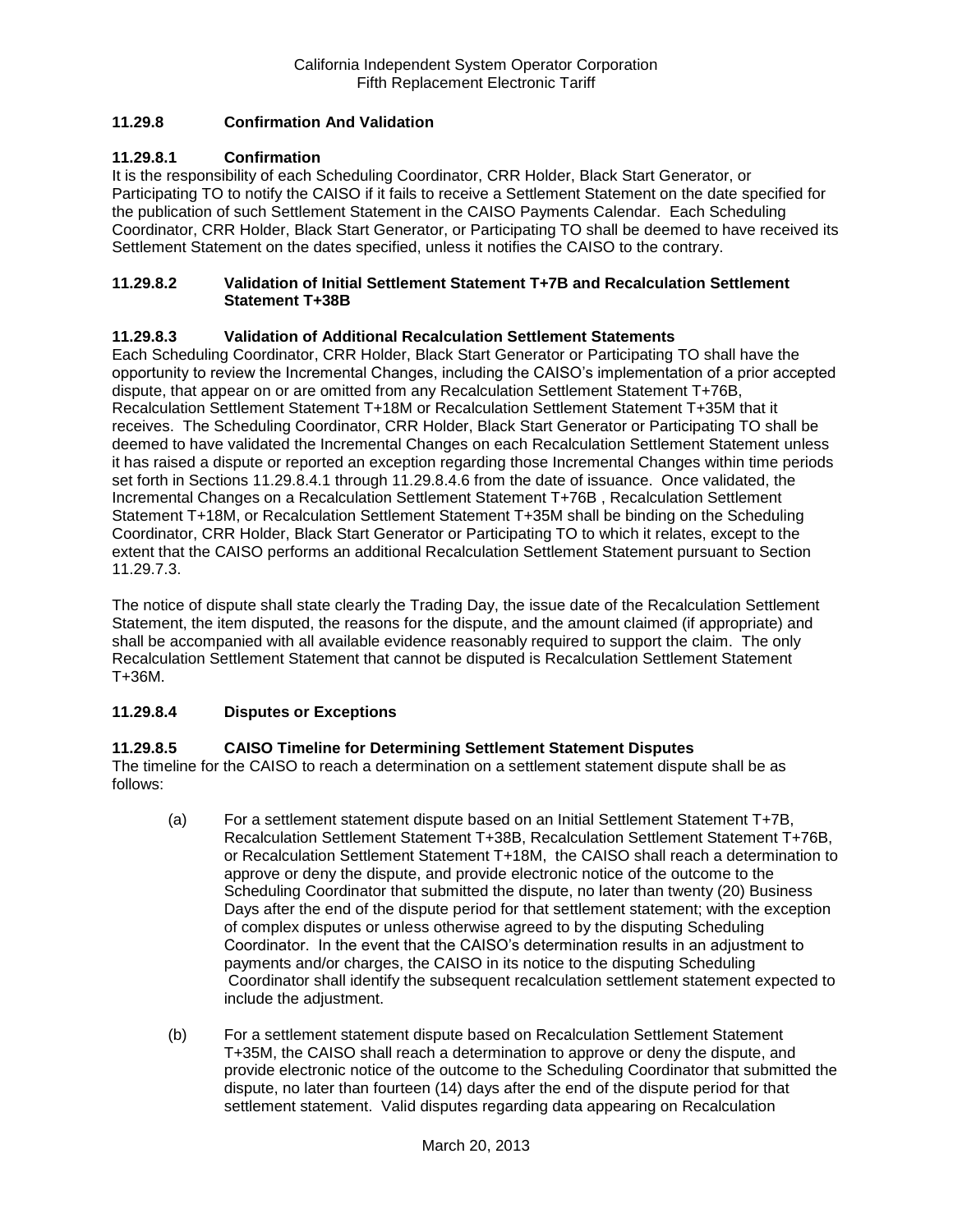Settlement Statement T+35M will be reflected on Recalculation Settlement Statement T+36M.

(c) Complex settlement statement disputes involve policy considerations, entail extensive research, require granular review of previous market runs, include complicated data or calculations, or depend on additional information to be provided by the disputing Scheduling Coordinator or a third party. The CAISO in its sole discretion may designate a settlement statement dispute to be complex dispute. The CAISO will advise the disputing Scheduling Coordinator within twenty (20) Business Days after the end of the dispute period for that settlement statement if a dispute is a complex dispute. The CAISO shall make reasonable efforts to reach a determination to approve or deny a complex dispute resulting from (i) an Initial Settlement Statement T+7B, Recalculation Settlement Statement T+38B, or Recalculation Settlement Statement T+76B, no later than fifteen (15) months after the Trading Day so that any resultant adjustment will be included on the Recalculation Settlement Statement T+18M, and (ii) a Recalculation Settlement Statement T+18M, no later than thirty-three (33) months after the Trading Day so that any resultant adjustment will be included on the Recalculation Settlement Statement T+35M.

## **11.29.10 Billing And Payment**

The CAISO shall prepare and send to each Scheduling Coordinator, CRR Holder, Black Start Generator or Participating TO two Invoices or Payment Advices for each billing period in each calendar month. There are two (2) billing periods in each calendar month. The first billing period is from the first to the fifteenth day of the month and second billing period is from the sixteenth to the last of day of the month. The CAISO will publish Invoices and Payment Advices for the first semi-monthly billing period in a month on the seventh Business Day after the Trading Day that is the fifteenth day of the month. The CAISO will publish Invoices and Payment Advices for the second semi-monthly billing period in a month on the seventh Business Day after the Trading Day that is the end of the month. Each Invoice or Payment Advice will show amounts which are to be paid by or to each Scheduling Coordinator, CRR Holder, Black Start Generator or Participating TO, the Payment Date, being the date on which such amounts are to be paid or received, and details of the CAISO Clearing Account to which any amounts owed by or to Scheduling Coordinators, CRR Holder, Black Start Generator or Participating TO are to be paid. Revenues owed from a Scheduling Coordinator, CRR Holder, Black Start Generator or Participating TO are expressed as a positive amount on an Invoice. Revenues owed to a Scheduling Coordinator, CRR Holder, Black Start Generator or Participating TO are expressed as a negative amount on a Payment Advice. Payments or charges for the items referred to in an Invoice or Payment Advice (except for the charges payable under long-term contracts) for each Trading Day in each calendar month shall be made five (5) Business Days after the date on which the semi-monthly Invoice or Payment Advice is issued.

## **11.29.10.1 Billing Periods**

Each Invoice or Payment Advice will include one (1) semi-monthly billing period and up to five (5) other billing periods. The other billing periods correspond to the dates on which the Recalculation Settlement Statements are published. Any Invoice or Payment Advice for a billing period corresponding to a Recalculation Settlement Statement will be reflected on the next scheduled semi-monthly Invoice or Payment Advice for the end of the month. Each billing period will be represented separately on the Invoice or Payment Advice but the net Invoice or Payment Advice for a Scheduling Coordinator, CRR Holder, Black Start Generator or Participating TO will reflect the entity's net financial obligations in all billing periods.

### **11.29.10.2 Interest**

Interest will be applied to any Incremental Changes through Recalculation Settlement Statement T+36M. Interest will be calculated separately for the billing period from the first to the fifteenth day of the month and for the billing period from the sixteenth to the last of day of the month. The rate of interest will be the interest rate calculated in accordance with 18 C.F.R. 35.19a of FERC's regulations.

## **11.29.10.3 Other Invoicing Provisions**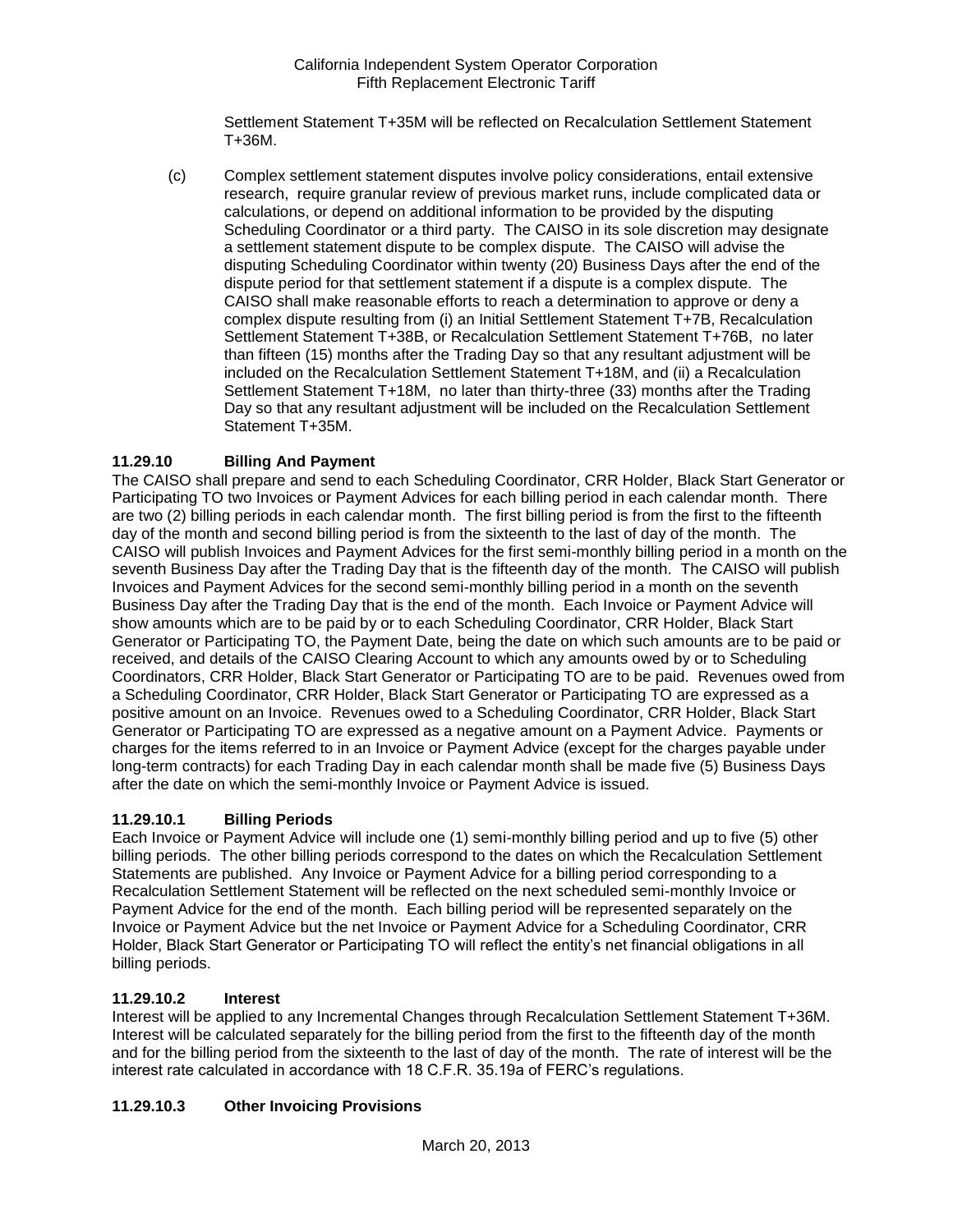The Invoices or Payment Advices will also include the total charges for each component of the Grid Management Charge, the total charges associated with any Interest for each relevant Trading Month, the FERC Annual Charges due monthly, as well as any disbursements associated with a shortfall receipt distribution.

A separate Invoice for the FERC Annual Charges due annually will be issued by the CAISO to the Scheduling Coordinator in accordance with Section 11.19.1.2. The CAISO will issue separate Invoices for NERC/WECC Charges as described in Section 11.20.

A separate Invoice for a shortfall allocation will be issued by the CAISO to Scheduling Coordinators in the event of a payment default in accordance with Section 11.29.17.1.

In the event of an allocation of a payment default in accordance with Section 11.29.17.2, the CAISO may either issue separate Invoices to Default-Invoiced SCIDs pursuant to Section 11.29.17.2.1 or to SCIDs pursuant to Section 11.29.17.2.2, as applicable, or may issue Invoices through its standard invoicing process that include the allocation of the payment default.

Recalculation Settlement Statements, post closing adjustments and the financial outcomes of CAISO ADR Procedures and any other dispute resolution may be invoiced separately from monthly market activities. The CAISO shall provide a Market Notice at least five (5) Business Days prior to such invoicing identifying the components of such Invoice or Payment Advice.

## **11.29.10.4 Emergency Procedures**

## **11.29.10.5 Use of Estimated Data**

In the event of an emergency or a failure of any of the CAISO software or business systems, the CAISO may use estimated Settlement Statements and Invoices and Payment Advices and may implement any temporary variation of the timing requirements relating to the Settlement and billing process contained in the CAISO Tariff. Details of the variation and the method chosen to produce estimated data, Settlement Statements and Invoices and Payment Advices will be published on the CAISO Website.

## **11.29.21.2 Evidence of Unpaid Amount**

The CAISO shall, on request, certify in writing the amounts owed by a CAISO Debtor that remain unpaid and the CAISO Creditors to whom such amounts are owed and shall provide certified copies of the relevant Initial Settlement Statement T+7B and the Recalculation Settlement Statements, Invoices, Payment Advices, and other documentation on which the CAISO's certificate was based to the CAISO Debtor and the relevant CAISO Creditors. A CAISO certificate given under this Section 11.29.21.2 may be used as prima facie evidence of the amount due by a CAISO Debtor to CAISO Creditors in any legal proceedings.

### **11.29.23 Communications**

The Initial Settlement Statement T+7B, any Recalculation Settlement Statement, and Invoices, and Payment Advices will be considered issued to CAISO Creditors or CAISO Debtors when released by the CAISO's secure communication system. Communications on a Payment Date relating to payment shall be made by the fastest practical means including by telephone. If there is a failure of a communication system and it is not possible to communicate by electronic means, then the CAISO or CAISO Creditor or CAISO Debtor, as the case may be, shall communicate by facsimile but only if the recipient is first advised by telephone to expect the facsimile. Methods of communication between the CAISO and Market Participants may be varied by the CAISO giving not less than ten (10) days notice to Market Participants on the CAISO's secure communication system.

### **11.29.24.1 Preparation**

In September of each year, the CAISO will prepare a draft CAISO Payments Calendar for the following calendar year showing for each Trading Day: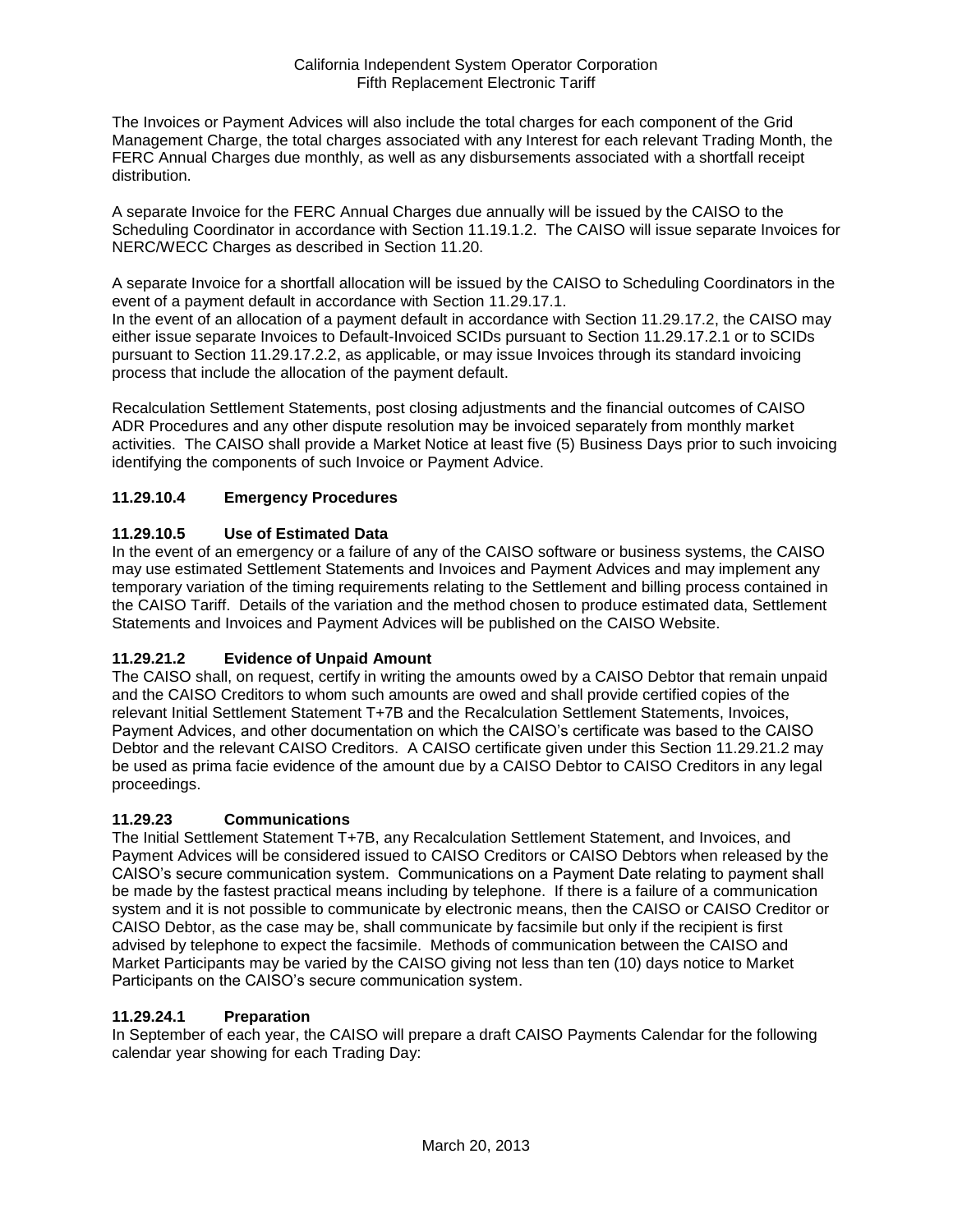- (a) The date by which Scheduling Coordinators are required to provide Actual Settlement Quality Meter Data or Scheduling Coordinator Estimated Settlement Quality Meter Data for all their Scheduling Coordinator Metered Entities for each Settlement Period in the Trading Day;
- (b) The date on which the CAISO will issue Initial Settlement Statements T+7B and Invoices and Payment Advices to Scheduling Coordinators or CRR Holders, Black Start Generators and Participating TOs for that Trading Day;
- (c) The date by which Scheduling Coordinators, CRR Holders, Black Start Generators and Participating TOs are required to notify the CAISO of any disputes in relation to their Initial Settlement Statements T+7B pursuant to Section 11.29.8.2;
- (d) The date on which the CAISO will issue the Recalculation Settlement Statements T+38B, T+76B, T+18M, T+35M, and T+36M, and Invoices and Payment Advices to Scheduling Coordinators, CRR Holders, Black Start Generators and Participating TOs for that Trading Day;
- (e) The dates by which Scheduling Coordinators, CRR Holders, Black Start Generators and Participating TOs are required to notify the CAISO of any disputes in relation to their Recalculation Settlement Statements T+38B, T+76B, T+18M and T+35M.
- (f) The date and time by which CAISO Debtors are required to have made payments into the CAISO Clearing Account in payment of Invoices for that Trading Day;
- (g) The dates and times on which CAISO Creditors will receive payments from the CAISO Clearing Account of amounts owing to them for that Trading Day; and
- (h) In relation to Reliability Must-Run Charges and RMR Payments, the details set out in paragraph 3 of Appendix N, Part J.

The CAISO will make a draft of the CAISO Payments Calendar available on the CAISO Website to Scheduling Coordinators, CRR Holders, Black Start Generators, Participating TOs and RMR Owners any of which may submit comments and objections to the CAISO within two weeks of the date of posting of the draft on the CAISO Website. No later than October 31st in each year, the CAISO will publish the final CAISO Payments Calendar for the following calendar year, after considering the comments and objections received from Scheduling Coordinators, CRR Holders, Black Start Generators, Participating TOs and RMR Owners. The final CAISO Payments Calendar will be posted on the CAISO Website, and will show for the period from 1 January to 31 December in the next succeeding year (both dates inclusive), the dates on which Settlement Statements shall be published by the CAISO and the Payment Dates on which the CAISO will pay the Participating TOs the Wheeling revenues allocated to them pursuant to Section 26.1.4.3.

## **37.5.2 Inaccurate Meter Data**

## **37.5.2.1 Expected Conduct**

Market Participants shall provide complete and accurate Settlement Quality Meter Data for each Trading Hour and shall correct any errors in such data no later than forty-three (43) calendar days after the Trading Day (T+43C). The failure to provide complete and accurate Settlement Quality Meter Data, as required by Section 10.3.6 that causes an error to exist in such Settlement Quality Meter Data after fortythree (43) calendar days after the Trading Day (T+43C) shall be a violation of this rule. Scheduling Coordinators that fail to submit Scheduling Coordinator Estimated Settlement Quality Meter Data that is complete and based on a good faith estimate that reasonably represents Demand and/or Generation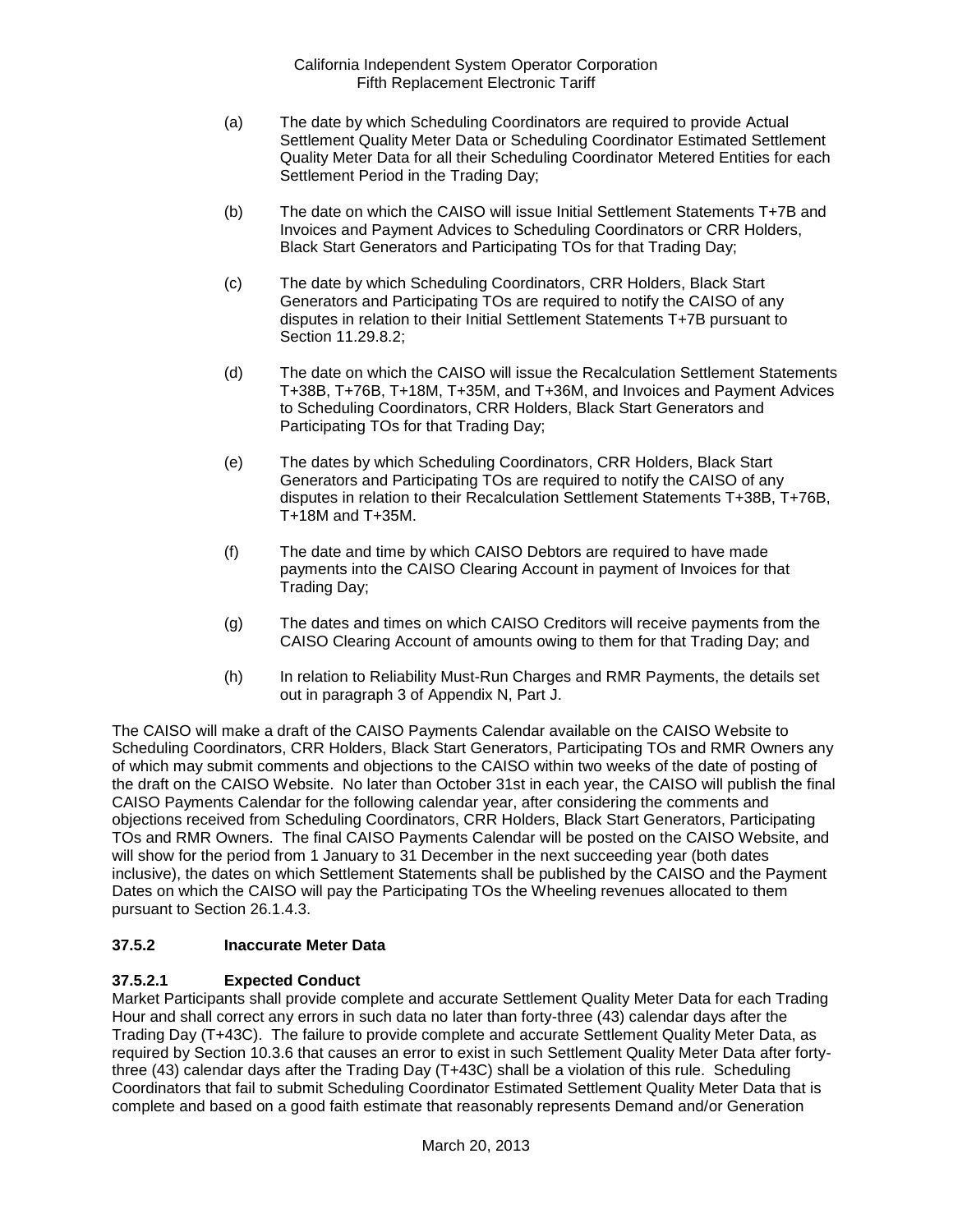quantities for each Settlement Period as required by Section 10 and that results in an error that is discovered after forty three (43) calendar days after the Trading Day (T+43C) shall be a violation of this rule.

### **37.5.2.2 Sanctions**

Violations under this Section 37.5.2 shall be subject to Sanction described in Section 37.11.

### **37.5.2.3 Disposition of Sanction Proceeds**

For purposes of redistributing collected market adjustments, any amounts collected under this provision shall be applied first to those parties affected by the conduct. Any excess amounts shall be disposed of as set forth in Section 37.9.4.

## **37.11 Method For Calculating Penalties**

### **37.11.1 Method For Calculating Inaccurate Meter Data Penalty**

There is no Sanction for the submission of inaccurate Meter Data used for an Initial Settlement Statement T+ 7B. However, an error in submitted Meter Data that exists after forty three (43) calendar days after the Trading Day (T+43C) constitutes a Rule of Conduct violation. The level of the Sanction depends on whether the Scheduling Coordinator or the CAISO discovered the error. An increased penalty will apply for errors that are discovered by the CAISO.

Table A1 below shows how the level of the Sanction depends on the following factors: whether or not the Scheduling Coordinator finds the error; whether or not the Scheduling Coordinator owes the market, and whether or not the CAISO performs a re-run of the market or produces a Recalculation Settlement Statement. If the CAISO issues a Recalculation Settlement Statement or performs a re-run, then Settlement to all Scheduling Coordinators is recalculated, and the impact of such re-runs on charges assessed will be considered. A penalty charge equal to thirty (30) percent of the estimated value of the Energy error will apply if the Scheduling Coordinator discovers the error or seventy-five (75) percent of the estimated value of the Energy error if the CAISO discovers the error. Penalty assessment and disposition of penalty proceeds will be administered as described in Section 37.9.1 and Section 37.9.4 respectively. A Sanction will not be imposed unless such Sanction is more than \$1,000 for at least one Trading Day during the period for which there was incomplete or inaccurate Meter Data.

| Table $A1 -$<br>Calculation of<br>Inaccurate Meter Data<br>Penalty When There<br>Is A Recalculation<br>Settlement Statement<br>or re-run<br>Case | Does SC Owe<br>Market? |                                             |
|--------------------------------------------------------------------------------------------------------------------------------------------------|------------------------|---------------------------------------------|
| Case 1: SC Identifies<br>Inaccurate Meter Data                                                                                                   | Yes                    | Penalty = (MWh x applicable price) $x$ 0.30 |
| Case 1: SC Identifies<br>Inaccurate Meter Data                                                                                                   | No.                    | Penalty = (MWh x applicable price) $x$ 0.30 |
| Case 2: CAISO<br>Identifies Inaccurate<br>Meter Data                                                                                             | Yes                    | Penalty = (MWh x applicable price) $x$ 0.75 |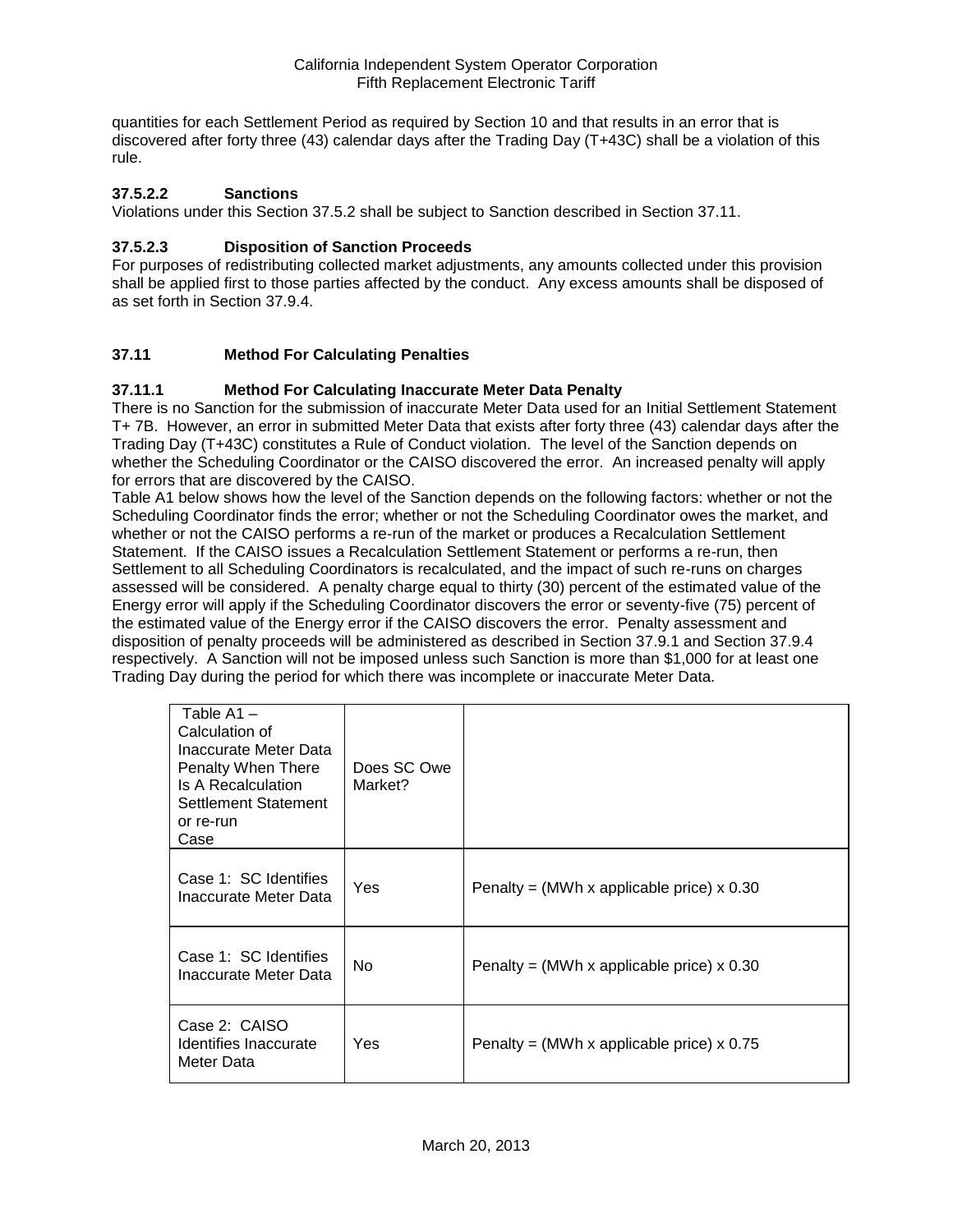| Case 2: CAISO<br>Identifies Inaccurate<br>Meter Data | No | Penalty = (MWh x applicable price) x 0.75 |
|------------------------------------------------------|----|-------------------------------------------|
|------------------------------------------------------|----|-------------------------------------------|

Note to Table A1:

The applicable price will be the greater of: (1) the simple average of the relevant twelve (12) five-minute LMPs for each hour in which inaccurate Meter Data occurred; or (2) \$10/MWh. The LMP used will be the values posted on OASIS for each Trading Hour of the applicable Trading Day period.

2. Method for Calculating Inaccurate Meter Data Penalty When there is not a Recalculation Settlement Statement or re-run.

If the CAISO does not perform a Recalculation Settlement Statement or re-run, for cases of inaccurate Meter Data, Table A2 will be used to determine and allocate penalty and any market adjustment amount. The market adjustment approximates the financial impact on the market; however, it does not completely reflect all the Settlement consequences of inaccurately submitted Meter Data. The approximated value of the inaccurate Meter Data in question will be calculated and returned to the market based on the average of the pro rata share of Unaccounted for Energy (UFE) charged in the utility Service Area during the period of the inaccurate Meter Data event. The thirty (30) percent or seventy-five (75) percent penalty will be distributed as discussed in Section 37.9.4. For cases where the CAISO does not perform a Recalculation Settlement Statement or re-run and the Scheduling Coordinator does not owe the market, then no market adjustment will be performed and no penalty will be assessed.

| <b>TABLE A2-</b><br>Calculation Of<br>Inaccurate Meter Data<br>Penalty When There<br>Is Not a Recalculation<br>Settlement Statement<br>or re-run<br>Case | <b>Does</b><br>SC Owe<br>Market? | CAISO does not perform a Recalculation Settlement<br>Statement or re-run                                        |
|----------------------------------------------------------------------------------------------------------------------------------------------------------|----------------------------------|-----------------------------------------------------------------------------------------------------------------|
| Case 1: SC Identifies<br>Inaccurate Meter Data                                                                                                           | Yes                              | Market Adjustment = $(MWh \times \text{applicable price})$<br>Penalty = (MWh x applicable price)) $\times$ 0.30 |
| Case 1: SC Identifies<br>Inaccurate Meter Data                                                                                                           | <b>No</b>                        | No market adjustment will be made                                                                               |
| Case 2: CAISO<br>Identifies Inaccurate<br>Meter Data                                                                                                     | Yes                              | Market Adjustment $=$ (MWh x applicable price)<br>Penalty = (MWh x applicable price) $x$ 0.75                   |
| Case 2: CAISO<br>Identifies Inaccurate<br>Meter Data                                                                                                     | No                               | No market adjustment will be made                                                                               |

Notes to Table A2: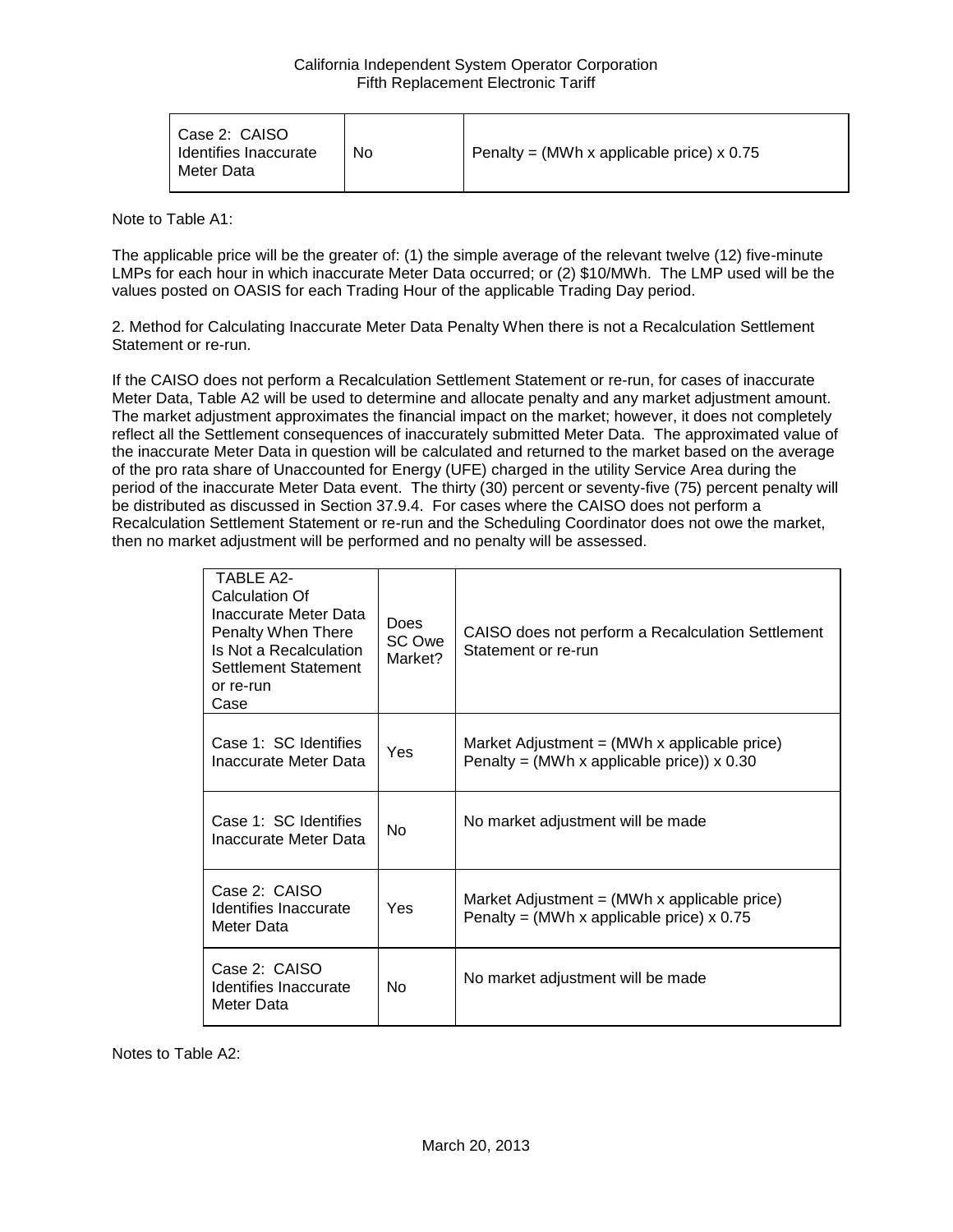The applicable price will be the greater of: (1) the simple average of the relevant twelve (12) five-minute LMPs for each hour in which inaccurate Meter Data occurred; or (2) \$10/MWh. The LMP used will be the value posted on OASIS for each Trading Hour of the applicable Trading Day.

A Sanction will be imposed only if the Sanction is more than \$1,000 for at least one Trading Day during the period for which there was incomplete or inaccurate Meter Data.

If the error is to the detriment of the responsible Scheduling Coordinator (e.g., under-reported Generation or over-reported Demand), and the CAISO does not produce a Recalculation Settlement Statement or perform a re-run, then no market adjustment will be made and no penalty will be assessed. If the CAISO produces a Recalculation Settlement Statement or performs a re-run after the error is corrected, then the Scheduling Coordinator will be given credit for the additional Energy through the normal Settlement process. If the Scheduling Coordinator is paid for an error due to a Recalculation Settlement Statement or re-run, then a Sanction will be assessed to assure that Recalculation Settlement Statements or re-runs do not diminish the incentive to correct such errors. This Sanction would be thirty (30) percent of the Energy value of the error if the Scheduling Coordinator discovers the error or seventy-five (75) percent estimated value of the error if the CAISO discovers the error.

If the error is to the detriment of the market, then a charge equal to thirty (30) percent or seventy-five (75) percent of the estimated value of the error, as appropriate, will be added to the charge for the Energy. If there is no Recalculation Settlement Statement or re-run, then the cost of Energy supplied by the CAISO (and inappropriately charged to the market as Unaccounted for Energy) must be recovered as well, and the charge will be equal to one hundred thirty (130) percent or one hundred seventy-five (175) percent of the estimated value of the error, as appropriate.

### **2. Definitions**

As used in this Appendix J, the capitalized terms defined below shall have the definitions specified in this Section 2. All other capitalized terms shall have the meaning specified in the Master Definition Supplement in Attachment A.

#### **- Incremental Change**

The change in dollar value of a specific Charge Code from the Initial Settlement Statement T+7B to a subsequent Recalculation Settlement Statement including any new Charge Codes or Trading Day charges appearing for the first time on a Settlement Statement.

### **- Recalculation Settlement Statement**

The recalculation of a Settlement Statement in accordance with the provisions of the CAISO Tariff, which includes the Recalculation Settlement Statement T+38B, the Recalculation Settlement Statement T+76B, the Recalculation Settlement Statement T+18M, the Recalculation Settlement Statement T+35M, the Recalculation Settlement Statement T+36M or any other Recalculation Settlement Statement authorized by the CAISO Governing Board.

### **- Recalculation Settlement Statement T+76B**

The reissue of an Initial Settlement Statement T+7B or a Recalculation Settlement Statement T+38B by the CAISO on the seventy-sixth (76th) Business Day from the relevant Trading Day (T+76B).

### **- Settlement Statement**

Any one of the following: Initial Settlement Statement T+7B, Recalculation Settlement Statement T+38B, Recalculation Settlement Statement T+76B, Recalculation Settlement Statement T+18M, Recalculation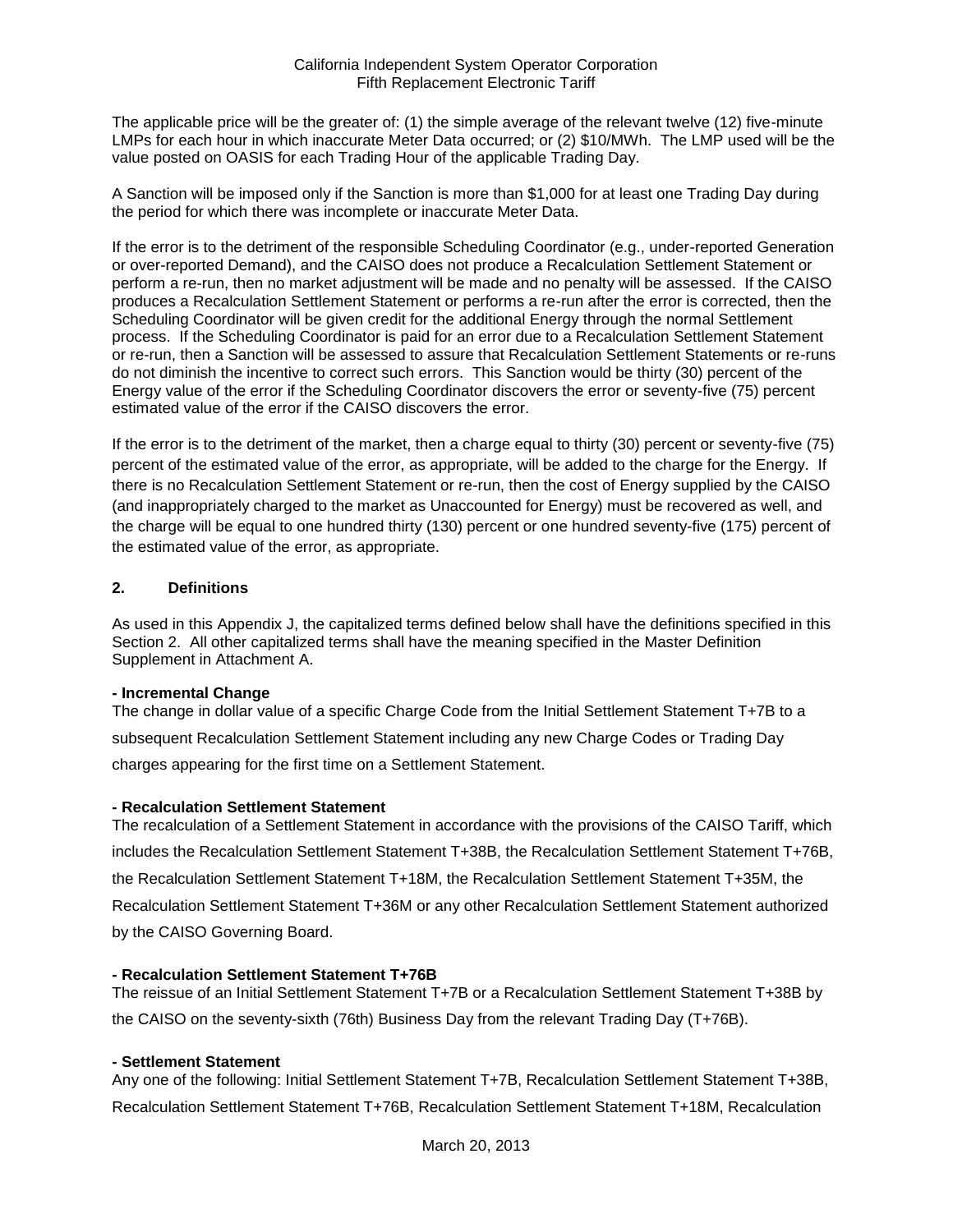Settlement Statement T+35M, Recalculation Settlement Statement T+36M, or any other Recalculation Settlement Statement authorized by the CAISO Governing Board.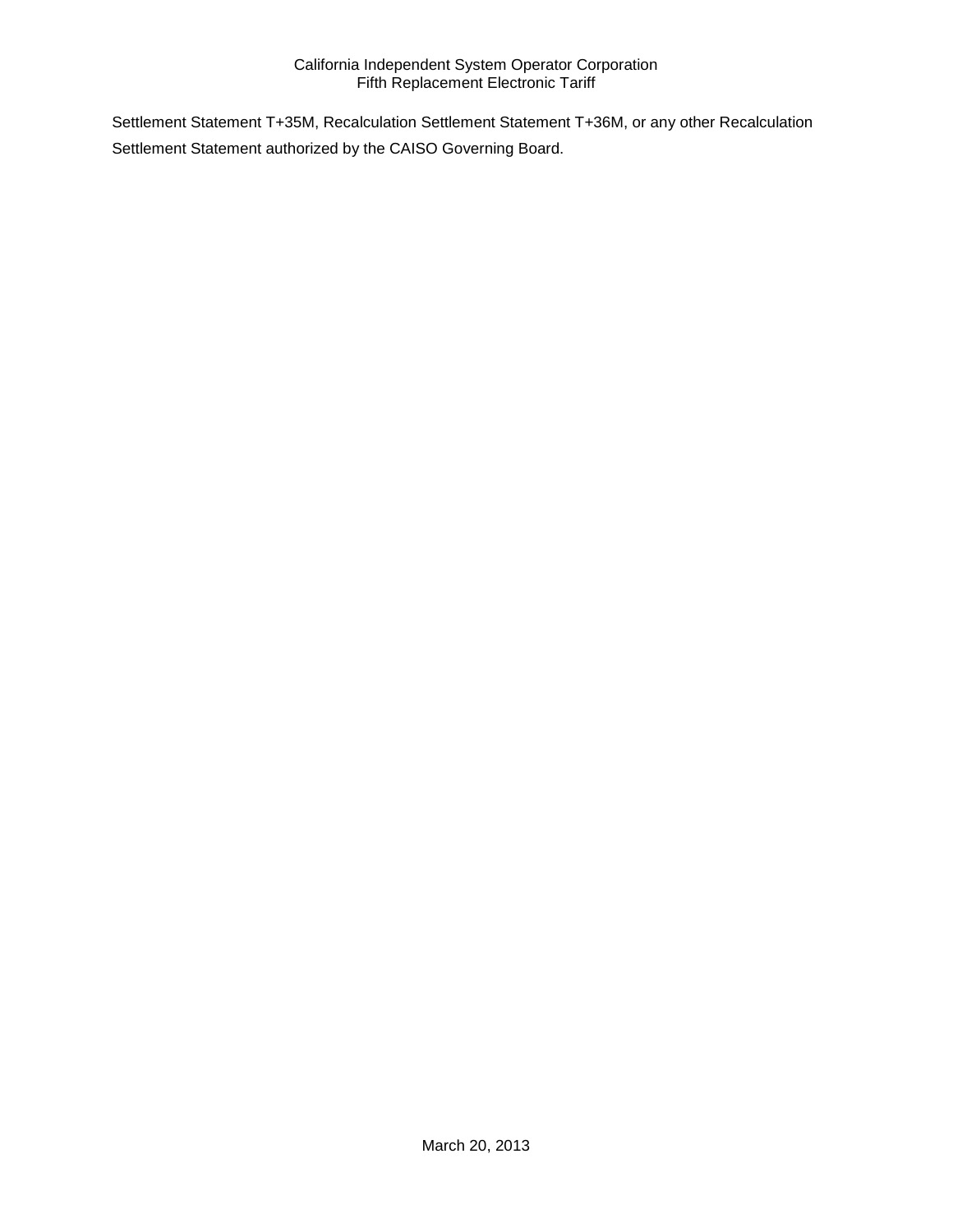## **Appendix K Ancillary Service Requirements Protocol (ASRP)**

### **PART A CERTIFICATION FOR REGULATION**

**A 1** An Ancillary Service Provider wishing to provide Regulation as an Ancillary Service from a resource whether pursuant to a CAISO award or as part of a self-provision arrangement must meet the following operating characteristics and technical requirements in order to be certified by the CAISO to provide Regulation service unless granted a temporary exemption by the CAISO in accordance with criteria which the CAISO shall publish on the CAISO Website;

#### **A 1.1 Operating Characteristics**

- **A 1.1.1** the rated capacity of the resource must be 500 KW or greater (i.e. the resource must be capable of providing at least 500 KW of Regulation) unless the resource is participating in an aggregation arrangement approved by the CAISO;
- **A 1.1.2** the maximum amount of Regulation to be offered must be reached within a period that may range from a minimum of ten (10) minutes to a maximum of thirty (30) minutes, as such period may be specified by the CAISO and published on the CAISO Website;
- **A 1.1.3** the resource must be able to increase or decrease real power levels immediately in response to signals from the CAISO's EMS control;
- **A 1.1.4** Regulation capacity offered by a resource must be dispatchable on a continuous basis for at least sixty (60) minutes in the Day Ahead Market and at least thirty (30) minutes in the Real Time Market after issuance of the Dispatch Instruction, including (if necessary) attaining this capability using Regulation Energy Management. The CAISO will measure continuous Energy from the time a resource reaches its award capacity. Scheduling Coordinators for Non-Generator Resources located within the CAISO Balancing Authority Area that require Energy from the Real-Time Market to offer their full capacity as Regulation Energy Management may request the use of Regulation Energy Management as described in Section 8.4.1.2. The Scheduling Coordinators for a resource using Regulation Energy Management may submit a Regulation Bid for capacity (MW) of up to four (4) times the maximum Energy (MWh) the resource can generate or curtail for fifteen (15) minutes after issuance of the Dispatch Instruction.

#### **A 1.2 Technical Requirements**

#### **A 1.2.1 Control**

- **A 1.2.1.1** a direct, digital, unfiltered control signal generated from the CAISO EMS through a standard CAISO direct communication and direct control system, must meet the minimum performance standards for communications and control which will be developed and posted by the CAISO on the CAISO Website;
- **A 1.2.1.2** the resource response (in MW) to a control signal must meet the minimum performance standards for control and response which will be developed and posted by the CAISO on the CAISO Website. As indicated by the resource response (in MW), the resource must respond immediately, without manual operator intervention, to control signals and must sustain its specified Ramp Rate, within specified Regulation Limits, for each minute of control response (MW/minute);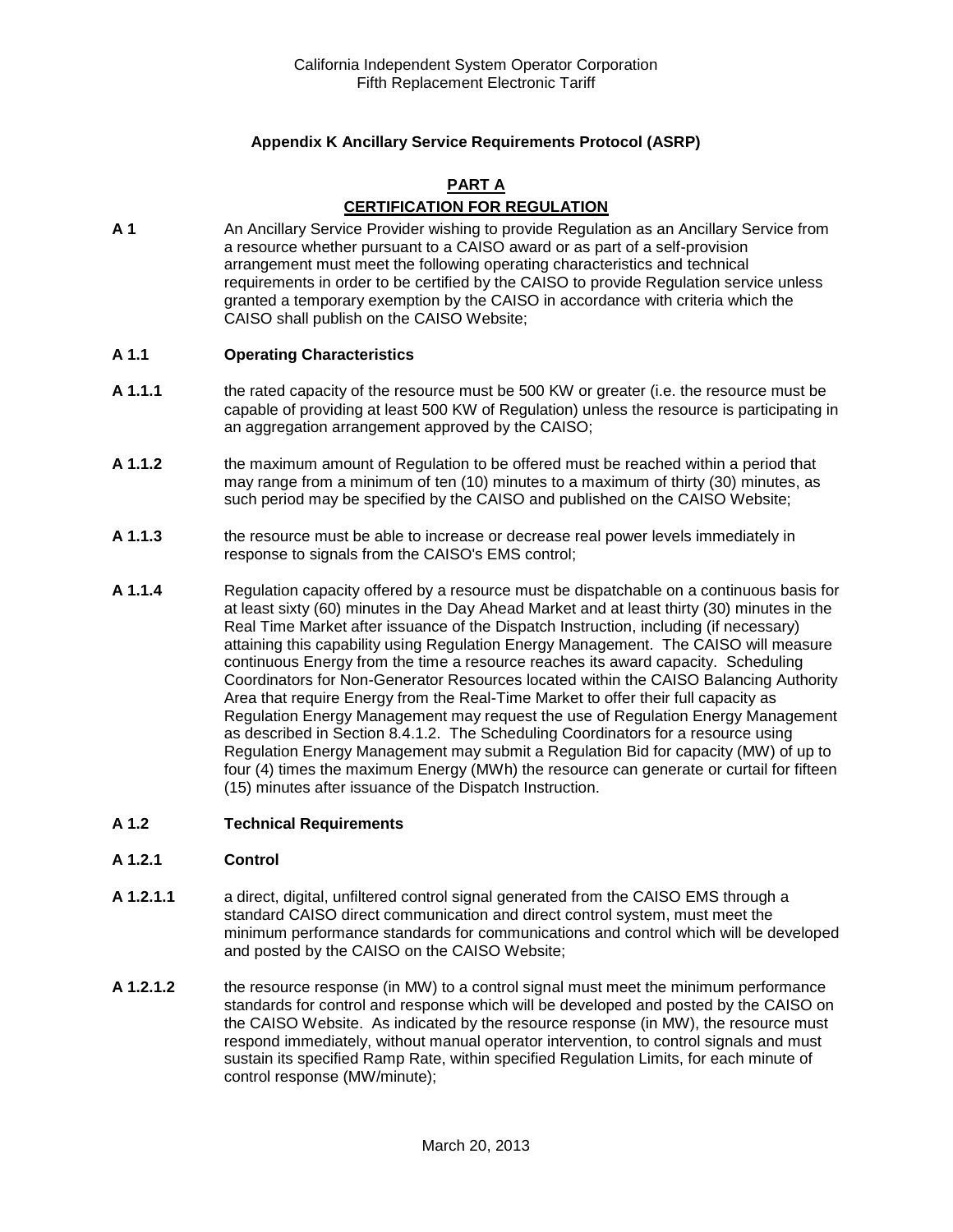**A 1.2.1.3** Ancillary Service Providers for Non-Generator Resources may define a Ramp Rate for operating as Generation and a Ramp Rate for operating as Load, respectively.

#### **A 1.2.2 Monitoring:**

the resource must have a standard CAISO direct communication and direct control system to send signals to the CAISO EMS to dynamically monitor, at a minimum the following:

- **A 1.2.2.1** actual real power level (MW);
- **A 1.2.2.2** high limit, low limit and rate limit values as selected by the resource operator; and
- **A 1.2.2.3** in-service status indication confirming availability of Regulation service.
- **A 1.2.2.4** Ancillary Service Providers for Non-Generator Resources (whether or not the resource uses Regulation Energy Management) shall provide CAISO the following additional telemetry data:
	- Resource Ramp Rate when operating as Generation (MW/min);
	- Resource Ramp Rate when operating as Load (MW/min);
	- The maximum instantaneous ability to produce or consume Energy in MW; and
	- The maximum capability to provide Energy as expressed in MWh over a fifteen (15) minute interval.

### **A 1.2.3 Voice Communications:**

CAISO approved communication must be in place between the CAISO Control Center and the operator controlling the resource.

- **A 2** An Ancillary Service Provider wishing to be considered for certification for Regulation service by the CAISO must make a written request to the CAISO, giving details of the technical capability of the resource concerned and identifying the Scheduling Coordinator through whom the Ancillary Service Provider intends to offer Regulation service. The Ancillary Service Provider shall at the same time send a copy of its request to that Scheduling Coordinator. Technical review request forms will be available from the CAISO.
- **A 3** No later than one week after receipt of the Ancillary Service Provider's request, the CAISO shall provide the Ancillary Service Provider with a listing of required interface equipment for Regulation, including a standard CAISO direct communication and direct control system. The CAISO shall send a copy of the listing to the resource's Scheduling Coordinator.
- **A 4** The Ancillary Service Provider may propose alternatives that it believes may provide an equivalent level of communication and control for consideration by the CAISO. Such proposals shall be in writing and contain sufficient detail for the CAISO to make a determination of suitability. The CAISO may request additional information, if required, to assist in its evaluation of the proposal.
- **A 5** The CAISO shall respond by accepting the alternative proposal, rejecting the alternative proposal, or suggesting modifications to the alternative proposal. Such acceptance, rejection, or suggested revision must be provided not later than six (6) weeks after the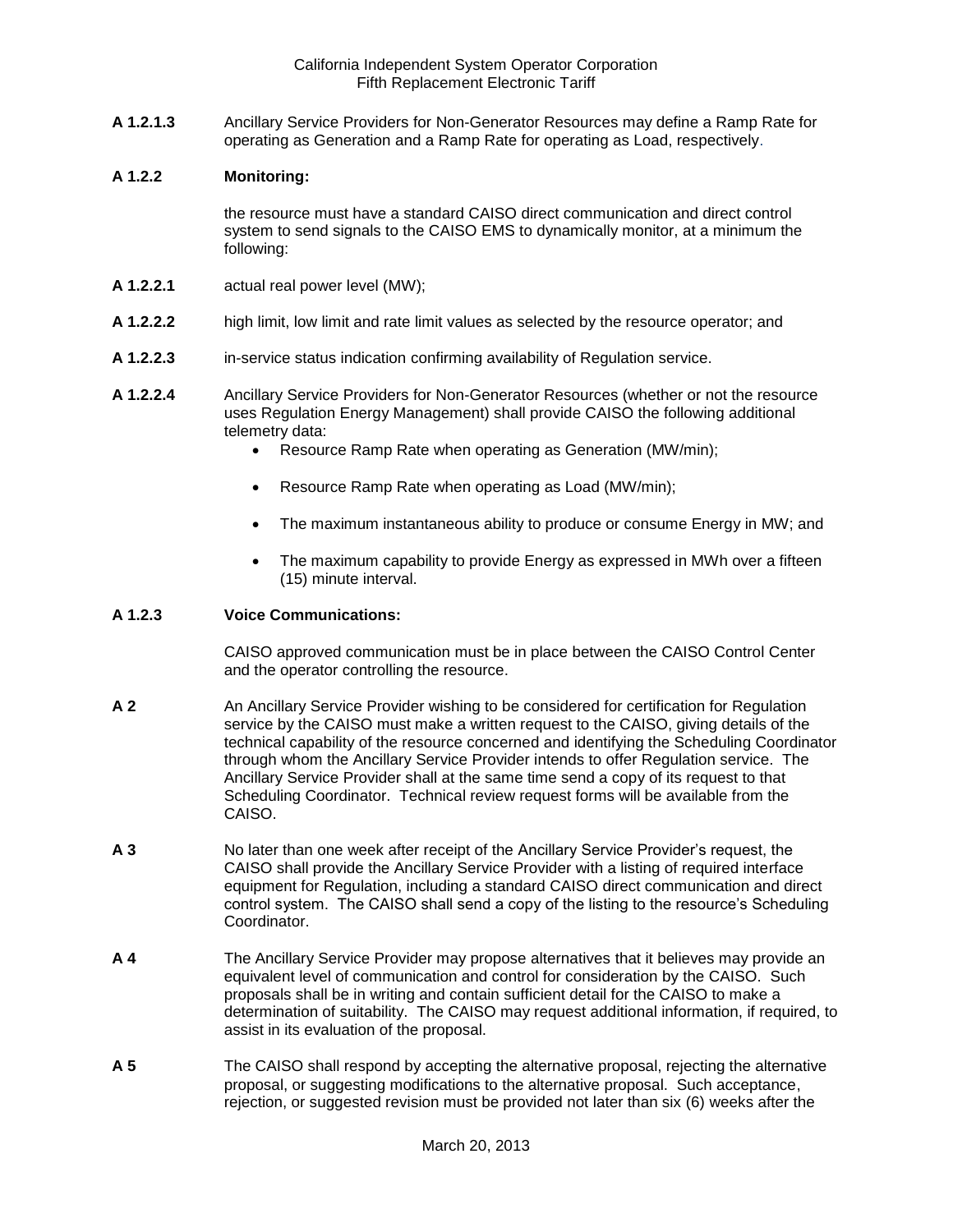proposal is received by the CAISO. The Ancillary Service Provider and the CAISO shall keep the Scheduling Coordinator informed of this process by each sending to the Scheduling Coordinator a copy of any written communication which it sends to the other.

- **A 6** Upon agreement as to any alternative method of communication and control to be used by the Ancillary Service Provider, the CAISO shall provisionally approve the proposal in writing providing a copy to the Ancillary Service Provider's Scheduling Coordinator at the same time. If agreed by the CAISO, the Ancillary Service Provider may then proceed to procure and install the equipment and make arrangements for the required communication and control.
- **A 7** Design, acquisition, and installation of the CAISO-approved communication and control equipment shall be under the control of the CAISO. The CAISO shall bear no cost responsibility or functional responsibility for such equipment, except that the CAISO shall arrange for and monitor the maintenance of the communication and control system at the Ancillary Service Provider's expense, unless otherwise agreed by the CAISO and the Ancillary Service Provider. The CAISO shall be responsible for the design, acquisition and installation of any necessary modifications to the CAISO EMS at its own cost.
- **A 8** The CAISO, in cooperation with the Ancillary Service Provider shall perform testing of the communication and control equipment to ensure that the communication and control system performs to meet the CAISO requirements.
- **A 9** When the CAISO is satisfied that the communication and control systems meet the CAISO's requirements, the Ancillary Service Provider shall request in writing that the CAISO conduct a certification test with a suggested primary date and time and at least two (2) alternative dates and times. The CAISO shall, within two (2) Business Days of receipt of the Ancillary Service Provider's request, accept a proposed time if possible or suggest at least three (3) alternatives to the Ancillary Service Provider. If the CAISO responds by suggesting alternatives, the Ancillary Service Provider shall, within two (2) Business Days of receipt of the CAISO's response, respond in turn by accepting a proposed alternative if possible or suggesting at least three (3) alternatives, and this procedure shall continue until agreement is reached on the date and time of the test. The Generator shall inform its Scheduling Coordinator of the agreed date and time of the test.
- **A 10** Testing shall be performed by the CAISO, with the cooperation of the Ancillary Service Provider. Such tests shall include, but not be limited to, the following:
	- (a) confirmation of control communication path performance;
	- (b) confirmation of voice circuit for receipt of Dispatch Instructions;
	- (c) confirmation of the resource's control performance; and
	- (d) confirmation of the CAISO EMS control to include changing the resource operating level over the range of Regulation proposed at different set points, from minimum to maximum, and at different rates of change from the minimum to the maximum permitted by the design of the resource.
- **A 10.1** Testing for Non-Generator Resources requesting the use of Regulation Energy Management shall include a market simulation as described in the CAISO's Operating Procedures.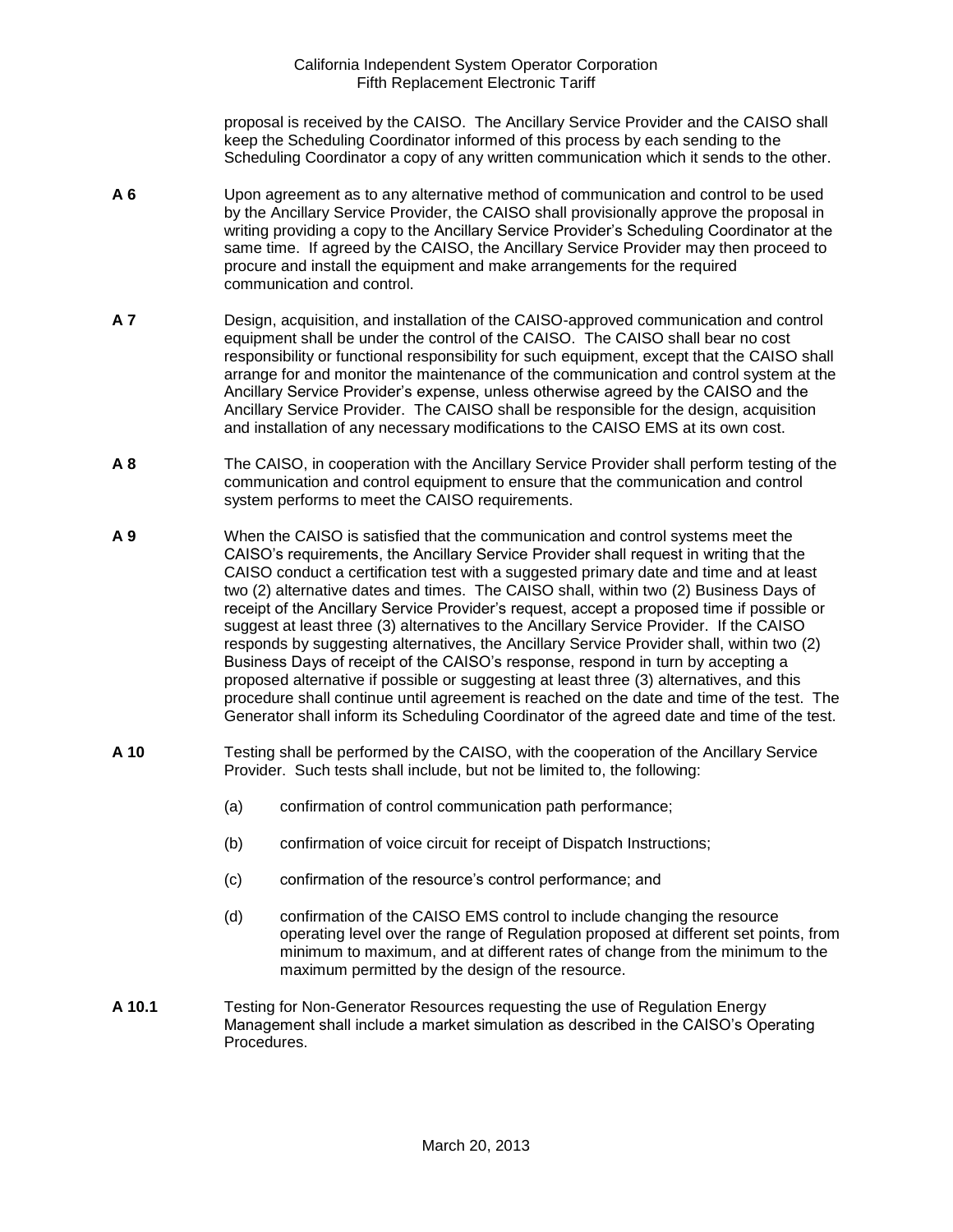- **A 11** Upon successful completion of the test, the CAISO shall certify the resource as being permitted to provide Regulation as an Ancillary Service Provider and shall provide a copy of the certificate to the Scheduling Coordinator at the same time. The Scheduling Coordinator shall request the CAISO to update its database to reflect the ability of the resource to provide Regulation.
- **A 12** The Scheduling Coordinator may submit Bids for Regulation service from the certified resource into the CAISO Markets starting with the Day-Ahead Market for the hour ending 0100 on the second Trading Day after the CAISO's database reflects the resource's certificate.
- **A 13** The certification to provide Regulation shall remain in force until:
	- (a) withdrawn by the Scheduling Coordinator or the Ancillary Service Provider by written notice to the CAISO to take effect at the time notified in the notice, which must be the end of a Trading Day; or
	- (b) if the resource obtained CAISO certification on the basis of a prior communication and control technology, until revoked by the CAISO for failure to comply with the requirement set forth in A 13.1 that the resource install a CAISO-specified standard CAISO direct communication and direct control system (unless exempted by the CAISO).
- **A 13.1** Unless exempted by the CAISO, if the resource obtained CAISO certification on the basis of a prior communication and control technology, the CAISO shall provide written notice to the Ancillary Service Provider of the Ancillary Service Provider's obligation to install a CAISO-specified standard direct communication and direct control system along with a required date for said work to be completed as mutually agreed upon by the CAISO and the Ancillary Service Provider. Failure to meet the completion date shall be grounds for the revocation of certification, provided that the CAISO must provide the Ancillary Service Provider with at least ninety (90) days advance notice of the proposed revocation.
- **A 14** The certification may be revoked by the CAISO only under provisions of the CAISO Tariff.

## **PART B CERTIFICATION FOR SPINNING RESERVE**

- **B 1** An Ancillary Service Provider wishing to provide Spinning Reserve as an Ancillary Service from a resource whether pursuant to a CAISO award or as part of a self-provision arrangement must meet the following requirements in order to be certified by the CAISO to provide Spinning Reserve service:
- **B 1.1** the rated capacity of the resource must be 500 KW or greater (i.e. the resource must be capable of providing at least 500 KW of Spinning Reserve) unless the resource is participating in an aggregation arrangement approved by the CAISO;
- **B 1.2** the resource must respond immediately and automatically in proportion to frequency deviations through the action of a governor or other control system in accordance with the following requirements:

Minimum Governor Performance:

- a. 5 percent droop;
- b.  $+/- 0.036$  Hz deadband; and
- c. Power output changes in one second for any frequency deviation outside of the deadband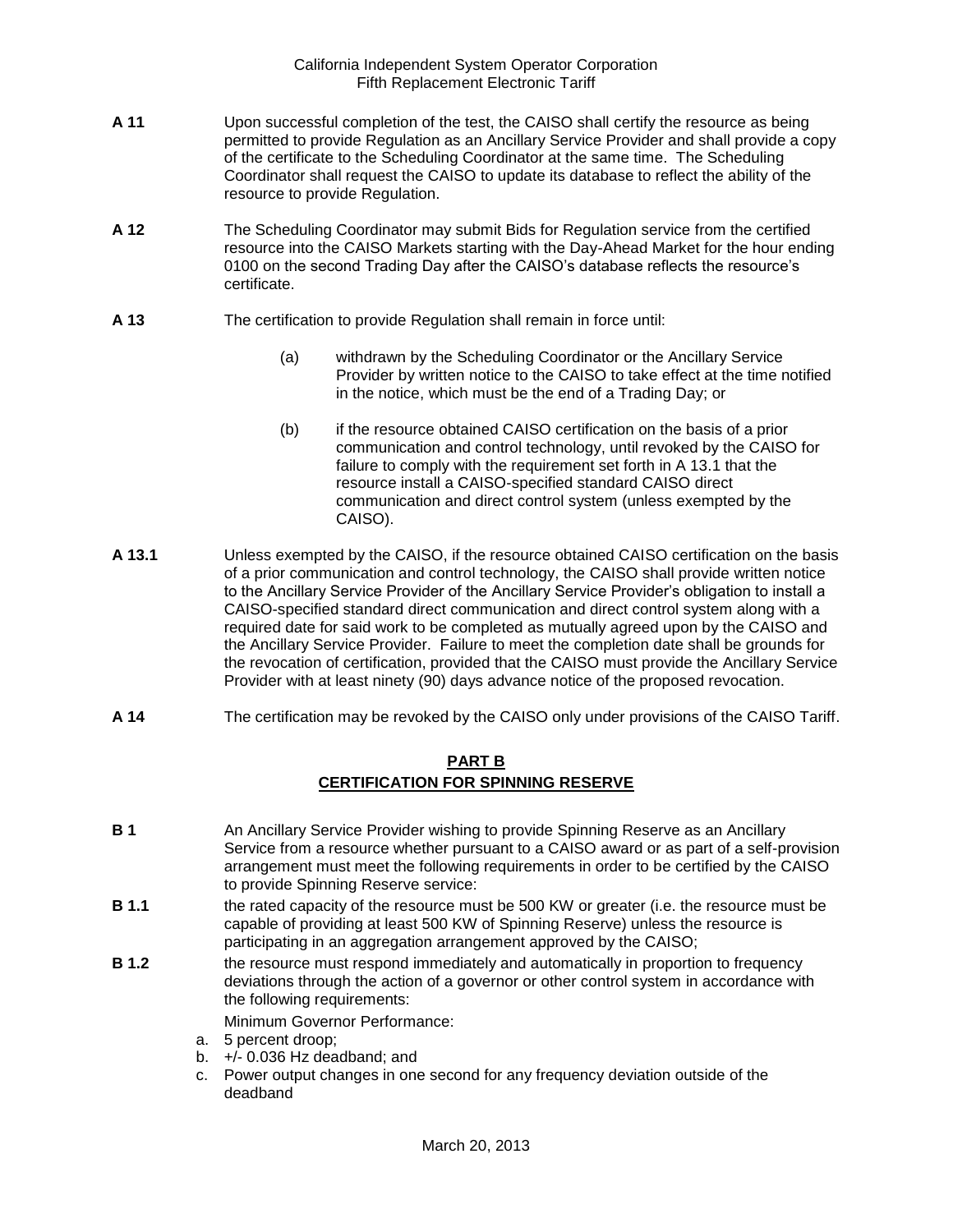Minimum Frequency Responsive Device Performance:

- a. If frequency is less than or equal to 59.92 Hz, the resource must reach ten (10) percent of its awarded spinning capacity within eight (8) seconds; and
- b. The resources must change the power it delivers or consumes in one (1) second if system frequency is less than or equal to 59.92 Hz
- **B 1.3** the operator of the resource must have a means of receiving Dispatch Instructions to initiate an increase or decrease in real power (MW) within one (1) minute of the CAISO Control Center determination that Energy from Spinning Reserve capacity must be dispatched;
- **B 1.4** the resource must be able to increase or decrease its real power (MW) by the maximum amount of Spinning Reserve to be offered within ten (10) minutes and be capable of maintaining its real power for thirty (30) minutes from the time the resource reaches its award capacity;
- **B 1.5** CAISO approved voice communications services must be in place to provide both primary and alternate voice communication between the CAISO Control Center and the operator controlling the resource; and
- **B 1.6** The communication system and the resource must pass a qualification test to demonstrate the overall ability to meet the performance requirements of the ASRP for Spinning Reserve.
- **B 2** An Ancillary Service Provider wishing to be considered for certification for Spinning Reserve service by the CAISO must make a written request to the CAISO, giving details of the technical capability of the resource concerned and identifying the Scheduling Coordinator through whom the Ancillary Service Provider intends to offer Spinning Reserve service. The Ancillary Service Provider shall at the same time send a copy of its request to that Scheduling Coordinator. Technical review request forms will be available from the CAISO.
- **B 3** No later than one week after receipt of the request, the CAISO shall provide the Ancillary Service Provider with a listing of acceptable communication options and interface equipment options for Spinning Reserve. The CAISO shall send a copy of the listing to the Ancillary Service Provider's Scheduling Coordinator.
- **B 4** The Ancillary Service Provider may elect to implement any of the approved options defined by the CAISO, and, if it wishes to proceed with its request for certification, shall give written notice to the CAISO of its selected communication option, with a copy to its Scheduling Coordinator.
- **B 5** When it receives the Ancillary Service Provider notice, the CAISO shall notify the Ancillary Service Provider and the Scheduling Coordinator in writing no later than two weeks after receipt of the notice confirming receipt of the notice and issuing provisional approval of the selected options. Upon receipt of the CAISO acknowledgment, the Ancillary Service Provider may proceed as indicated below to secure the necessary facilities and capabilities required.
- **B 6** The Ancillary Service Provider may also propose alternatives that it believes may provide an equivalent level of control for consideration by the CAISO. Such proposals shall be in writing and contain sufficient detail for the CAISO to make a determination of suitability. The CAISO may request additional information, if required, to assist in its evaluation of the proposal.
- **B 7** The CAISO shall respond by accepting the alternative proposal, rejecting the alternative proposal, or suggesting modifications to the alternative proposal. Such acceptance, rejection, or suggested revision must be provided not later than six weeks after the proposal is received by the CAISO. The Ancillary Service Provider and the CAISO shall keep the Scheduling Coordinator informed of this process by each sending to the Scheduling Coordinator a copy of any written communication which it sends to the other.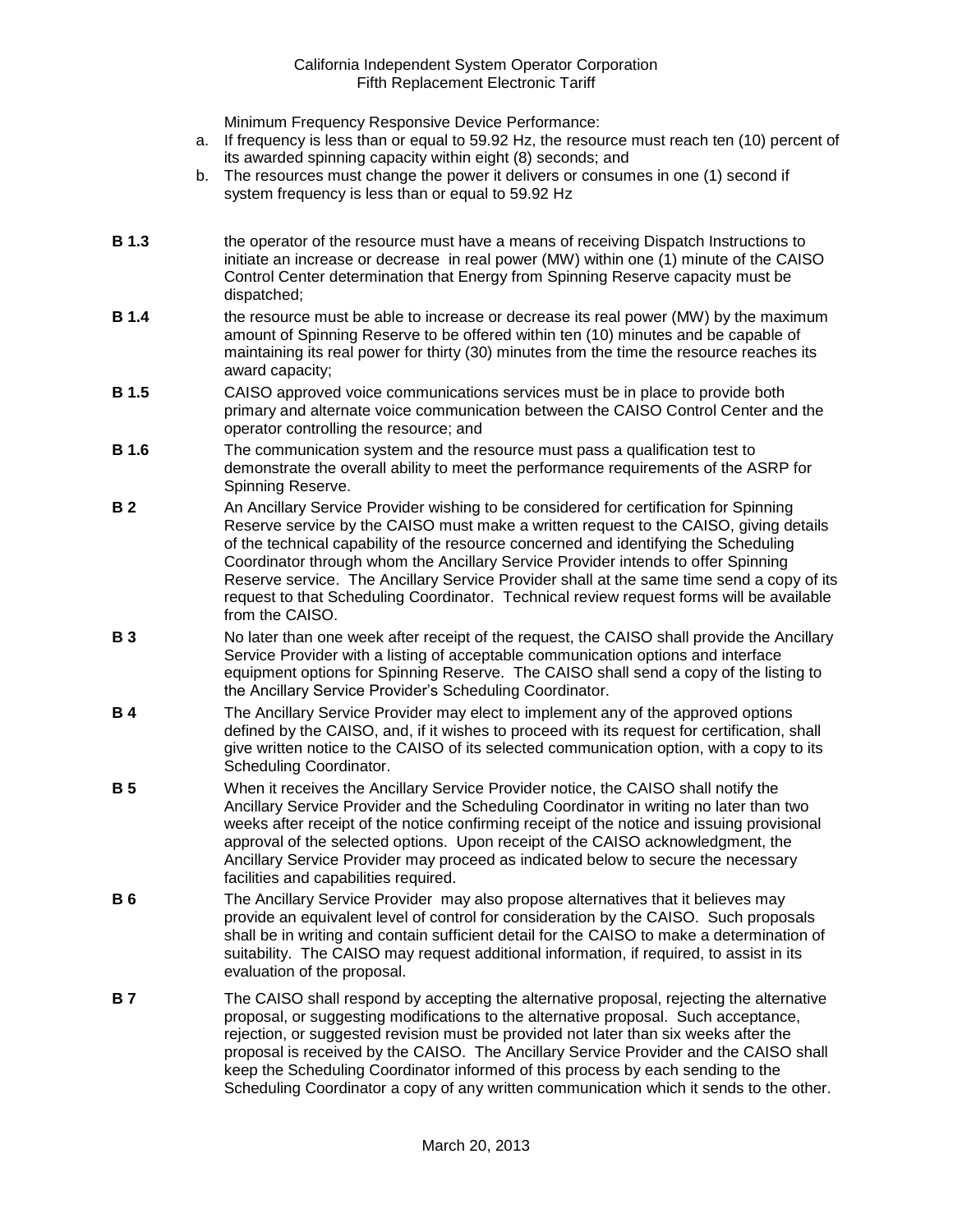- **B 8** Upon agreement as to the method of communication and control to be used by the resource, the CAISO shall provisionally approve the Ancillary Service Provider's proposal in writing providing a copy to the resource's Scheduling Coordinator at the same time. The Ancillary Service Provider may then proceed to procure and install the equipment and make arrangements for the required communication.
- **B 9** Design, acquisition, and installation of the resource's equipment shall be under the control of the respective Ancillary Service Provider. The CAISO shall bear no cost responsibility or functional responsibility for such equipment. The CAISO shall be responsible for the design, acquisition and installation of any necessary modifications to its own equipment at its own cost.
- **B 10** The Ancillary Service Provider shall perform its own testing of its equipment to ensure that the control system performs to meet the CAISO requirements.
- **B 11** When it is satisfied that its plant, equipment and communication systems meet the CAISO's requirements, the Ancillary Service Provider shall request in writing that the CAISO conduct a certification test with a suggested primary date and time and at least two alternative dates and times. The CAISO shall, within two Business Days of receipt of the request, accept a proposed time if possible or suggest at least three alternatives to the Ancillary Service Provider. If the CAISO responds by suggesting alternatives, the Ancillary Service Provider shall, within two Business Days of receipt of the CAISO's response, respond in turn by accepting a proposed alternative if possible or suggesting at least three alternatives, and this procedure shall continue until agreement is reached on the date and time of the test. The Ancillary Service Provider shall inform its Scheduling Coordinator of the agreed date and time of the test.
- **B 12** Testing shall be performed under the direction of the CAISO. Such tests shall include, but not be limited to, the following:
- **B 12.1** confirmation of control communication path performance for Dispatch Instruction;
- **B 12.2** confirmation of primary and secondary voice circuits for receipt of Dispatch Instructions;
- **B 12.3** confirmation of the resource performance to include changing the resource's real power over the range of Spinning Reserve proposed from minimum to maximum, and at different rates of change from the minimum to the maximum permitted by the design of the resource; and
- **B 12.4** testing the resource's governor or other control system performance characteristics by simulating frequency excursions outside the allowed deadband and measuring the response of the resource.
- **B 13** Upon successful completion of the test the CAISO shall certify the resource as being permitted to provide Spinning Reserve as an Ancillary Service Provider and shall provide a copy of the certificate to the Scheduling Coordinator at the same time. The Scheduling Coordinator shall request the CAISO to update its database to reflect the ability of the resource to provide Spinning Reserve.
- **B 14** The Scheduling Coordinator may bid Spinning Reserve from the certified resource into the CAISO Markets starting with the Day-Ahead Market for the hour ending 0100 on the Second Trading Day after the CAISO's database reflects the resource's certificate.
- **B 15** The certification to provide Spinning Reserve shall remain in force until withdrawn by the Scheduling Coordinator or the Ancillary Service Provider by written notice to the CAISO to take effect at the time notified in the notice, which must be the end of a Trading Day.
- **B 16** The certification may be revoked by the CAISO only under provisions of the CAISO Tariff.

## **PART C**

## **CERTIFICATION FOR NON-SPINNING RESERVE**

**C 1** An Ancillary Service Provider wishing to provide Non-Spinning Reserve as an Ancillary Service from a resource whether pursuant to the CAISO's auction or as part of a self-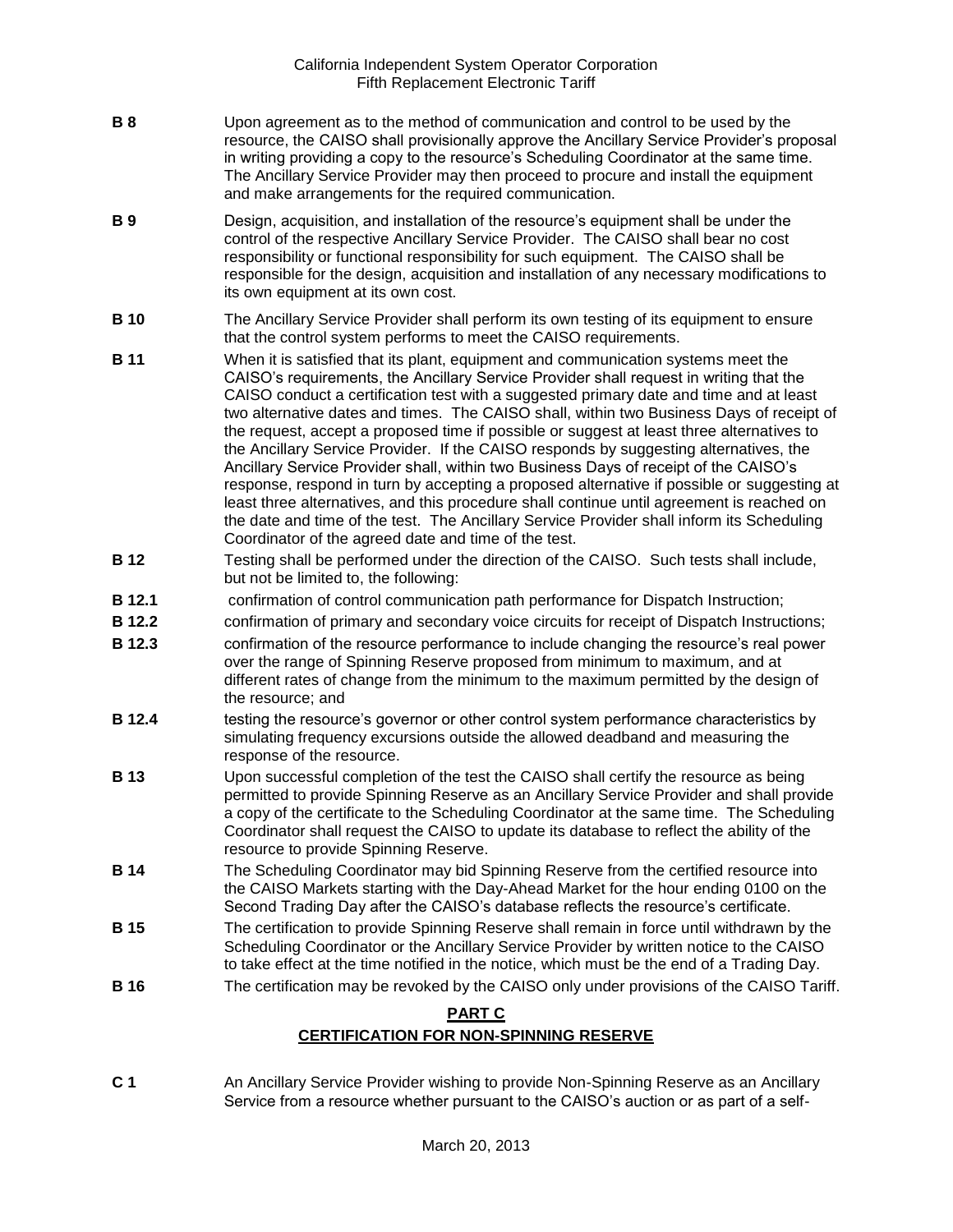provision arrangement must meet the following requirements in order to be certified by the CAISO to provide Non-Spinning Reserve service:

- **C 1.1** the rated capacity of the resource must be 500 KW or greater (i.e. the resource must be capable of providing at least 500 KW of Non-Spinning Reserve) unless the resource is participating in an aggregation arrangement approved by the CAISO;
- **C 1.2** the resource must be able to increase or decrease its real power (MW) as soon as possible to the value indicated in a Dispatch Instruction, reaching the indicated value within ten (10) minutes after issue of the instruction and be capable of maintaining output for thirty (30) minutes from the time the resource reaches its award capacity.
- **C 2** An Ancillary Service Provider wishing to provide Non-Spinning Reserve as an Ancillary Service, whether pursuant to a CAISO award or as part of a self-provision arrangement, must also meet the following requirements in order to be certified by the CAISO to provide Non-Spinning Reserve service:
- **C 2.1** the operator of the resource must have a means of receiving a Dispatch Instruction to initiate an increase or decrease in its real power (MW) within one (1) minute of the CAISO Control Center's determination that Non-Spinning Reserve capacity must be dispatched; and
- **C 2.2** the communication system and the resource must pass a qualification test to demonstrate the overall ability to meet the performance requirements for Non-Spinning Reserve.
- **C 3** An Ancillary Service Provider wishing to be considered for certification for Non-Spinning Reserve service must make a written request to the CAISO, giving details of the technical capability of the resource concerned and identifying the Scheduling Coordinator through whom the Ancillary Service Provider intends to offer Non-Spinning Reserve. The Ancillary Service Provider shall at the same time send a copy of the request to that Scheduling Coordinator. Technical review request forms will be available from the CAISO.
- **C 4** No later than one week after receipt of the Ancillary Service Provider's request, the CAISO shall provide the Ancillary Service Provider with a listing of acceptable communication options and interface equipment options for Non-Spinning Reserve. The CAISO shall send a copy of the listing to the Ancillary Service Provider's Scheduling Coordinator.
- **C 5** The Ancillary Service Provider may elect to implement any of the acceptable communication options and interface equipment options. The Ancillary Service Provider shall give written notice to the CAISO of its selected communication option and interface equipment option, with a copy to its Scheduling Coordinator.
- **C 6** When it receives the Ancillary Service Provider's notice, the CAISO shall notify the Ancillary Service Provider and the Scheduling Coordinator in writing no later than two weeks after receipt of the notice confirming receipt of the notice and issuing provisional approval of the selected options. Upon receipt of the CAISO acknowledgment the Ancillary Service Provider may proceed as indicated below to secure the necessary facilities and capabilities required.
- **C 7** The Ancillary Service Provider may also propose alternatives that it believes may provide an equivalent level of control for consideration by the CAISO. Such proposals shall be in writing and contain sufficient detail for the CAISO to make a determination of suitability. The CAISO may request additional information, if required, to assist in its evaluation of the proposal.
- **C 8** The CAISO shall respond by accepting the alternative proposal, rejecting the alternative proposal, or suggesting modifications to the alternative proposal. Such acceptance, rejection, or suggested revision must be provided not later than six weeks after the proposal is received by the CAISO. The Ancillary Service Provider and the CAISO shall keep the Scheduling Coordinator informed of this process by each sending to the Scheduling Coordinator a copy of any written communication which it sends to the other.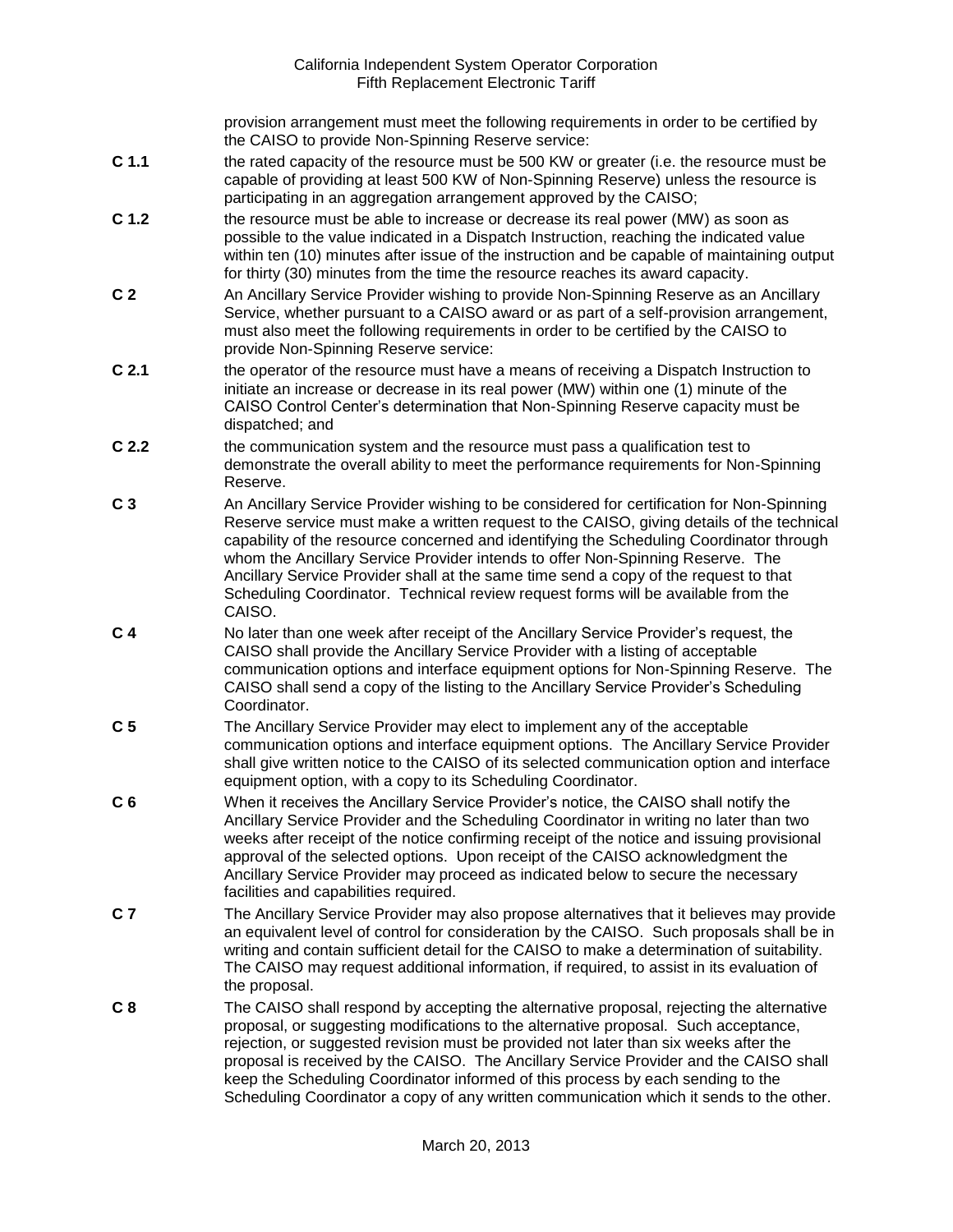- **C 9** Upon agreement as to the method of communication and control to be used by the Ancillary Service Provider, the CAISO shall provisionally approve the proposal in writing providing a copy to the Ancillary Service Provider's Scheduling Coordinator at the same time. The Ancillary Service Provider may then proceed to procure and install the equipment and make arrangements for the required communication.
- **C 10** Design, acquisition, and installation of the Ancillary Service Provider's equipment shall be under the control of the Ancillary Service Provider. The CAISO shall bear no cost responsibility or functional responsibility for such equipment. The CAISO shall be responsible for the design, acquisition and installation of any necessary modifications to the CAISO's equipment at its own cost.
- **C 11** The Ancillary Service Provider shall perform its own testing of its equipment to ensure that the control system performs to meet the CAISO requirements.
- **C 12** When it is satisfied that its plant, equipment and communication systems meet the CAISO's requirements, the Ancillary Service Provider shall request in writing that the CAISO conduct a certification test with a suggested primary date and time and at least two alternative dates and times. The CAISO shall, within two Business Days of receipt of the Ancillary Service Provider's request, accept a proposed time if possible or suggest at least three alternatives. If the CAISO responds by suggesting alternatives, the Ancillary Service Provider shall, within two Business Days of receipt of the CAISO's response, respond in turn by accepting a proposed alternative if possible or suggesting at least three alternatives, and this procedure shall continue until agreement is reached on the date and time of the test. The Ancillary Service Provider shall inform its Scheduling Coordinator of the agreed date and time of the test.
- **C 13** Testing shall be performed under the direction of the CAISO. Such tests shall include, but not be limited to, the following:
- **C 13.1** confirmation of control communication path performance;
- **C 13.2** confirmation of primary and secondary voice circuits for receipt of Dispatch Instructions;
- **C 13.3** confirmation of the resource control performance; and
- **C 13.4** confirmation of the range of resource control to include changing the real power (MW) over the range of Non-Spinning Reserve proposed.
- **C 14** Upon successful completion of the test, the CAISO shall certify the resource as being permitted to provide Non-Spinning Reserve as an Ancillary Service and shall provide a copy of the certificate to the Scheduling Coordinator at the same time. The Scheduling Coordinator shall request the CAISO to update its database to reflect the permission for the resource to provide Non-Spinning Reserve.
- **C 15** The Scheduling Coordinator may bid Non-Spinning Reserve service from the certified resource into the CAISO Markets starting with the Day-Ahead Market for the hour ending 0100 on the second Trading Day after the CAISO database reflects the resource's certificate.
- **C 16** The certification to provide Non-Spinning Reserve shall remain in force until withdrawn by the Scheduling Coordinator or the Ancillary Service Provider by written notice to the CAISO to take effect at the time notified in the notice, which must be the end of a Trading Day.
- **C 17** The certification may be revoked by the CAISO only under provisions of the CAISO Tariff.

## **PART D CERTIFICATION FOR VOLTAGE SUPPORT**

**D 1** A Generator wishing to provide Voltage Support as an Ancillary Service from a Generating Unit must meet the following requirements in order to be certified by the CAISO to provide Voltage Support service: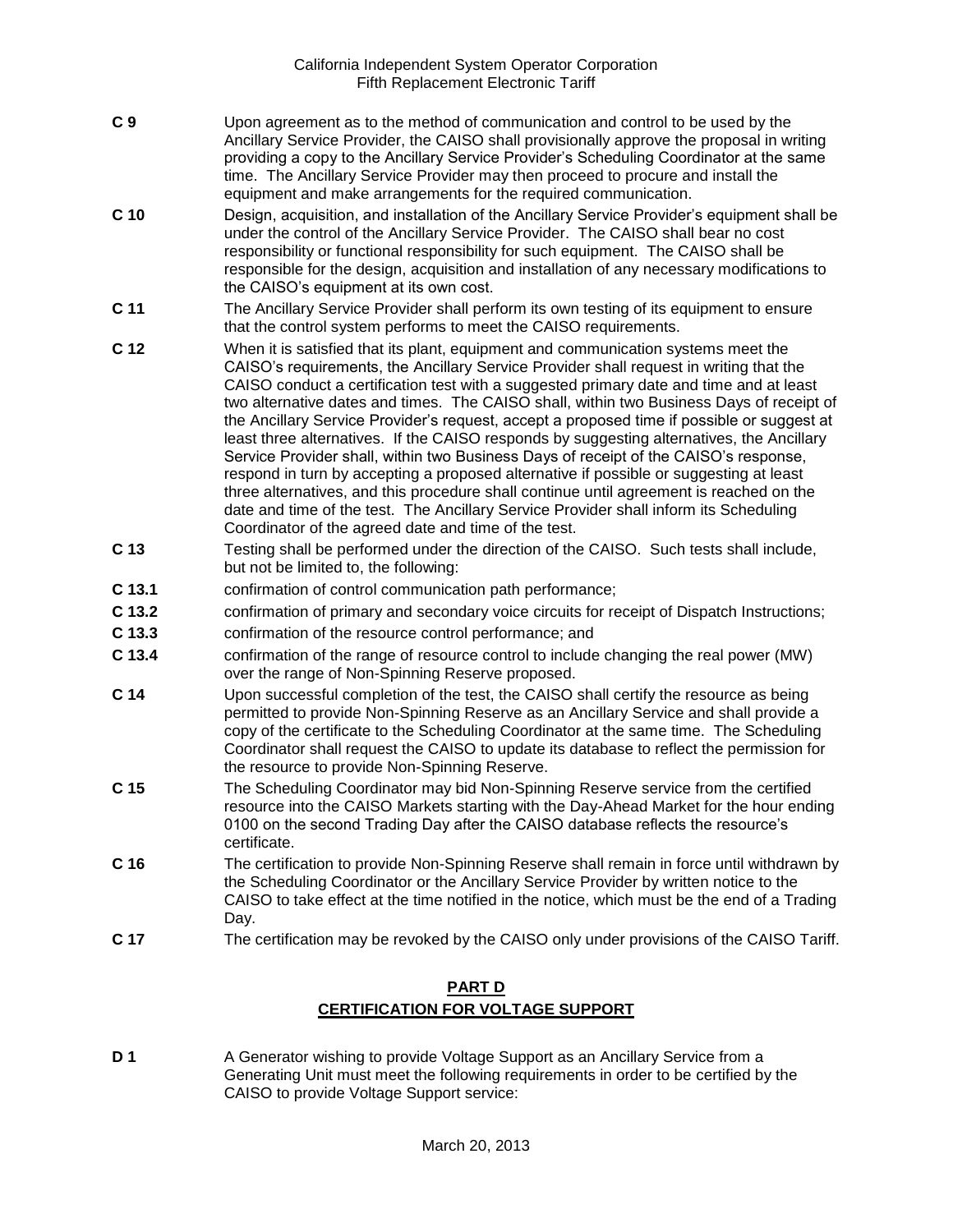- **D 1.1** the rated capacity of the Generating Unit must be 1 MW or greater unless the Generating Unit is participating in an aggregation arrangement approved by the CAISO;
- **D 1.2** the Generating Unit must be able to produce VARs at lagging power factors less than 0.90 and absorb VARs at leading power factors more than 0.95 within the safe operating parameters for the Generating Unit;
- **D 1.3** the Generating Unit must be able to produce or absorb VARs outside the 0.90 lag to 0.95 lead bandwidth over a range of real power outputs which the Generator expects to produce when offering Voltage Support;
- **D 1.4** the Generating Unit must be able to produce or absorb VARs at the boundary of the Generating Unit's capability curve by reducing real power output to either absorb or produce additional VARs within the safe operating parameters for the Generating Unit; and
- **D 1.5** metering and SCADA equipment must be in place to provide both real and reactive power data from the Generating Unit providing Voltage Support to the CAISO Control Center.
- **D 2** A Generator wishing to be considered for certification for Voltage Support service by the CAISO must make a written request to the CAISO, giving details of the technical capability of the Generating Unit concerned and identifying the Scheduling Coordinator through whom the Generator intends to offer Voltage Support service. The Generator shall at the same time send a copy of its request to that Scheduling Coordinator. The details of the Generating Unit's technical capability must include the Generating Unit name plate data, performance limits, and capability curve. The Generator must also define the operating limitations in both real and reactive power (lead and lag) to be observed when Voltage Support is being provided to the CAISO for both normal and reduced real power output conditions. Technical review request forms will be available from the CAISO.
- **D 3** No later than one week after receipt of the Generator's request, the CAISO shall provide the Generator with a listing of acceptable communication options and interface equipment options for Voltage Support. The CAISO shall send a copy of the listing to the Generator's Scheduling Coordinator.
- **D 4** The Generator may elect to implement any of the approved options defined by the CAISO, and, if it wishes to proceed with its request for certification, the Generator shall give written notice to the CAISO of its selected communication option and interface equipment option, with a copy to its Scheduling Coordinator.
- **D 5** When it receives the Generator's notice the CAISO shall notify the Generator and the Scheduling Coordinator in writing no later than two weeks after receipt of the notice confirming receipt of the notice and issuing provisional approval of the selected options. Upon receipt of the CAISO acknowledgment the Generator may proceed as indicated below to secure the necessary facilities and capabilities required.
- **D 6** The Generator may also propose alternatives that the Generator believes may provide an equivalent level of control for consideration by the CAISO. Such proposals shall be in writing no later than two weeks after receipt of the notice and contain sufficient detail for the CAISO to make a determination of suitability. The CAISO may request additional information, if required, to assist in its evaluation of the proposal.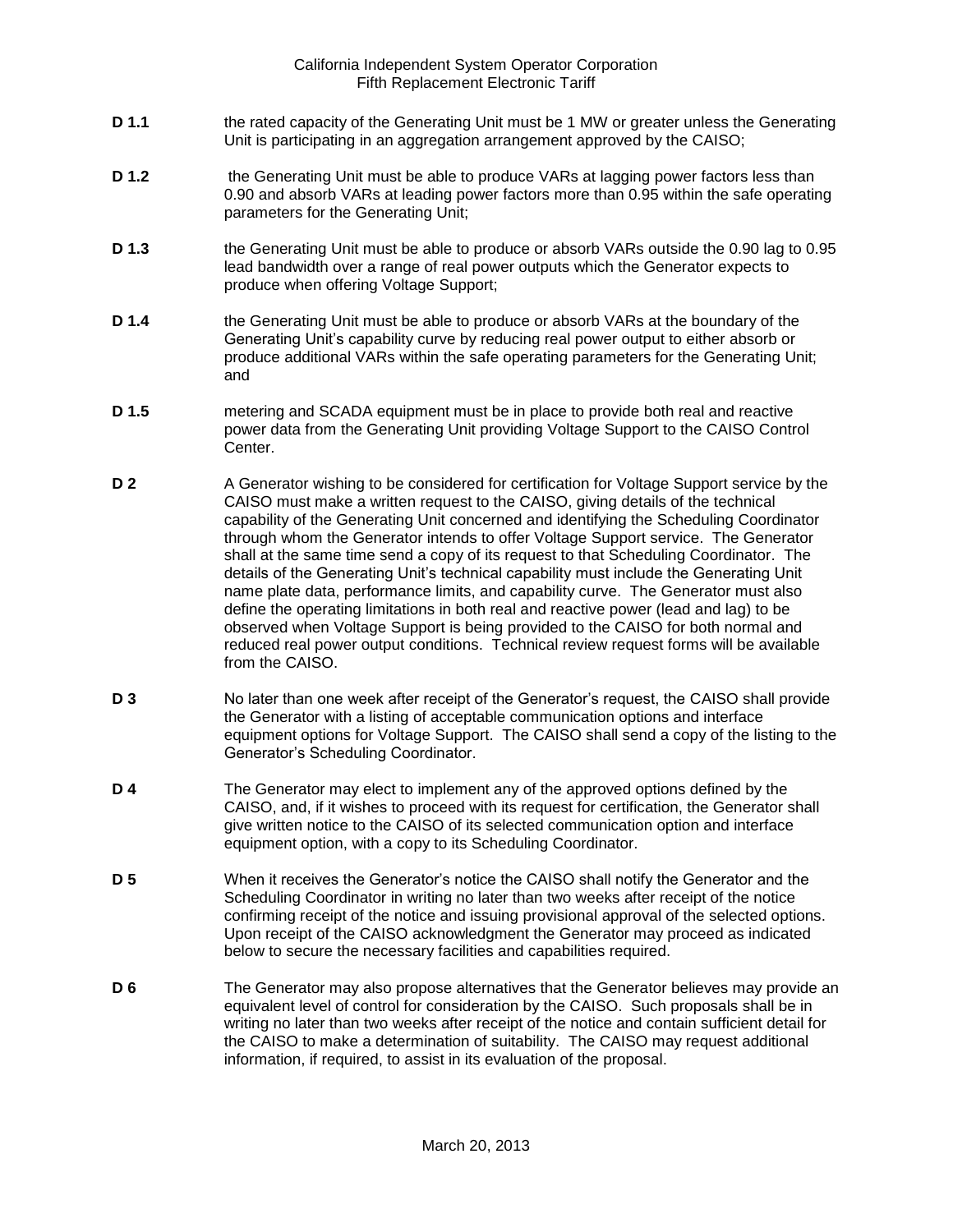- **D 7** The CAISO shall respond by accepting the alternative proposal, rejecting the alternative proposal, or suggesting modifications to the alternative proposal. Such acceptance, rejection, or suggested revision shall be provided not later than six weeks after the proposal is received by the CAISO. The Generator and the CAISO shall keep the Scheduling Coordinator informed of this process by each sending to the Scheduling Coordinator a copy of any written communication which it sends to the other.
- **D 8** Upon agreement as to the method of communication and control to be used by the Generator, the CAISO shall provisionally approve the proposal in writing providing a copy to the Generator's Scheduling Coordinator at the same time. The Generator may then proceed to procure and install the equipment and make arrangements for the required communication.
- **D 9** Design, acquisition, and installation of the Generator's equipment are under the control of the Generator. The CAISO shall bear no cost responsibility or functional responsibility for such equipment.
- **D 10** The CAISO shall be responsible for the design, acquisition and installation of any necessary modifications to the CAISO's equipment at its own cost.
- **D 11** The Generator shall perform its own testing of its equipment to ensure that the control system performs to meet the CAISO requirements.
- **D 12** When it is satisfied that its plant, equipment and communication systems meet the CAISO's requirements, the Generator shall request in writing that the CAISO conduct a certification test with a suggested primary date and time and at least two alternative dates and times. The CAISO shall, within two Business Days of receipt of the Generator's request, accept a proposed time if possible or suggest at least three alternatives to the Generator. If the CAISO responds by suggesting alternatives, the Generator shall, within two Business Days of receipt of the CAISO's response, respond in turn by accepting a proposed alternative if possible or suggesting at least three alternatives, and this procedure shall continue until agreement is reached on the date and time of the test. The Generator shall inform its Scheduling Coordinator of the agreed date and time of the test.
- **D 13** Testing shall be performed under the direction of the CAISO. Such tests shall include, but not be limited to, the following:
- **D 13.1** confirmation of control communication path performance;
- **D 13.2** confirmation of primary and secondary voice circuits for receipt of Dispatch Instructions;
- **D 13.3** confirmation of the Generating Unit automatic voltage regulator performance; and
- **D 13.4** confirmation of the range of Voltage Support service over a range of Generating Unit real power outputs to verify the ability to both produce and absorb reactive power at different operating levels including minimum and maximum real power output.
- **D 14** Upon successful completion of the test, the CAISO shall certify the Generating Unit as being permitted to provide Voltage Support as an Ancillary Service and shall provide a copy of the certificate to the Scheduling Coordinator at the same time. The CAISO shall change the Generating Unit data base to reflect the permission for the Generating Unit to provide Voltage Support.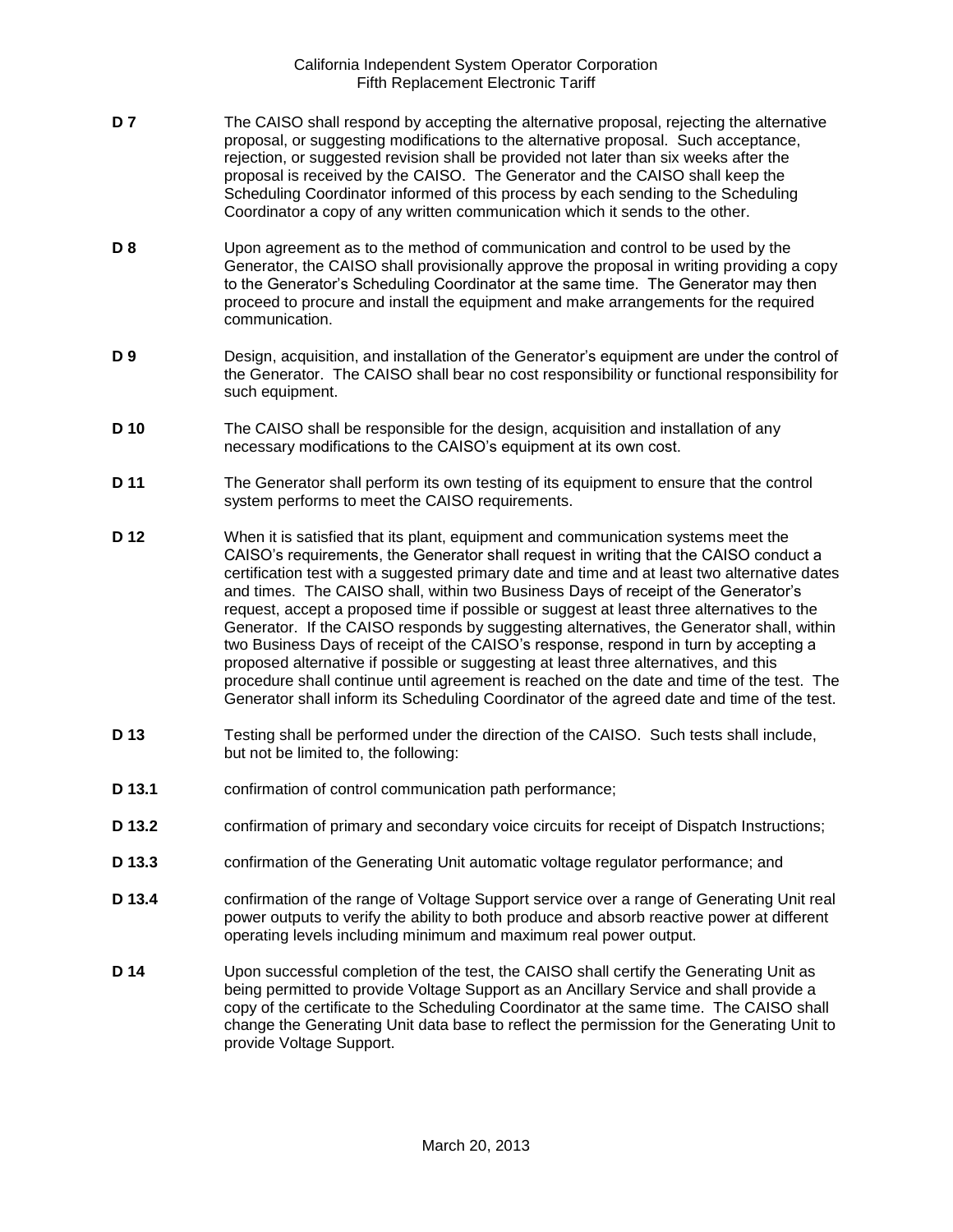- **D 15** The Scheduling Coordinator may bid Energy for Voltage Support from the certified Generating Unit into the market starting with the market for the hour ending 0100 on the first Trading Day after the CAISO issues the certificate.
- **D 16** The certification to provide Voltage Support shall remain in force until withdrawn by the Scheduling Coordinator or the Generator by written notice to the CAISO to take effect at the time notified in the notice, which must be the end of a Trading Day.
- **D 17** The certification may be revoked by the CAISO only under provisions of the ASRP or other provisions of the CAISO Tariff.

### **PART E CERTIFICATION FOR BLACK START**

- **E 1** A Generator wishing to provide Black Start capacity from a Generating Unit as an Ancillary Service must meet the requirements stated in Appendix D of the CAISO Tariff in order to be certified by the CAISO to provide Black Start capacity. In addition, the Generating Unit must have a rated capacity 1 MW or greater unless the Generating Unit is participating in an aggregation arrangement approved by the CAISO.
- **E 2** A Generator wishing to be considered for certification for Black Start service by the CAISO must make a written request to the CAISO. Such request must clearly identify the facilities related to the Generating Unit from which the Generator wishes to provide Black Start and shall identify the Scheduling Coordinator through whom the Generator wishes to offer Black Start service. The Generator shall send a copy of its request to its Scheduling Coordinator at the same time as it sends it to the CAISO. The Generator's written request must include at least the following:
- **E 2.1** identification of the Generating Unit including Location Code;
- **E 2.2 a** single-line electrical diagram of the Generating Unit connections including auxiliary power busses and the connection to the station switchyard;
- **E 2.3** a description of the fuel supply used for Black Start including on-site storage and resupply requirements;
- **E 2.4** a single-line electrical diagram showing the transmission connection from the Generating Unit station switchyard to a connection point on the CAISO Controlled Grid;
- **E 2.5** a description of the Generating Unit capability to provide both real and reactive power, any Start-Up and Shut-Down requirements, any staffing limitations; and
- **E 2.6** a description of the primary, alternate and emergency back-up communications systems currently available to the Generator for communications to the CAISO Control Center.
- **E 3** Upon receipt of the Generator's written request the CAISO shall review the information provided and respond in writing within two weeks of receipt of the request, providing a copy of its response to the Generator's Scheduling Coordinator. The CAISO response may be any of the following:
- **E 3.1** acceptance of the proposal as presented;
- **E 3.2** rejection of the proposal as presented with a rationale for such rejection; or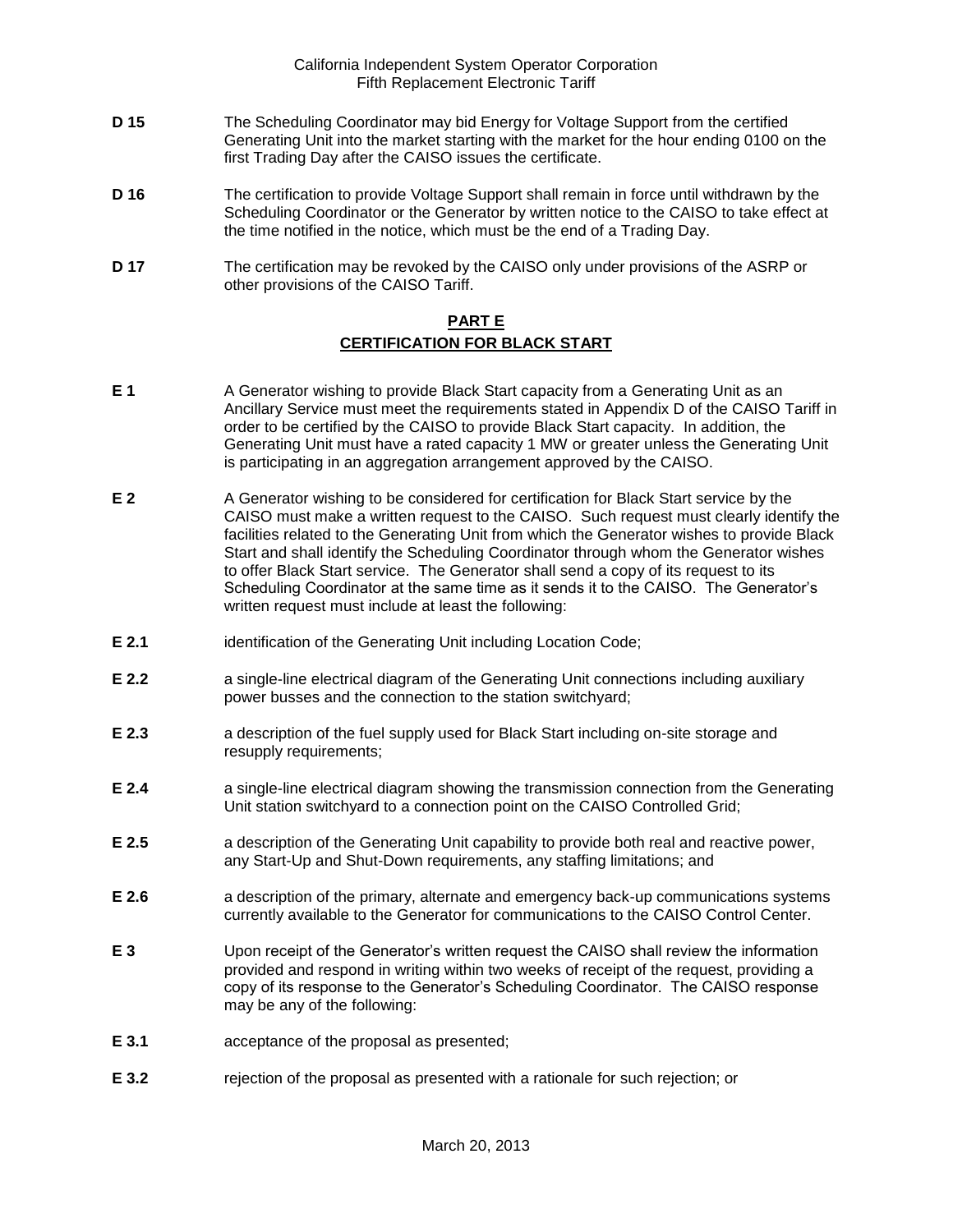- **E 3.3** a request for additional information needed by the CAISO to properly evaluate the request.
- **E 4** A Generator receiving a rejection may submit a written request for reconsideration by the CAISO within 60 days of the date of the rejection notice. A request for reconsideration must address the rationale provided by the CAISO. The CAISO shall respond to a request for reconsideration within 60 days of the date of that request.
- **E 5** A Generator receiving a request for additional information shall provide such information within 60 days of such request providing a copy at the same time to its Scheduling Coordinator. The CAISO shall review the information and respond within 120 days of the date of the CAISO's request for additional information providing a copy at the same time to the Generator's Scheduling Coordinator.
- **E 6** Upon acceptance by the CAISO of the Generator's request and agreement as to the method of communication and control to be used by the Generator, the CAISO shall provisionally approve the proposal in writing providing a copy at the same time to the Generator's Scheduling Coordinator. The Generator may then proceed to procure and install the equipment and make arrangements for the required communication.
- **E 7** Design, acquisition, and installation of the Generator's equipment shall be under the control of the Generator. The CAISO shall bear no cost responsibility or functional responsibility for such equipment. The CAISO shall be responsible for the design, acquisition and installation of any necessary modifications to its own equipment at its own cost.
- **E 8** The Generator shall perform its own testing of its equipment to ensure that the Black Start system performs to meet the CAISO requirements.
- **E 9** When it is satisfied that its plant, equipment and communication systems meet the CAISO's requirements, the Generator shall request in writing that the CAISO conduct a certification test with a suggested primary date and time and at least two alternative dates and times. The CAISO shall, within two Business Days of receipt of the Generator's request, accept a proposed time if possible or suggest at least three alternatives to the Generator. If the CAISO responds by suggesting alternatives, the Generator shall, within two Business Days of receipt of the CAISO's response, respond in turn by accepting a proposed alternative if possible or suggesting at least three alternatives, and this procedure shall continue until agreement is reached on the date and time of the test. The Generator shall inform its Scheduling Coordinator of the agreed date and time of the test.
- **E 10** Testing shall be performed under the direction of the CAISO. Such tests shall include, but not be limited to, the following:
- **E 10.1** confirmation of control communication path performance;
- **E 10.2** confirmation of primary, secondary, and emergency voice circuits for receipt of Dispatch Instructions;
- **E 10.3** confirmation of the Generating Unit performance; and
- **E 10.4** simulation of a Black Start event.
- **E 11** Upon successful completion of the test, the CAISO shall certify the Generating Unit as being permitted to provide Black Start capacity as an Ancillary Service and shall provide a copy of the certificate to the Scheduling Coordinator at the same time. The CAISO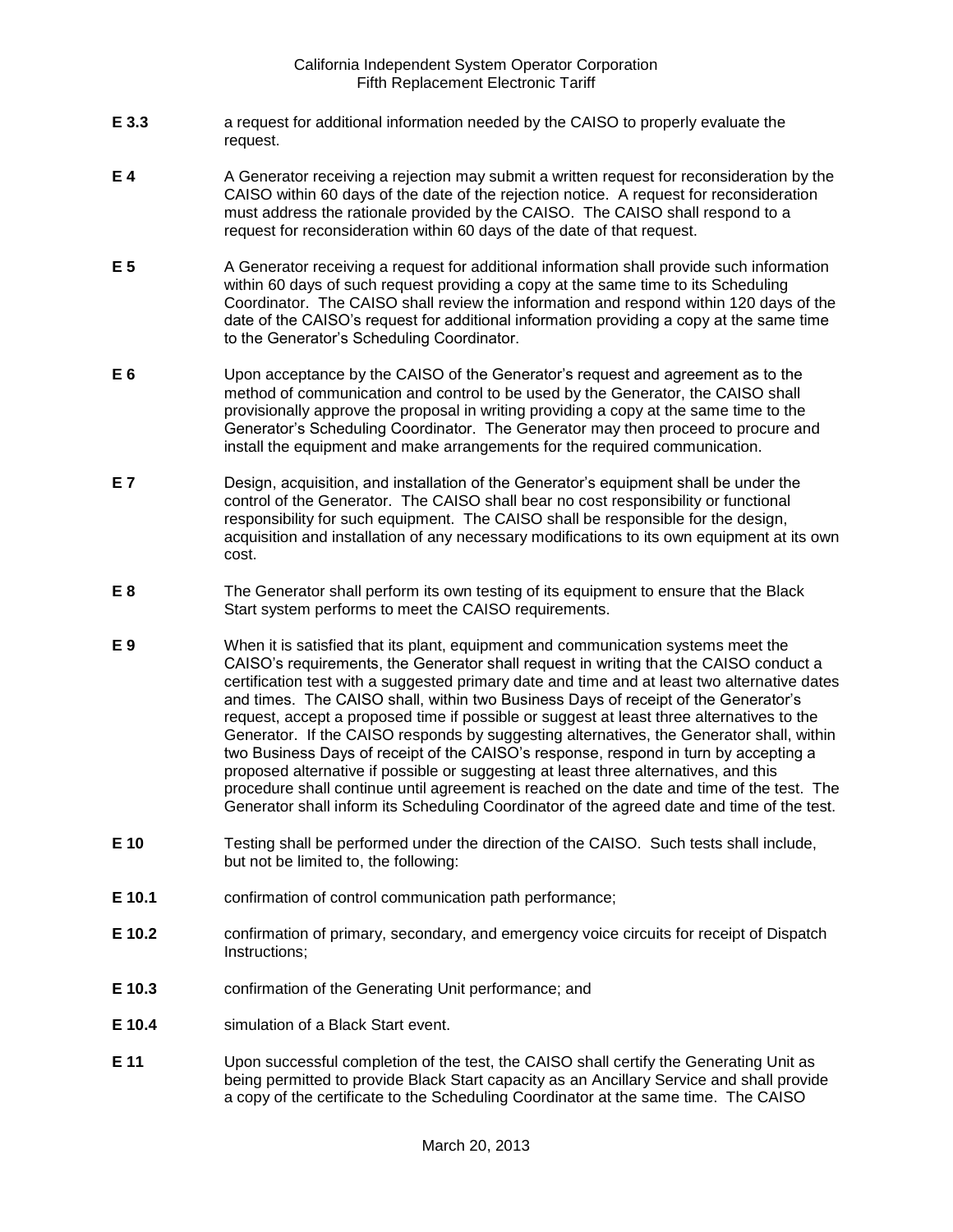shall change its Generating Unit data base to reflect the permission for the Generating Unit to provide Black Start service.

- **E 12** The certification to provide Black Start shall remain in force until withdrawn by the Scheduling Coordinator or the Generator by written notice to the CAISO to take effect at the time noticed in the notice, which must be the end of a Trading Day.
- **E 13** The certification may be revoked by the CAISO only under provisions of the ASRP or other provisions of the CAISO Tariff.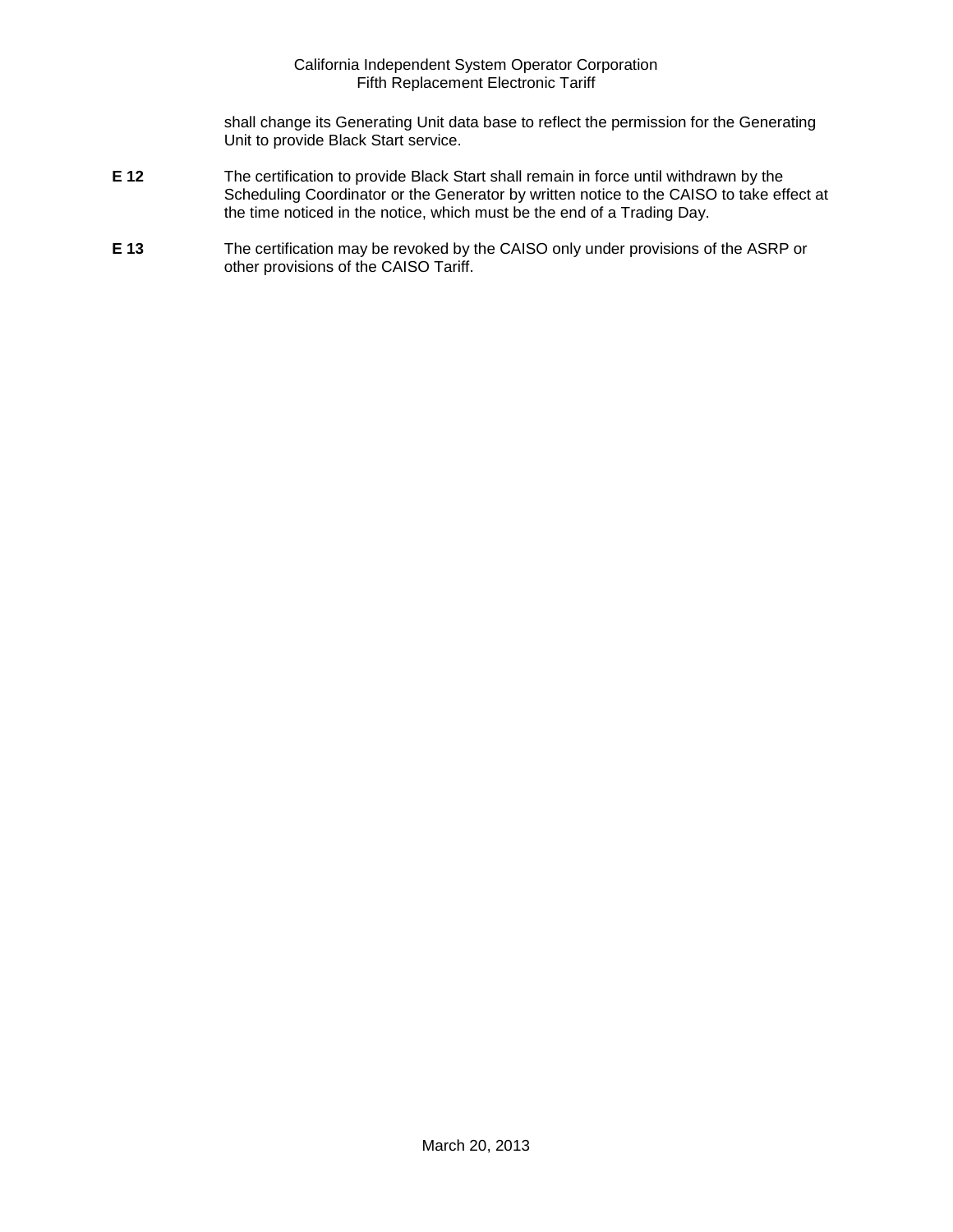## **Appendix L Method To Assess Available Transfer Capability**

#### **L.1 Description of Terms**

The following descriptions augment existing definitions found in Appendix A "Master Definitions Supplement."

**L.1.1 Available Transfer Capability (ATC)** is a measure of the transfer capability in the physical transmission network resulting from system conditions and that remains available for further commercial activity over and above already committed uses.

ATC is defined as the Total Transfer Capability (TTC) less applicable operating Transmission Constraints due to system conditions and Outages (i.e., OTC), less the Transmission Reliability Margin (TRM) (which value is set at zero), less the sum of any unused existing transmission commitments (ETComm) (i.e., transmission rights capacity for ETC or TOR), less the Capacity Benefit Margin (CBM) (which value is set at zero), less the Scheduled Net Energy from Imports/Exports, less Ancillary Service capacity from Imports.

**L.1.2 Total Transfer Capability (TTC)** is defined as the amount of electric power that can be moved or transferred reliably from one area to another area of the interconnected transmission system by way of all transmission lines (or paths) between those areas, under specified system condtions. In collaboration with owners of rated paths and the WECC Operating Transfer Capability Policy Committee (OTCPC), the CAISO utilizes rated path methodology to establish the TTC of CAISO Transmission Interfaces.

**L.1.3 Existing Transmission Commitments (ETComm)** include Existing Contracts and Transmission Ownership Rights (TOR). The CAISO reserves transmission capacity for each ETC and TOR based on TRTC Instructions the responsible Participating Transmission Owner or Non-Participating Transmission Owner submits to the CAISO as to the amount of firm transmission capacity that should be reserved on each Transmission Interface for each hour of the Trading Day in accordance with Sections 16 and 17 of the CAISO Tariff. The types of TRTC Instructions the CAISO receives generally fall into three basic categories:

- The ETC or TOR reservation is a fixed percentage of the TTC on a line, which decreases as the TTC is derated (ex. TTC = 300 MW, ETC fixed percentage =  $2\%$ , ETC = 6 MWs. TTC derated to 200 MWs,  $ETC = 4$  MWs);
- The ETC or TOR reservation is a fixed amount of capacity, which decreases if the line's TTC is derated below the reservation level (ex.  $ETC = 80$  MWs, TTC declines to 60 MW, ETC = TTC or 60 MWs; or
- The ETC or TOR reservation is determined by an algorithm that changes at various levels of TTC for the line (ex. Intertie TTC = 3,000 MWs, when line is operating greater than 2,000 MWs to full capacity  $ETC = 400$  MWs, when capacity is below 2000 MWs  $ETC = TTC/2000* ETC$ ).

Existing Contract capacity reservations remain reserved during the Day-Ahead Market and Hour-Ahead Scheduling Process (HASP). To the extent that the reservations are unused, they are released in realtime operations for use in the Real-Time Market.

Transmissions Ownership Rights capacity reservations remain reserved during the Day-Ahead Market and HASP, as well as through real-time operations. This capacity is under the control of the Non-Participating Transmission Owner and is not released to the CAISO for use in the markets.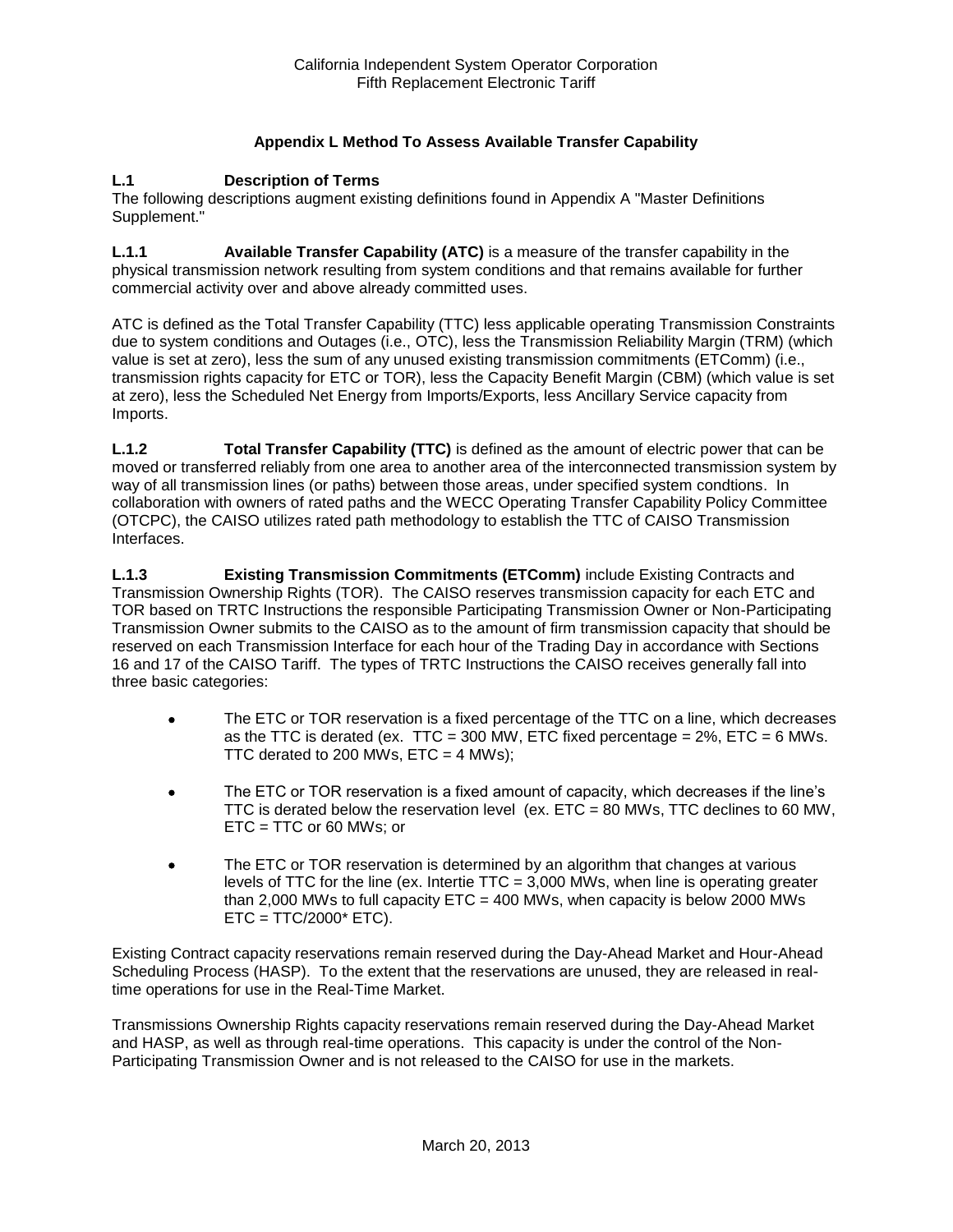**L.1.4 ETC Reservations Calculator (ETCC)**. The ETCC calculates the amount of firm transmission capacity reserved (in MW) for each ETC or TOR on each Transmission Interface for each hour of the Trading Day.

- **CAISO Updates to ETCC Reservations Table.** The CAISO updates the ETC and TOR reservations table (if required) prior to running the Day-Ahead Market and HASP. The amount of transmission capacity reservation for ETC and TOR rights is determined based on the TTC of each Transmission Interface and in accordance with the curtailment procedures stipulated in the existing agreements and provided to the CAISO by the responsible Participating Transmission Owner or Non-Participating Transmission Owner.
- **Market Notification.** ETC and TOR allocation (MW) information is published for all Scheduling Coordinators which have ETC or TOR scheduling responsibility in advance of the Day-Ahead Market and HASP. This information is posted on the Open Access Same-Time Information System (OASIS).
- For further information, see CAISO Operating Procedure M-423, Scheduling of Existing Transmission Contract and Transmission Ownership Rights, which is publicly available on the CAISO Website.

**L.1.5 Transmission Reliability Margin (TRM)** is an amount of transmission transfer capability reserved at a CAISO Intertie point that is necessary to provide reasonable assurance that the interconnected transmission network will be secure. TRM accounts for the inherent uncertainty in system conditions and the need for operating flexibility to ensure reliable system operation as system conditions change.

The CAISO uses TRM at Intertie points to account for the following NERC-approved components of uncertainty:

- Forecast uncertainty in transmission system topology, including forced or unplanned outages or maintenance outages.
- Allowances for parallel path (loop flow) impacts, including unscheduled loop flow.
- Allowances for simultaneous path interactions.

The CAISO establishes hourly TRM values for each of the applicable components of uncertainty prior to the Market Close of the HASP. The CAISO does not use TRM (i.e., TRM values for Intertie points are set at zero) during the beyond day-ahead and pre-schedule (i.e., planning) time frame indentified in R.1.3.3 of NERC Reliability Standard MOD-008-1. A positive TRM value for a given hour is set only if one or more of the conditions set forth below exists for a particular Intertie point. Where none of these conditions exist, the TRM value for a given hour is set at zero.

The methodology the CAISO uses to establish each component of uncertainty is as follows:

The CAISO uses the transmission system topology component of uncertainty to address a potential ATC path limit reduction at an Intertie resulting from an emerging event, such as an approaching wildfire, that is expected to cause a derate of one or more transmission facilities comprising the ATC path. When the CAISO, based on existing circumstances, forecasts that such a derate is expected to occur, the CAISO may establish a TRM value for the affected ATC path in an amount up to, but no greater than, the amount of the expected derate.

The CAISO uses the parallel path component of uncertainty to address the impact of unscheduled flow (USF) over an ATC path that is expected, in the absence of the TRM, to result in curtailment of Intertie Schedules in Real Time as a result of the requirements established in WECC's applicable USF mitigation policies and procedures (WECC USF Policy). When the CAISO forecasts, based on currently observed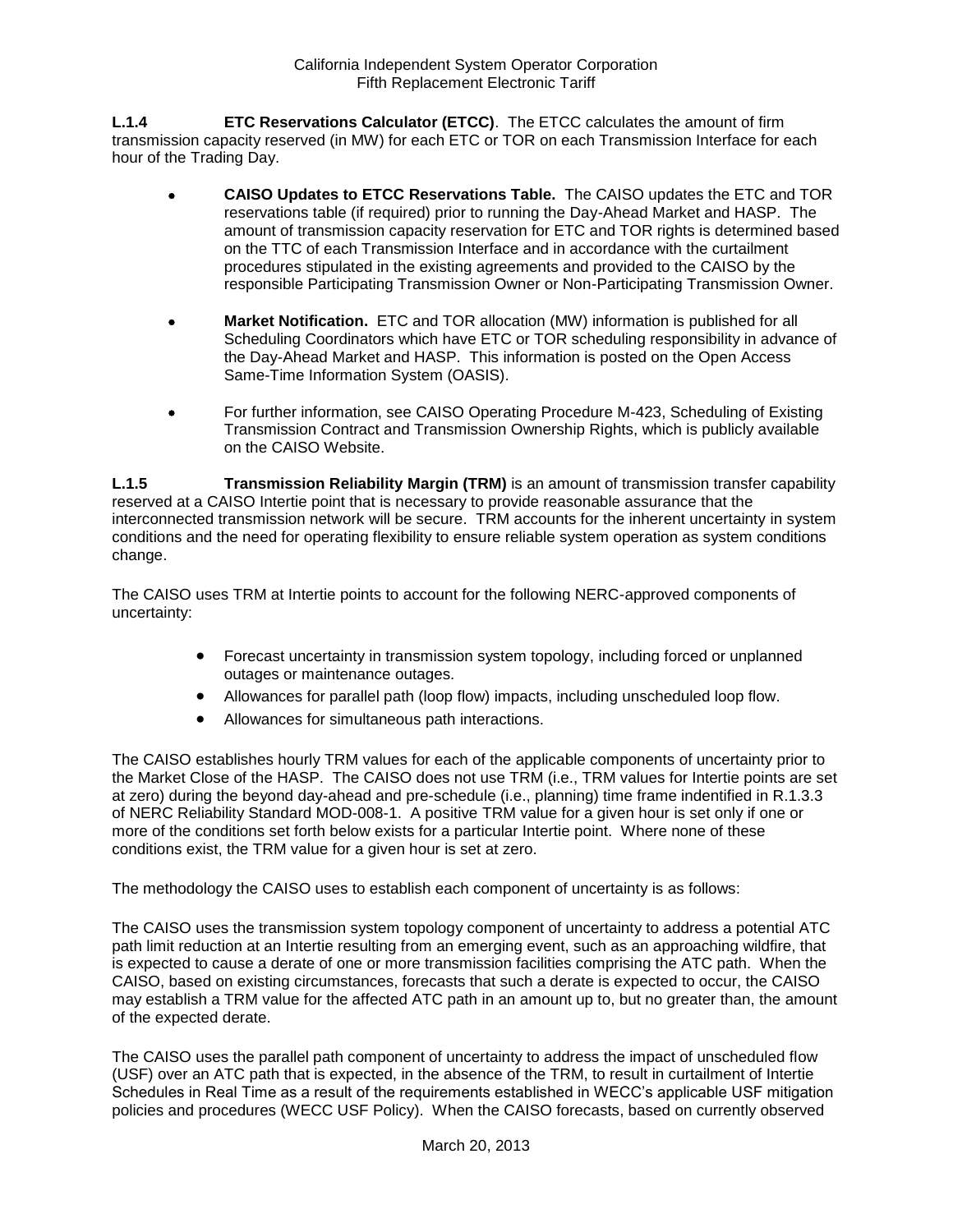USF conditions and projected scheduled flow for an upcoming Operating Hour(s), that in the absence of a TRM, scheduled flow will need to be curtailed in Real Time under the applicable WECC USF Policy, the CAISO may establish a TRM for the ATC path for the applicable hour(s) in an amount up to, but no greater than, the forecasted amount that is expected to be curtailed in Real Time pursuant to the WECC USF Policy.

The CAISO uses the simultaneous path interactions component of uncertainty to address the impact that transmission flows on an ATC path located outside the CAISO's Balancing Authority Area may have on the transmission transfer capability of an ATC path located at an Intertie. In the event of such path interactions, the CAISO uses a TRM value to prevent the risk of a system operating limit violation in Real Time for the CAISO ATC path. The amount of the TRM value may be set at a level up to, but not greater than, the forecasted impact on the CAISO ATC path's capacity imposed by expected flow on the non-CAISO ATC path.

The CAISO uses the following databases or information systems, or their successors, in connection with establishing TRM values: SLIC, Existing Transmission Contract Calculator (ETCC), PI, EMS, and CAS.

**L.1.6 Capacity Benefit Margin (CBM)** is that amount of transmission transfer capability reserved for Load Serving Entities (LSEs) to ensure access to Generation from interconnected systems to meet generation reliability requirements. In the Day-Ahead Market, CBM may be used to provide reliable delivery of Energy to CAISO Balancing Authority Area Loads and to meet CAISO responsibility for resource reliability requirements in Real-Time. The purpose of this DAM implementation is to avoid Real-Time Schedule curtailments and firm Load interruptions that would otherwise be necessary. CBM may be used to reestablish Operating Reserves. CBM is not available for non-firm transmission in the CAISO Balancing Authority Area. CBM may be used only after:

- all non-firm sales have been terminated,
- direct-control Load management has been implemented,
- customer interruptible Demands have been interrupted,
- if the LSE calling for its use is experiencing a Generation deficiency and its transmission service provider is also experiencing transmission Constraints relative to imports of Energy on its transmission system.

The level of CBM for each Transmission Interface is determined by the amount of estimated capacity needed to serve firm Load and provide Operating Reserves based on historical, scheduled, and/or forecast data using the following equation to set the maximum CBM:

CBM = (Demand + Reserves) - Resources

Where:

- Demand = forecasted area Demand
- Reserves = reserve requirements
- Resources = internal area resources plus resources available on other Transmission Interfaces

The CAISO does not use CBMs. The CBM value is set at zero.

### **L.2 ATC Algorithm**

The ATC algorithm is a calculation used to determine the transfer capability remaining in the physical transmission network and available for further commercial activity over and above already committed uses. The CAISO posts the ATC values in megawatts (MW) to OASIS in conjunction with the closing events for the Day-Ahead Market and HASP Real-Time Market process.

The following OASIS ATC algorithms are used to implement the CAISO ATC calculation for the ATC rated path (Transmission Interface):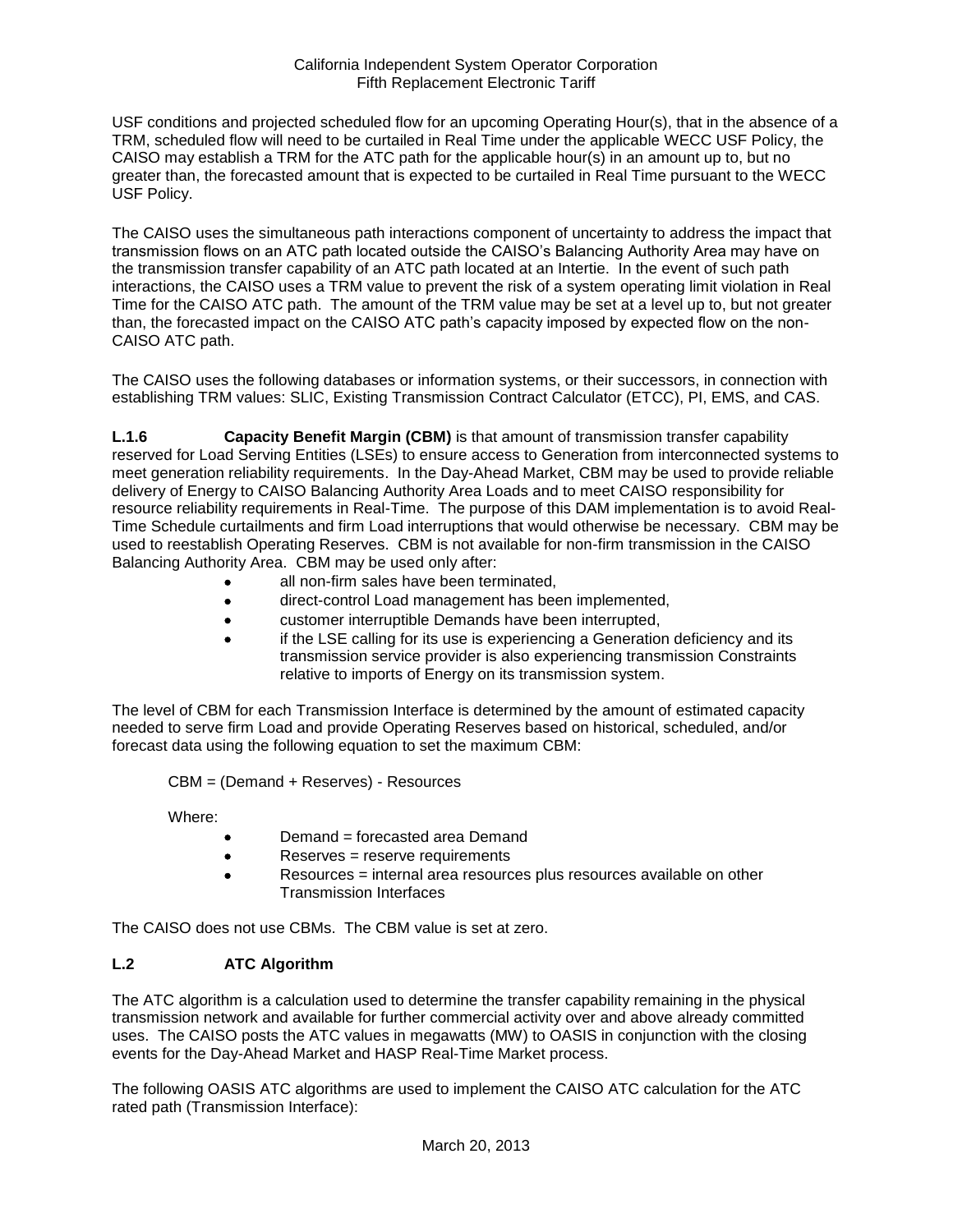ATC Calculation For Imports:

ATC = TTC – CMB – TRM - AS from Imports- Net Energy Flow - Hourly Unused TR Capacity.

ATC Calculation For Exports:

ATC = TTC – CMB – TRM – Net Energy Flow - Hourly Unused TR Capacity.

ATC Calculation For Internal Paths 15 and 26: ATC = TTC – CMB – TRM – Net Energy Flow

The specific data points used in the ATC calculation are each described in the following table.

| <b>ATC</b>                                                               | <b>ATC MW</b>        | Available Transfer Capability, in MW, per<br>Transmission Interface and path direction.                                                                                       |
|--------------------------------------------------------------------------|----------------------|-------------------------------------------------------------------------------------------------------------------------------------------------------------------------------|
| Hourly Unused TR<br>Capacity                                             | USAGE_MW             | The sum of any unscheduled existing transmission<br>commitments (scheduled transmission rights<br>capacity for ETC or TOR), in MW, per path<br>direction.                     |
| <b>Scheduled Net Energy</b><br>from Imports/Exports<br>(Net Energy Flow) | <b>ENE IMPORT MW</b> | Total hourly net Energy flow for a specified<br>Transmission Interface.                                                                                                       |
| AS from Imports                                                          | AS IMPORT MW         | Ancillary Services scheduled, in MW, as imports<br>over a specified Transmission Interface.                                                                                   |
| <b>TTC</b>                                                               | TTC MW               | Hourly Total Transfer Capability of a specified<br>Transmission Interface, per path direction, with<br>consideration given to known Constraints and<br>operating limitations. |
| <b>CBM</b>                                                               | <b>CBM MW</b>        | Hourly Capacity Benefit Margin, in MW, for a<br>specified Transmission Interface, per Path<br>Direction.                                                                      |
| TRM                                                                      | <b>TRM MW</b>        | Hourly Transmission Reliability Margin, in MW, for a<br>specified Transmission Interface, per path direction.                                                                 |

Actual ATC mathematical algorithms and other ATC calculational information are located in the CAISO's ATC Implementation Document (ATCID) posted on OASIS.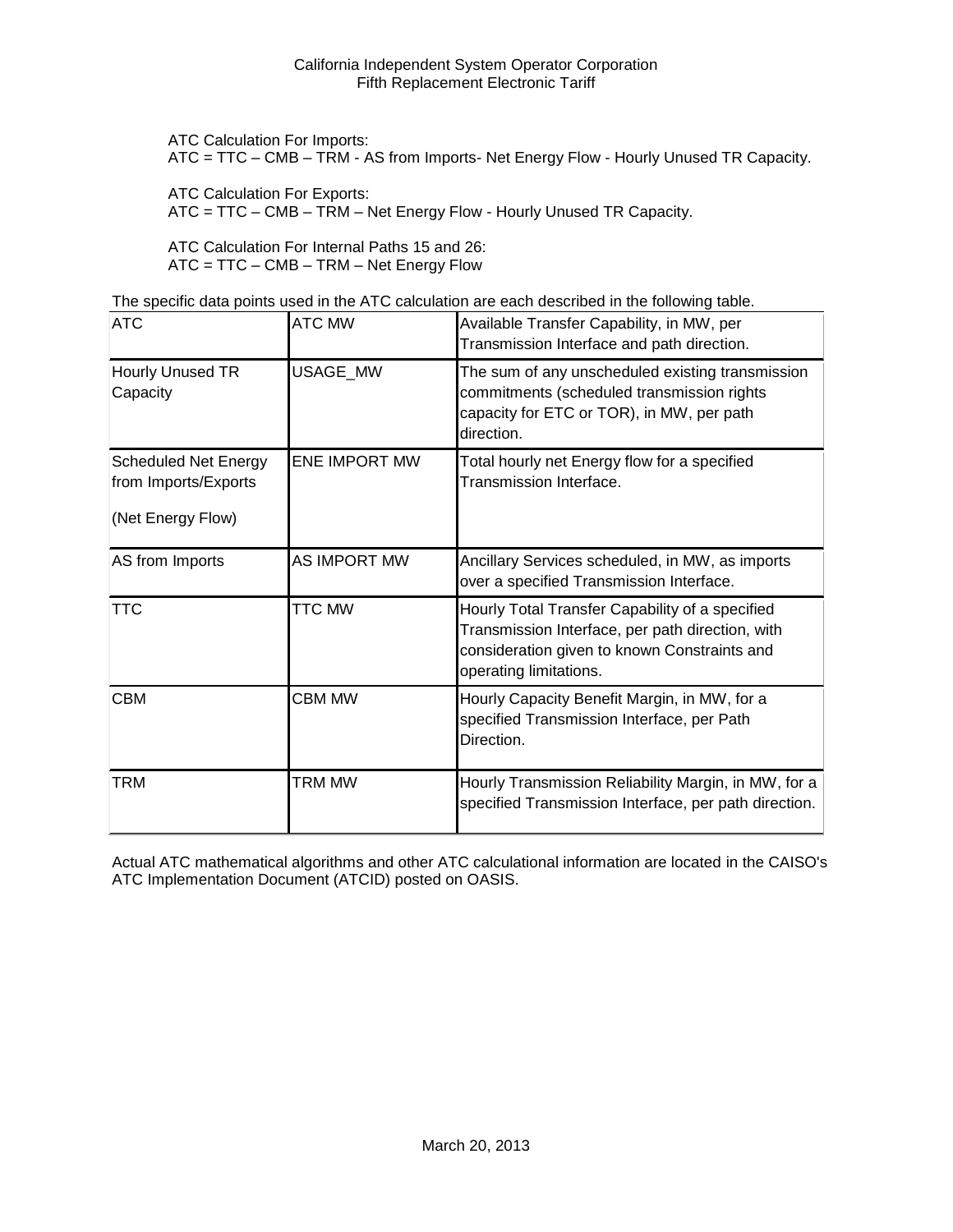## **L.3 ATC Process Flowchart**



**Available Transmission Capability**

**\*ETCC – Existing Transmission Contract Calculator (1) – WECC rated path methodology**

**(2) - See TRMID posted on OASIS**

## **L.4 TTC Determination**

All transfer capabilities are developed to ensure that power flows are within their respective operating limits, both pre-Contingency and post-Contingency. Operating limits are developed based on thermal, voltage and stability concerns according to industry reliability criteria (WECC/NERC) for transmission paths. The process for developing TTC also requires the inclusion or exclusion of operating Constraints based on system conditions being studied.

**L.4.1** Transfer capabilities for studied configurations may be used as a maximum transfer capability for similar conditions without conducting additional studies. Increased transfer capability for similar conditions must be supported by conducting appropriate studies.

**L.4.1.2** At the CAISO, studies for all major inter-area paths' (mostly 500 kV) TTC are governed by the California Operating Studies Subcommittee (OSS) as one of four sub-regional study groups of the WECC OTCPC (i.e., for California sub-region), which provides detailed criteria and methodology. For transmission system elements below 500 kV the methodology for calculating these flow limits is detailed in Section L.4.3 and is applicable to the operating horizon.

**L.4.2** Transfer capability may be limited by the physical and electrical characteristics of the systems including any one or more of the following:

- **Thermal Limits** Thermal limits establish the maximum amount of electric current that a transmission line or electrical facility can conduct over a specified time-period as established by the Transmission Owner.
- **Voltage Limits** System voltages and changes in voltages must be maintained within the range of acceptable minimum and maximum limits to avoid a widespread collapse of system voltage.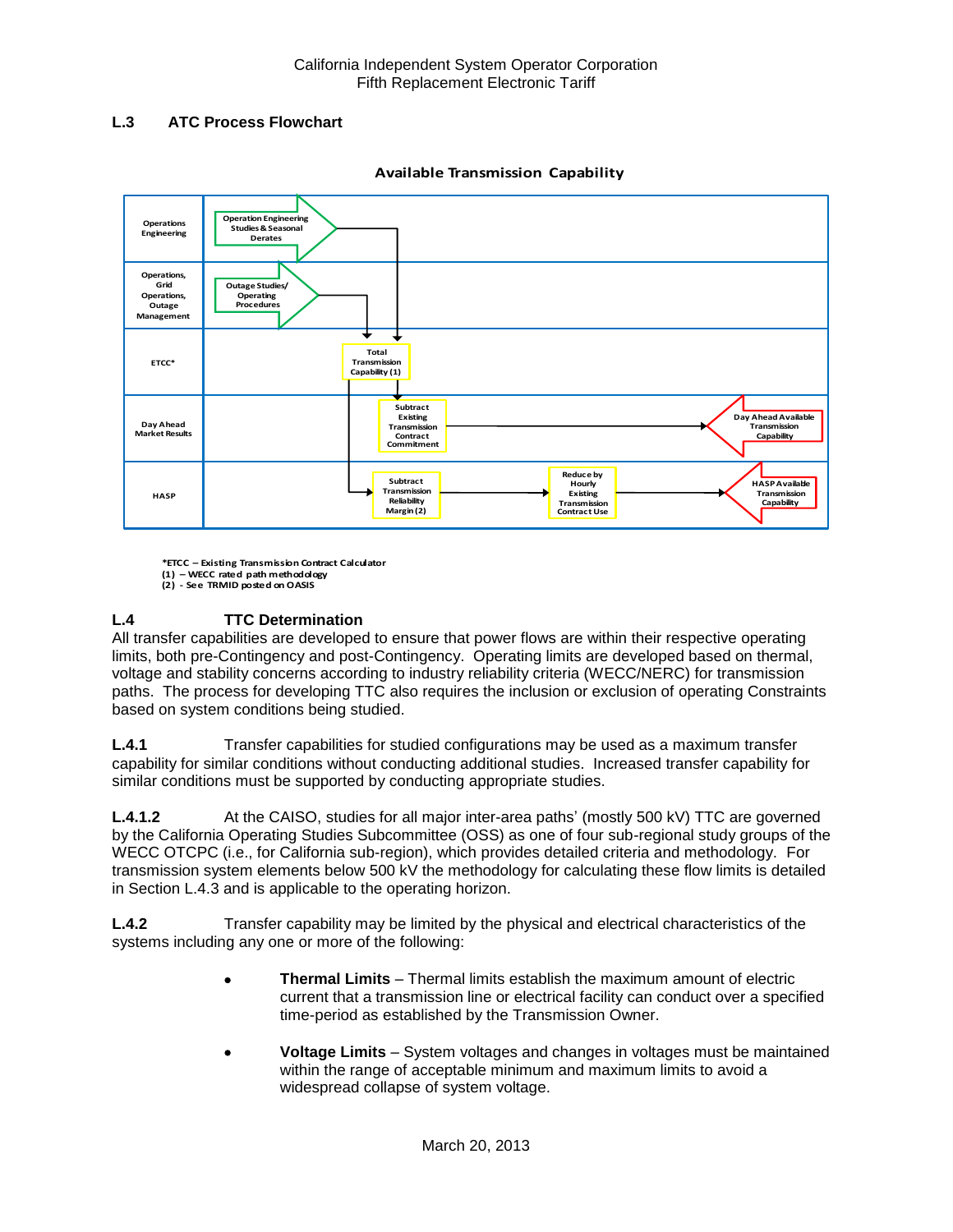**Stability Limits** – The transmission network must be capable of surviving disturbances through the transient and dynamic time-periods (from milliseconds to several minutes, respectively) following the disturbance so as to avoid generator instability or uncontrolled, widespread interruption of electric supply to customers.

**L.4.3 Determination of transfer capability** is based on computer simulations of the operation of the interconnected transmission network under a specific set of assumed operating conditions. Each simulation represents a single "snapshot" of the operation of the interconnected network based on the projections of many factors. As such, they are viewed as reasonable indicators of network performance and may ultimately be used to determine Available Transfer Capability. The study is meant to capture the worst operating scenario based on the RTE experience and good engineering judgment.

**L.4.3.1 System Limits** – The transfer capability of the transmission network may be limited by the physical and electrical characteristics of the systems including thermal, voltage, and stability consideration. Once the critical Contingencies are identified, their impact on the network must be evaluated to determine the most restrictive of those limitations. Therefore, the TTC becomes:

 $TTC =$  lesser of {Thermal Limit, Voltage Limit, Stability Limit} following N-1<sub>worst</sub>

## **L.5 Developing a Power Flow Base-Case**

**L.5.1 Base-cases** will be selected to model reality to the greatest extent possible including attributes like area Generation, area Load, Intertie flows, etc. At other times (e.g., studying longer range horizons), it is prudent to stress a base-case by making one or more attributes (Load, Generation, line flows, path flows, etc.) of that base-case more extreme than would otherwise be expected.

## **L.5.2 Power Flow Base-Cases Separated By Geographic Region**

The standard RTE base-cases are split into geographical regions within the CAISO Controlled Grid.

### **L.5.3 Power Flow Base-Cases Selection Methodology**

The RTE determines the studied geographical area of the procedure. This determines the study basecases from the Bay Area, Fresno Area, North Area, SCE Area, or SDG&E Area.

The transfer capability studies may require studying a series of base-cases including both peak and offpeak operation conditions.

### **L.5.4 Update a Power Flow Base-Case**

After the RTE has obtained one or more base-case studies, the base-case will be updated to represent the current grid conditions during the applicable season. The following will be considered to update the base-cases:

- Recent transmission network changes and updates
- Overlapping scheduled and Forced Outages
- Area Load level
- Major path flows
- Generation level
- Voltage levels
- Operating requirements

## **L.5.4.1 Outage Consideration**

Unless detailed otherwise, the RTE considers modeling Outages of:

- **Transmission lines, 500 kV**
- Transformers, 500/230 kV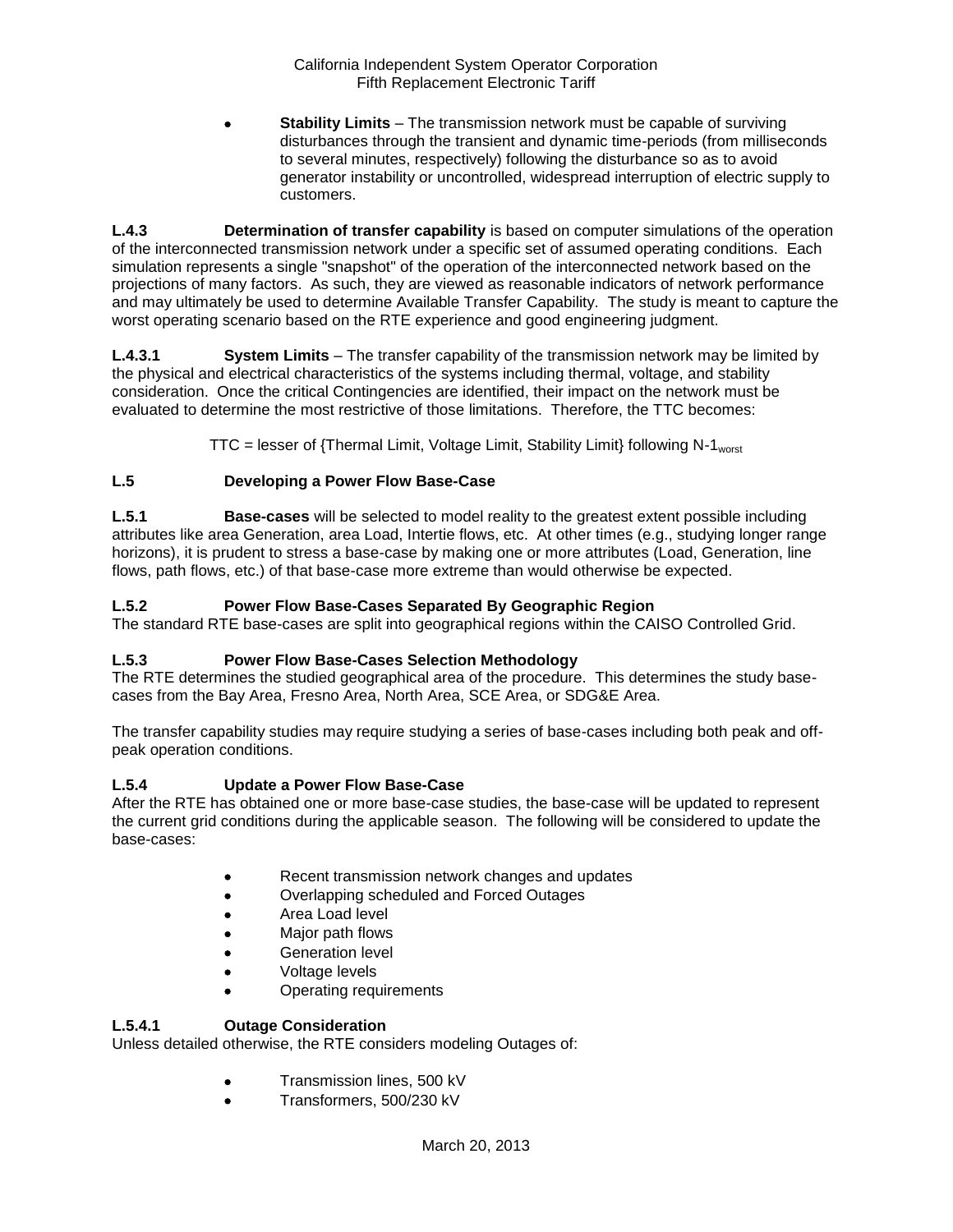- Large Generating Units
- Generating Units within the studied area
- Transmission elements within the studied area

At the judgment of the RTE, only the necessary Outages will be modeled to avoid an unnecessarily burdensome and large number of base-cases.

### **L.5.4.2 Area Load Level**

Base-case Demand levels should be appropriate to the current studied system conditions and customer Demand levels under study and may be representative of peak, off-peak or shoulder, or light Demand conditions. The RTE estimates the area Load levels to be utilized in the peak, partial-peak and/or offpeak base-cases. The RTE will utilize the current CAISO Load forecasting program (e.g., ALFS), ProcessBook (PI) or other competent method to estimate Load level for the studied area. Once the RTE has determined the correct Load levels to be utilized, the RTE may scale the scale the base-case Loads to the area studied, as appropriate.

### **L.5.4.3 Modify Path Flows**

The scheduled electric power transfers considered representative of the base system conditions under analysis and agreed upon by the parties involved will be used for modeling. As needed, the RTE may estimate select path flows depending on the studied area. In the event that it is not possible to estimate path flows, the RTE will make safe assumptions about the path flows. A safe assumption is more extreme or less extreme (as conservative to the situation) than would otherwise be expected. If path flow forecasting is necessary, if possible the RTE will trend path flows on previous similar days.

### **L.5.4.4 Generation Level**

Utility and non-utility Generating Units will be updated to keep the swing Generating Unit at a reasonable level. The actual unit-by-unit Dispatch in the studied area is more vital than in the un-studied areas. The RTE will examine past performance of select Generating Units to estimate the Generation levels, focusing on the Generating Units within the studied area. In the judgment of the RTE, large Generating Units outside the studied area will also be considered.

### **L.5.4.5 Voltage Levels**

Studies will maintain appropriate voltage levels, based on operation procedures for critical buses for the studied base-cases. The RTE will verify that bus voltage for critical busses in within tolerance. If a bus voltage is outside the tolerance band, the RTE will model the use of voltage control devices (e.g., synchronous condensers, shunt capacitors, shunt reactors, series capacitors, generators).

#### **L.6 Contingency Analysis**

The RTE will perform Contingency analysis studies in an effort to determine the limiting conditions, especially for scheduled Outages, including pre- and post-Contingency power flow analysis modeling preand post-Contingency conditions and measuring the respective line flows, and bus voltages.

Other studies like reactive margin and stability may be performed as deemed appropriate.

### **L.6.1 Operating Criteria and Study Standards**

Using standards derived from NERC and WECC Reliability Standards and historical operating experience, the RTE will perform Contingency analysis with the following operating criteria:

#### **Pre-Contingency**

- All pre-Contingency line flows shall be at or below their normal ratings.
- All pre-Contingency bus voltages shall be within a pre-determined operating range.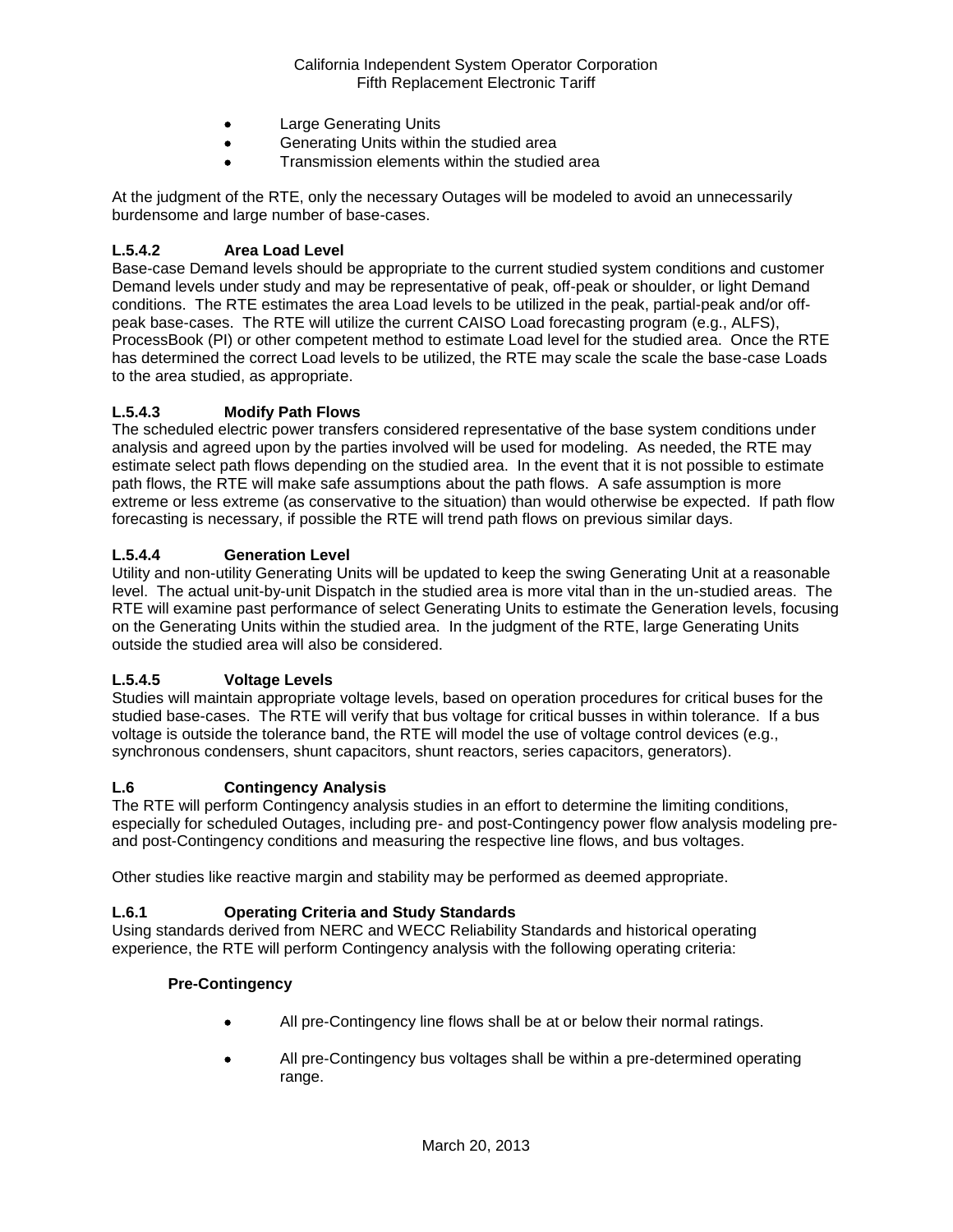### **Post-Contingency**

- All post-Contingency line flows shall be at or below their emergency ratings.
- All post-Contingency bus voltages shall be within a pre-determined operating range.

### **The RTE models the following Contingencies:**

- Generating Unit Outages (including combined cycle Generating Unit Outages which are considered single Contingencies).
- Line Outages
- Line Outages combined with one Generating Unit Outage
- Transformer Outages
- Synchronous condenser Outages
- Shunt capacitor or capacitor bank Outages
- Series capacitor Outages
- Static VAR compensator Outages
- Bus Outages bus Outages can be considered for the following ongoing Outage conditions.
	- o For a circuit breaker bypass-and-clear Outage, bus Contingencies shall be taken on both bus segments that the bypassed circuit breaker connects to.
	- o For a bus segment Outage, the remaining parallel bus segment shall be considered as a single Contingency.
	- o Credible overlapping Contingencies Overlapping Contingencies typically include transmission lines connected to a common tower or close proximity in the same right-of-way.

## **L.6.2 Manual Contingency Analysis**

If manual Contingency analysis is used, the RTE will perform pre-Contingency steady-state power flow analysis and determines if pre-Contingency operating criteria is violated. If pre-Contingency operating criteria cannot be preserved, the RTE records the lines and buses that are not adhering to the criteria. If manual post-Contingency analysis is used the RTE obtains one or more Contingencies in each of the base cases. For each Contingency resulting in a violation or potential violation in the operating criteria above, the RTE records the critical post-Contingency facility loadings and bus voltages.

## **L.6.3 Contingency Analysis Utilizing a Contingency Processor**

For a large area, the RTE may utilize a Contingency processor.

### **L.6.4 Determination of Crucial Limitations**

After performing Contingency analysis studies, the RTE analyzes the recorded information to determine limitations. The limitations are conditions where the pre-Contingency and/or post-Contingency operating criteria cannot be conserved and may include a manageable overload on the facilities, low post